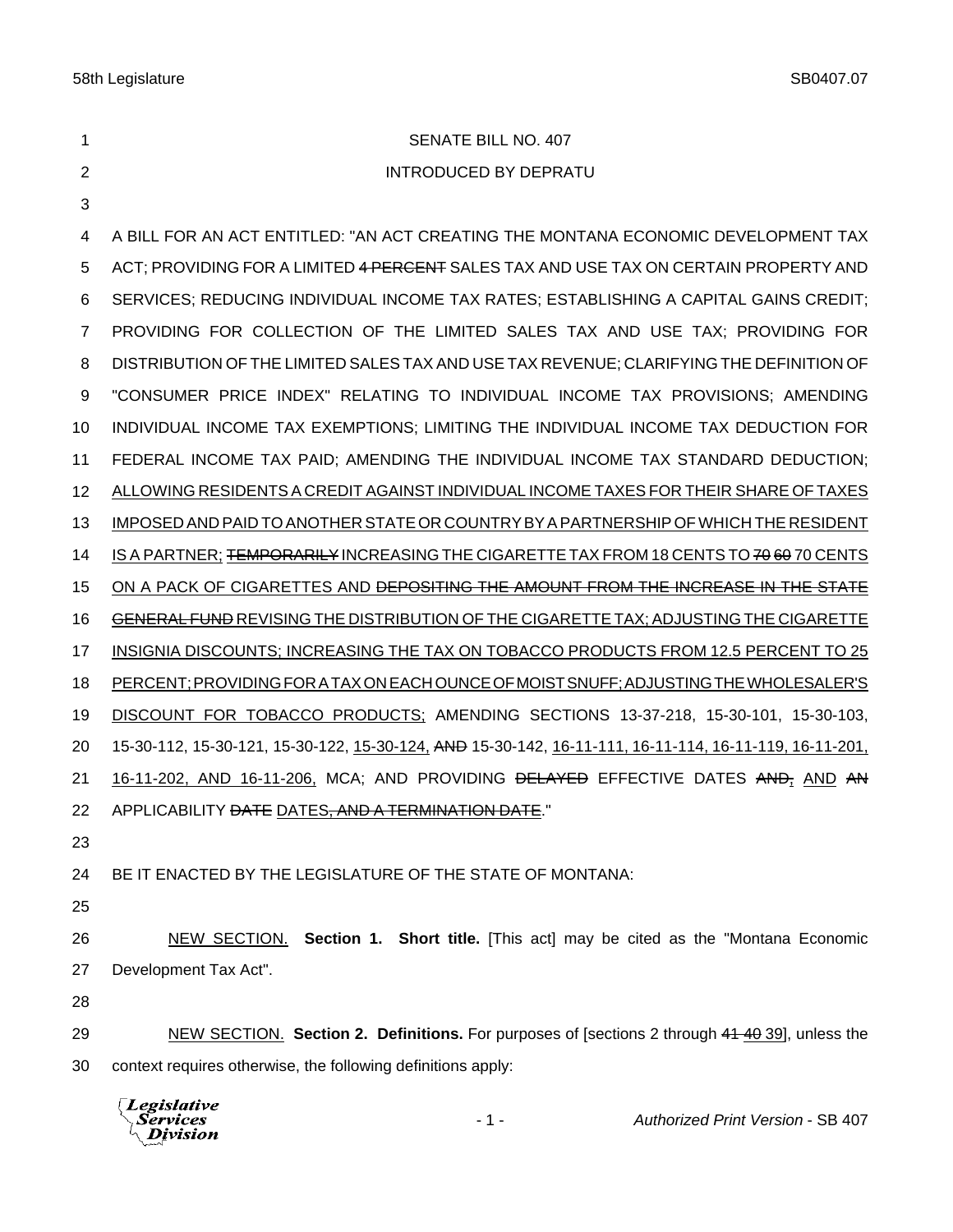(1) (a) "Accommodations" means a building or structure containing individual sleeping rooms or suites that provides overnight lodging facilities for periods of less than 30 days to the general public for compensation. (b) Accommodations includes a facility represented to the public as a hotel, motel, campground, resort, dormitory, condominium inn, dude ranch, guest ranch, hostel, public lodginghouse, or bed and breakfast facility. (c) The term does not include a health care facility, as defined in 50-5-101, any facility owned by a corporation organized under Title 35, chapter 2 or 3, that is used primarily by persons under 18 years of age for camping purposes, any hotel, motel, hostel, public lodginghouse, or bed and breakfast facility whose average daily accommodation charge for single occupancy does not exceed 60% of the amount authorized under 2-18-501 for the actual cost of lodging for travel within the state of Montana, or any other facility that is rented solely on a monthly basis or for a period of 30 days or more. (2) (a) "Admission" means payment made for the privilege of being admitted to a facility, place, or event. (b) The term does not include payment for admittance to a movie theater or to a sporting event sanctioned by a school district, college, or university. 14 (3) "Alcoholic beverages" means beverages that are suitable for human consumption and contain 1/2 15 of 1% or more of alcohol by volume.  $(4)(3)$  (a) "Base rental charge" means the following: (i) charges for time of use of the rental vehicle and mileage, if applicable; (ii) charges accepted by the renter for personal accident insurance; (iii) charges for additional drivers or underage drivers; and (iv) charges for child safety restraints, luggage racks, ski racks, or other accessory equipment for the rental vehicle. (b) The term does not include: (i) rental vehicle price discounts allowed and taken; (ii) rental charges or other charges or fees imposed on the rental vehicle owner or operator for the privilege of operating as a concessionaire at an airport terminal building; (iii) motor fuel; (iv) intercity rental vehicle drop charges; or (v) taxes imposed by the federal government or by state or local governments. (5) "Camp" means a facility, place, or location in which persons are provided, for payment, instruction 30 or recreation in conjunction with room and board for a limited period of time, typically measured in days or **Legislative** *Services* - 2 - *Authorized Print Version* - SB 407 Division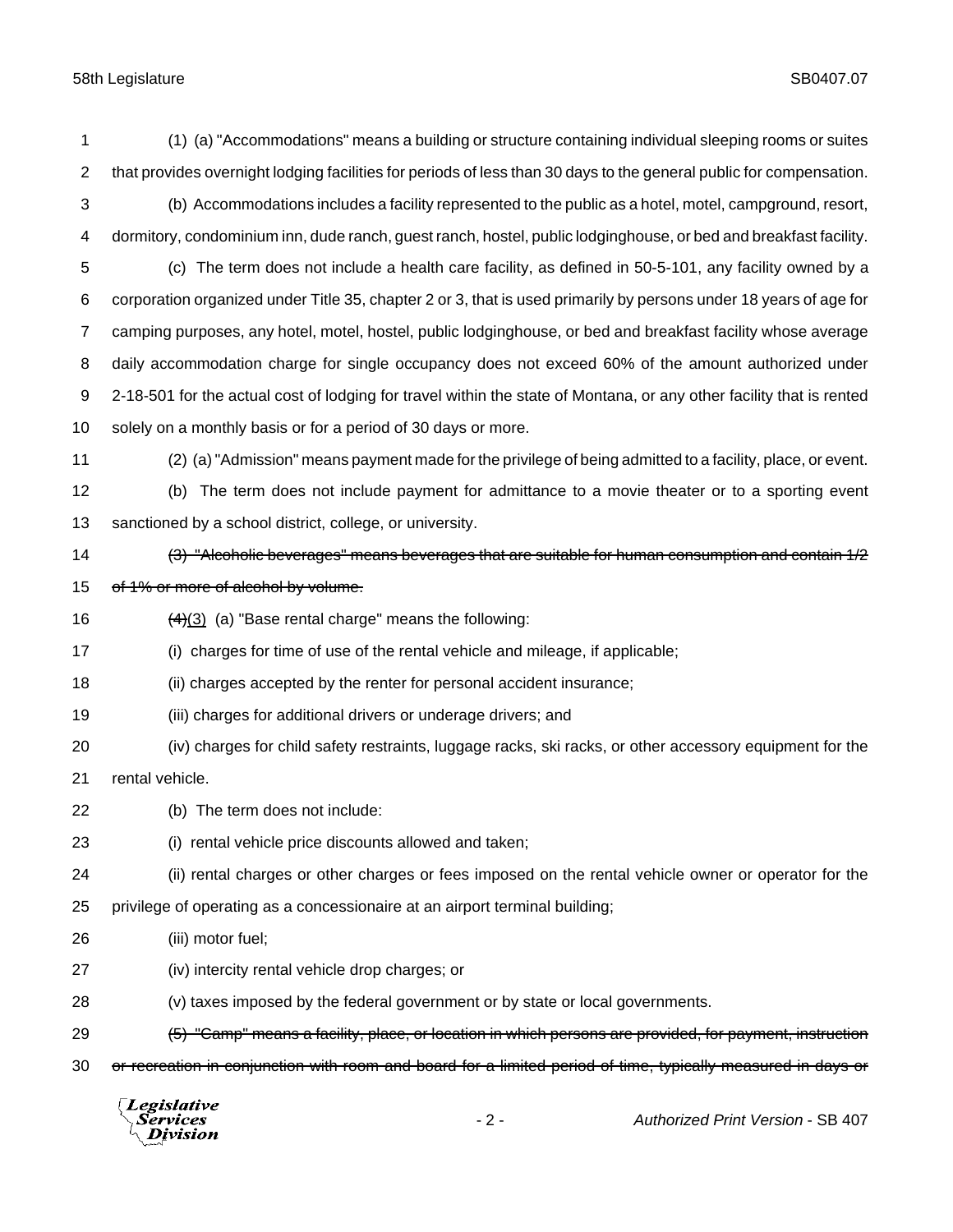| 1              | weeks.                                                                                                                         |
|----------------|--------------------------------------------------------------------------------------------------------------------------------|
| $\overline{2}$ | $\left(\frac{6}{2}\right)\left(4\right)$ (a) "Campground" means a place used for public camping where persons may camp, secure |
| 3              | tents, or park individual recreational vehicles for camping and sleeping purposes.                                             |
| 4              | (b) The term does not include that portion of a trailer court, trailer park, or mobile home park intended                      |
| 5              | for occupancy by trailers or mobile homes for resident dwelling purposes for periods of 30 consecutive days or                 |
| 6              | more.                                                                                                                          |
| $\overline{7}$ | $\frac{77}{5}$ "Engaging in business" means carrying on or causing to be carried on any activity with the                      |
| 8              | purpose of receiving direct or indirect benefit.                                                                               |
| 9              | (8) (a) "Food ingredients" means substances, whether in liquid, concentrated, solid, frozen, dried, or                         |
| 10             | dehydrated form, that are sold for ingestion or chewing by humans and that are consumed for their taste or                     |
| 11             | nutritional value.                                                                                                             |
| 12             | (b) The term does not include alcoholic beverages or tobacco.                                                                  |
| 13             | (9) "Food sold through vending machines" means food dispensed from a machine or other mechanical                               |
| 14             | device that accepts payment.                                                                                                   |
| 15             | $(10)(8)$ "Guided recreation and sightseeing" means recreational activities or sightseeing in which a                          |
| 16             | service provider, for payment, accompanies or provides direction or instruction to the purchaser.                              |
| 17             | $(11)(9)(6)$ (a) "Lease", "leasing", or "rental" means any transfer of possession or control of tangible                       |
| 18             | personal property for a fixed or indeterminate term for consideration. A lease or rental may include future options            |
| 19             | to purchase or extend.                                                                                                         |
| 20             | (b) Lease or rental includes agreements covering motor vehicles and trailers when the amount of                                |
| 21             | consideration may be increased or decreased by reference to the amount realized upon sale or disposition of                    |
| 22             | the property, as defined in 26 U.S.C. 7701(h)(1).                                                                              |
| 23             | (c) The term does not include:                                                                                                 |
| 24             | (i) a transfer of possession or control of property under a security agreement or deferred payment plan                        |
| 25             | that requires the transfer of title upon completion of the required payments;                                                  |
| 26             | (ii) a transfer of possession or control of property under an agreement that requires the transfer of title                    |
| 27             | upon completion of required payments and payment of an option price that does not exceed the greater of \$100                  |
| 28             | or 1% of the total required payments; or                                                                                       |
| 29             | (iii) providing tangible personal property with an operator if an operator is necessary for the equipment                      |
| 30             | to perform as designed and not just to maintain, inspect, or set up the tangible personal property.                            |
|                | $\sqrt{L}$ <i>egislative</i>                                                                                                   |

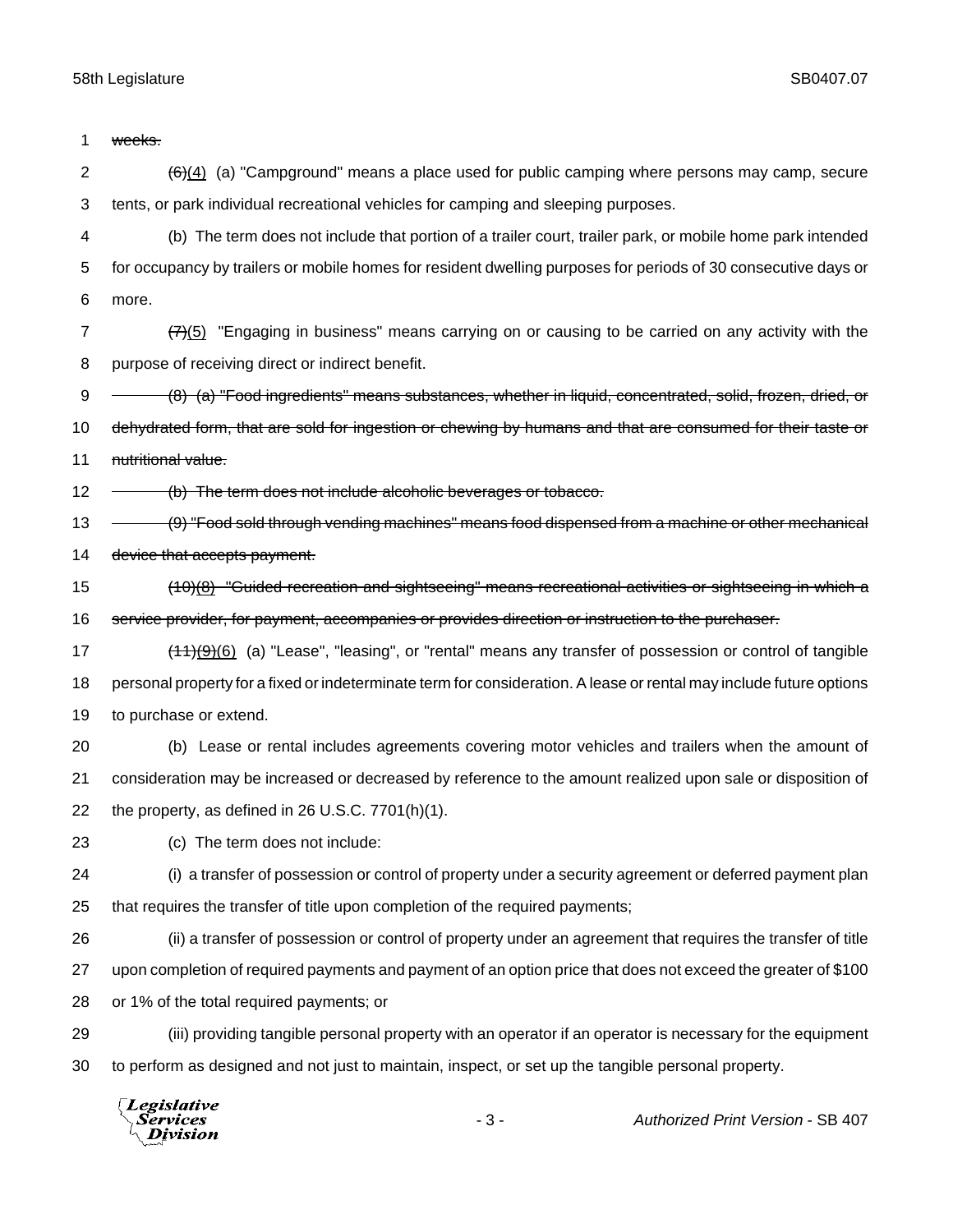| 1              | (d) This definition must be used for sales tax and use tax purposes regardless of whether a transaction           |
|----------------|-------------------------------------------------------------------------------------------------------------------|
| $\overline{2}$ | is characterized as a lease or rental under generally accepted accounting principles, the Internal Revenue Code,  |
| 3              | the Montana Uniform Commercial Code, or other provisions of federal, state, or local law.                         |
| 4              | (e) This definition must be applied only prospectively from the date of adoption and has no retroactive           |
| 5              | impact on existing leases or rentals.                                                                             |
| 6              | $(12)(10)(7)$ (a) "Motor vehicle" means a light vehicle as defined in 61-1-139, a motorcycle as defined           |
| $\overline{7}$ | in 61-1-105, a motor-driven cycle as defined in 61-1-106, a quadricycle as defined in 61-1-133, a motorboat or    |
| 8              | a sailboat as defined in 23-2-502, an off-highway vehicle as defined in 23-2-801 that:                            |
| 9              | (i) is rented for a period of not more than 30 days;                                                              |
| 10             | (ii) is rented without a driver, pilot, or operator; and                                                          |
| 11             | (iii) is designed to transport 15 or fewer passengers.                                                            |
| 12             | (b) Motor vehicle includes:                                                                                       |
| 13             | (i) a rental vehicle rented pursuant to a contract for insurance; and                                             |
| 14             | (ii) a truck, trailer, or semitrailer that has a gross vehicle weight of less than 22,000 pounds, that is rented  |
| 15             | without a driver, and that is used in the transportation of personal property.                                    |
| 16             | (c) The term does not include farm vehicles, machinery, or equipment.                                             |
| 17             | $(13)(11)(8)$ "Permit" or "seller's permit" means a seller's permit as described in [section 19 18].              |
| 18             | $(14)(12)(9)$ "Person" means an individual, estate, trust, fiduciary, corporation, partnership, limited liability |
| 19             | company, limited liability partnership, or any other legal entity.                                                |
| 20             | (15) (a) "Prepared food" means:                                                                                   |
| 21             | (i) food sold in a heated state or heated by the seller;                                                          |
| 22             | (ii) two or more food ingredients mixed or combined by the seller for sale as a single item; or                   |
| 23             | (iii) food sold with eating utensils provided by the seller, including plates, knives, forks, spoons, glasses,    |
| 24             | cups, napkins, or straws. A plate does not include a container or packaging used to transport the food.           |
| 25             | (b) The term includes:                                                                                            |
| 26             | (i) soda pop, juices, coffee, tea, milk, milk shakes, and other beverages, other than alcoholic beverages,        |
| 27             | that are sold for consumption on the premises of the seller; and                                                  |
| 28             | (ii) bakery items, including bread, rolls, buns, biscuits, bagels, croissants, pastries, doughnuts, Danish        |
| 29             | pastry, cakes, tortes, pies, tarts, muffins, bars, or cookies, that are sold for consumption on the premises.     |
| 30             | (c) The term does not include:                                                                                    |
|                | Legislative<br><b>Services</b><br><b>Authorized Print Version - SB 407</b><br>- 4 -<br>Division                   |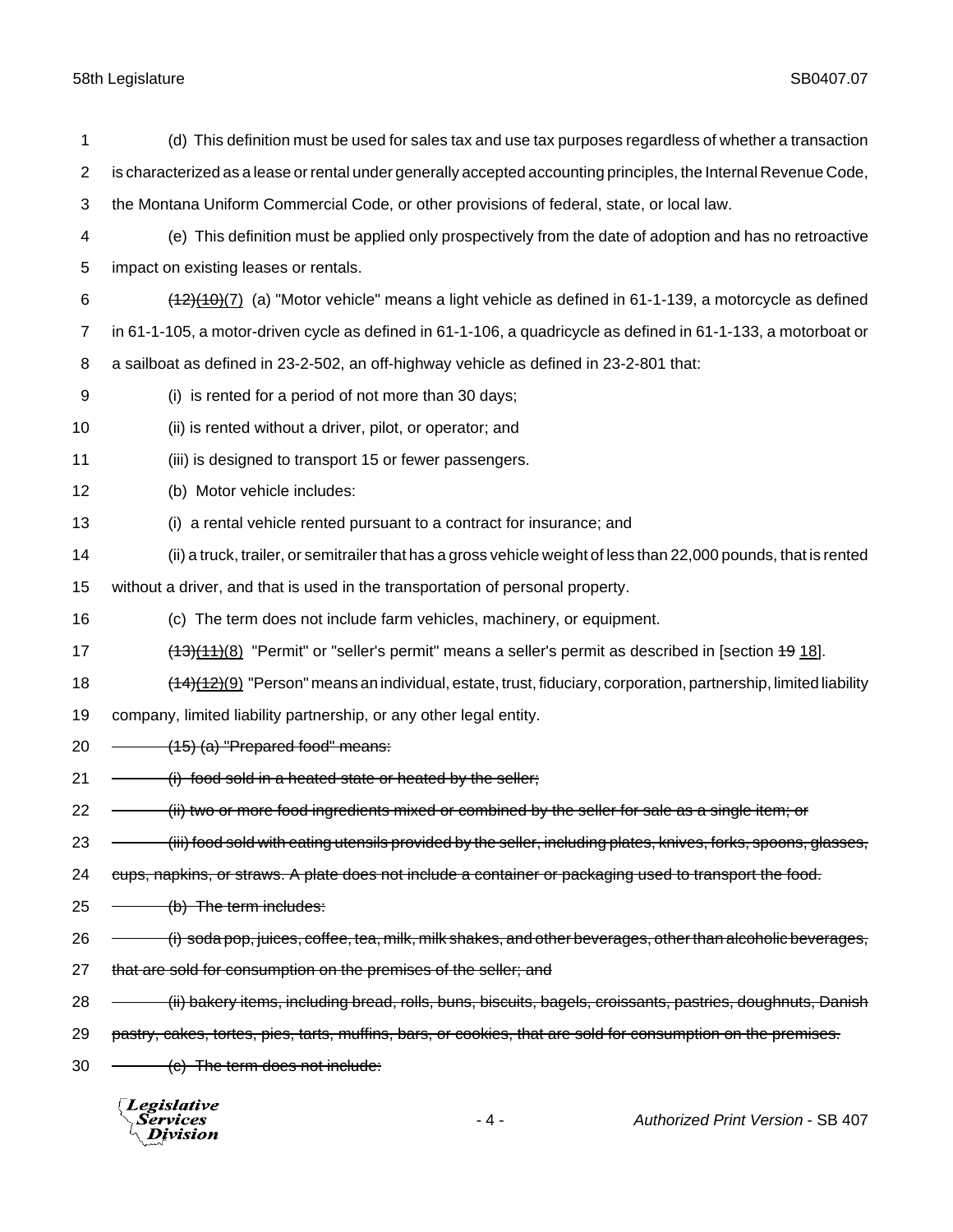1 - (i) food that is only cut, repackaged, or pasteurized by the seller; or 2 - (ii) eggs, fish, meat, poultry, and foods containing these raw animal foods requiring cooking by the 3 consumer, as recommended by the food and drug administration in chapter 3, part 401.11, of its Food Code so as to prevent food-borne illnesses. 5 (16)(13)(10) "Purchaser" means a person to whom a sale of personal property is made or to whom a service is furnished. (17)(14) (a) "Recreation fees" means money paid for participating in or observing sporting, athletic, 8 sightseeing, or recreational activities.  $\rightarrow$  (b) The term does not include money paid to observe a sporting event sanctioned by a school district, 10 college, or university. 11 (18)(15)(11) "Rental vehicle" means a motor vehicle that is used for or by a person other than the owner of the motor vehicle through an arrangement and for consideration. 13 (19)(16)(12) "Retail sale" means any sale, lease, or rental for any purpose other than for resale, sublease, or subrent. 15 (20)(17)(13) "Sale" or "selling" means the transfer of property for consideration or the performance of a service for consideration.  $\left(21\right)\left(18\right)$  (14) (a) "Sales price" applies to the measure subject to sales tax and means the total amount or consideration, including cash, credit, property, and services, for which personal property or services are sold, leased, or rented or valued in money, whether received in money or otherwise, without any deduction for the following: (i) the seller's cost of the property sold; (ii) the cost of materials used, labor or service costs, interest, losses, all costs of transportation to the seller, all taxes imposed on the seller, and any other expense of the seller; (iii) charges by the seller for any services necessary to complete the sale, other than delivery and installation charges; (iv) delivery charges; (v) installation charges; (vi) the value of exempt personal property given to the purchaser when taxable and exempt personal property have been bundled together and sold by the seller as a single product or piece of merchandise; and (vii) credit for any trade-in.

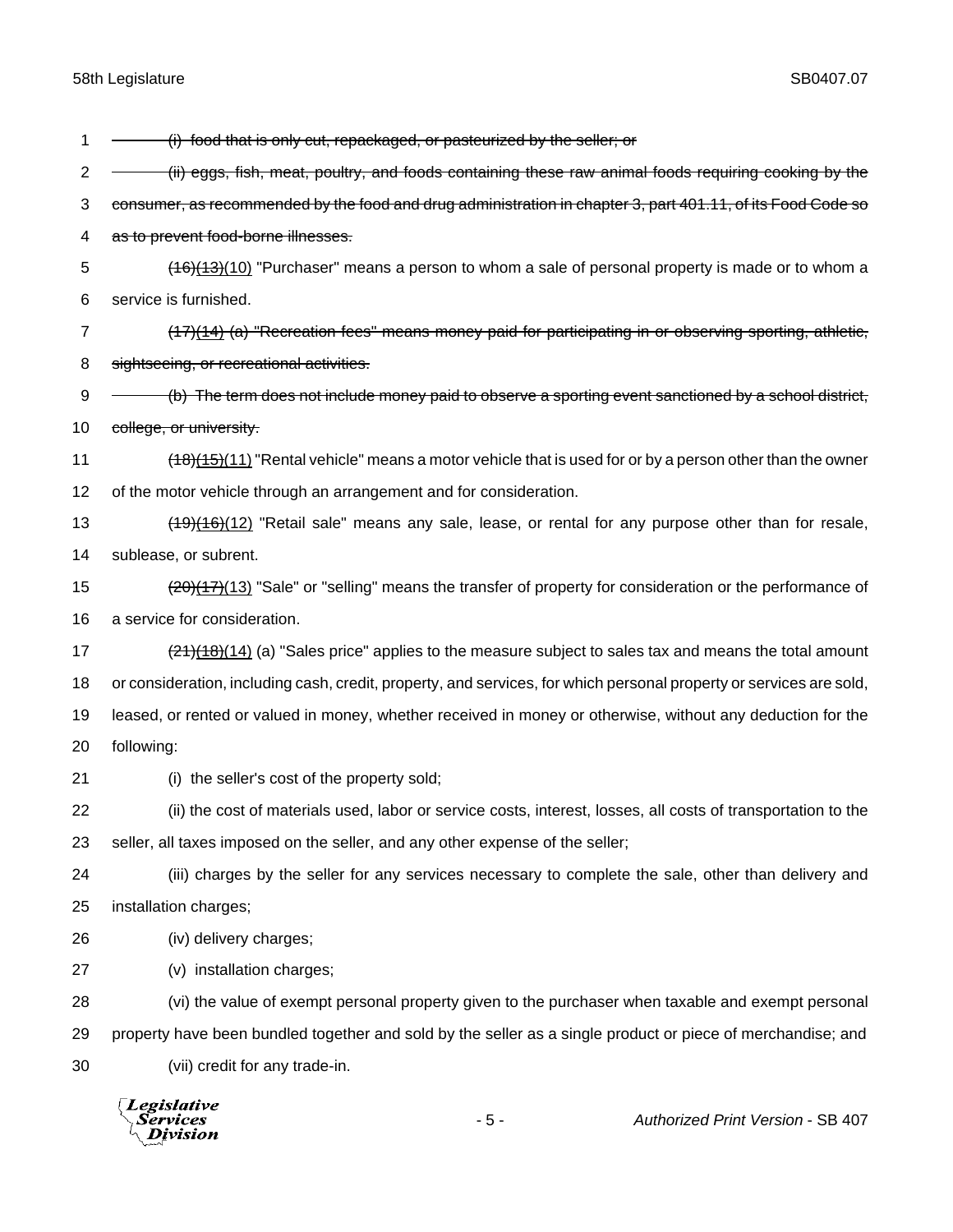| 1              | (b) The amount received for charges listed in subsections $(21)(a)(iii)$ through $(21)(a)(vii)$ $(18)(A)(iii)$              |
|----------------|-----------------------------------------------------------------------------------------------------------------------------|
| $\overline{2}$ | $(14)(A)(III)$ THROUGH $(18)(A)(VIII)$ are excluded from the sales price if they are separately stated on the               |
| 3              | invoice, billing, or similar document given to the purchaser.                                                               |
| 4              | (c) The term does not include:                                                                                              |
| 5              | (i) discounts, including cash, term, or coupons that are not reimbursed by a third party that are allowed                   |
| 6              | by a seller and taken by a purchaser on a sale;                                                                             |
| 7              | (ii) interest, financing, and carrying charges from credit extended on the sale of personal property or                     |
| 8              | services if the amount is separately stated on the invoice, bill of sale, or similar document given to the purchaser;       |
| 9              | <b>or</b>                                                                                                                   |
| 10             | (iii) any taxes legally imposed directly on the consumer that are separately stated on the invoice, bill of                 |
| 11             | sale, or similar document given to the purchaser.                                                                           |
| 12             | (d) In an exchange in which the money or other consideration received does not represent the value                          |
| 13             | of the property or service exchanged, sales price means the reasonable value of the property or service                     |
| 14             | exchanged.                                                                                                                  |
| 15             | (e) When the sale of property or services is made under any type of charge or conditional or time-sales                     |
| 16             | contract or the leasing of property is made under a leasing contract, the seller or lessor shall treat the sales price,     |
| 17             | excluding any type of time-price differential, under the contract as the sales price at the time of the sale.               |
| 18             | $(22)(19)(15)$ "Sales tax" and "use tax" mean the applicable tax imposed by [section 3].                                    |
| 19             | $\frac{(23)(20)(16)}{2}$ "Seller" means a person that makes sales, leases, or rentals of personal property or               |
| 20             | services.                                                                                                                   |
| 21             | $\frac{(24)(21)(17)}{(21)(21)}$ (a) "Service" means an activity that is engaged in for another person for consideration and |
| 22             | that is distinguished from the sale or lease of property. Service includes activities performed by a person for its         |
| 23             | members or shareholders.                                                                                                    |
| 24             | (b) In determining what a service is, the intended use, principal objective, or ultimate objective of the                   |
| 25             | contracting parties is irrelevant.                                                                                          |
| 26             | (25)(22) "Sightseeing" means engaging in a tour or trip for pleasure or culture.                                            |
| 27             | (26)(23) "Sold by the drink" means alcoholic beverages that are sold for consumption on the premises                        |
| 28             | where they are purchased. The term is not limited to single servings, but includes alcoholic beverages sold by              |
| 29             | the bottle, can, pitcher, or as more than a single serving.                                                                 |
| 30             | (27)(24) "Sporting goods" means items designed for human use and worn or used in conjunction with                           |
|                | Legislative<br>Authorized Print Version - SB 407<br>$-6-$<br>Services<br>Division                                           |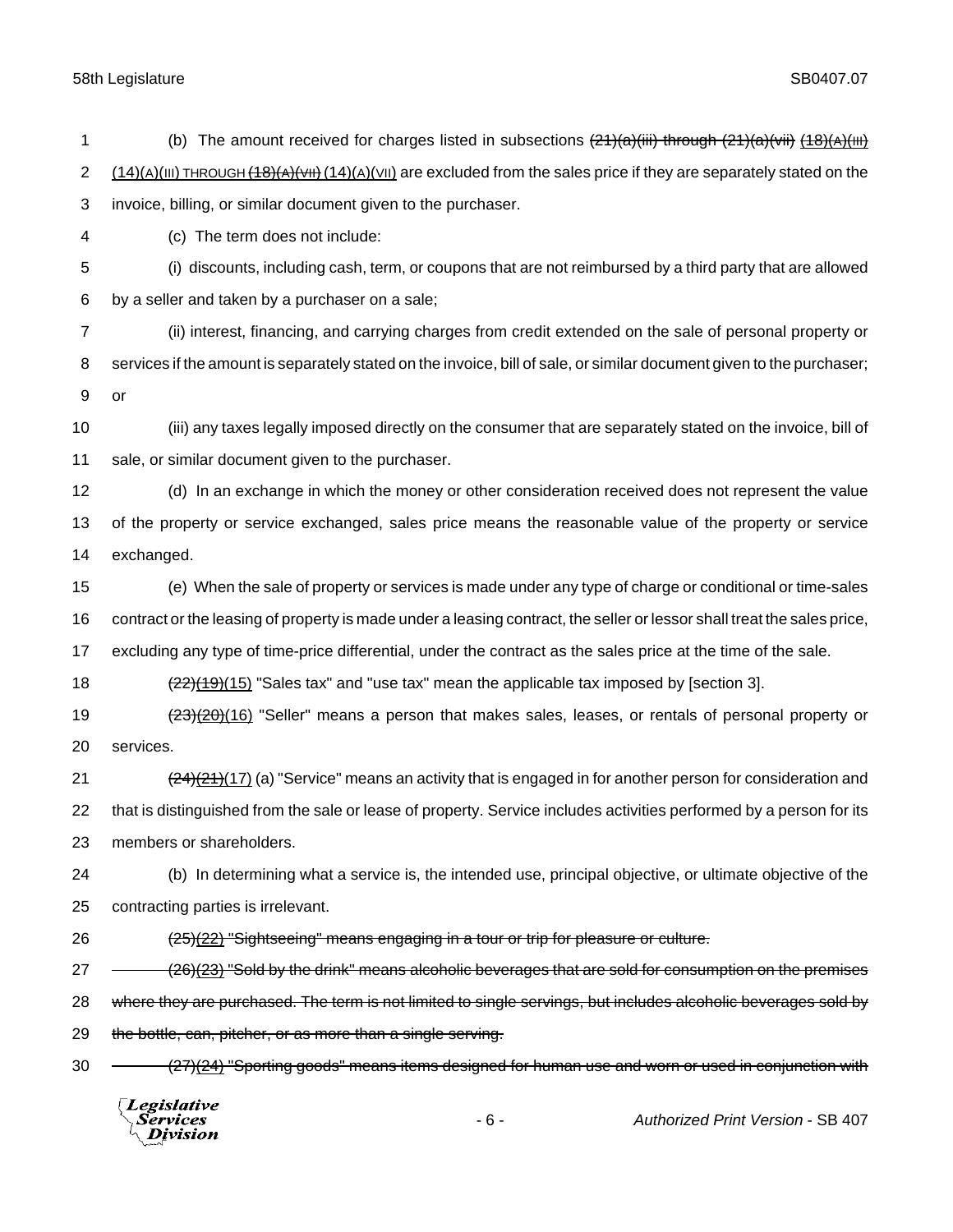1 sporting, athletic, or recreational activities.

2 - (28)(25) "Sporting, athletic, or recreational activities" are activities commonly performed for pleasure, 3 competition, or fitness purposes. The following list is intended to be examples and not an all-inclusive list: 4 (a) horseback riding; 5 (b) climbing, trekking, and mountaineering;  $6 \leftarrow$  (c) biking;  $7 \longrightarrow (d)$  golfing; 8 (e) baseball, football, hockey, volleyball, tennis, basketball, and soccer;  $9 \leftarrow$  (f) hunting and fishing; 10 - (g) boating, canoeing, jet skiing, rafting, kayaking, and parasailing; 11 - (h) camping and backpacking; 12  $\overline{\hspace{1cm}}$  (i) swimming and diving; 13  $\rightarrow$  (i) bowling and ice skating; 14 - <del>(k) skiing, snowmobiling, snow boarding, and snowshoeing;</del> 15  $\leftarrow$  (I) hang gliding and ballooning; and 16 (m) motorcycling, four-wheeling, and riding all-terrain vehicles. 17 - (29)(26) "Tuition" means money paid for instruction, room, or board. 18 (30)(27)(18) "Use" or "using" includes use, consumption, or storage, other than storage for resale or for 19 use solely outside this state, in the ordinary course of business. 20 21 NEW SECTION. **Section 3. Imposition and rate of sales tax and use tax -- exceptions.** (1) A sales 22 tax of 4% THE FOLLOWING PERCENTAGES is imposed on sales of the following property or services: 23  $\leftarrow$  (a) prepared food; 24 - (b) food sold through vending machines; 25  $(e)(A)$  4% ON alcoholic beverages sold by the drink; 26  $(d)(B)(A)$  5% 3% ON accommodations and campgrounds; 27  $(e)(e)(B)$   $9\%$  4% ON the base rental charge for rental vehicles; 28 (f)(b) 4% ON rental or lease of sporting goods; 29  $(g)(E)$  4% ON guided recreation and sightseeing;  $30 \longrightarrow$  (h)(F) 4% ON admissions;

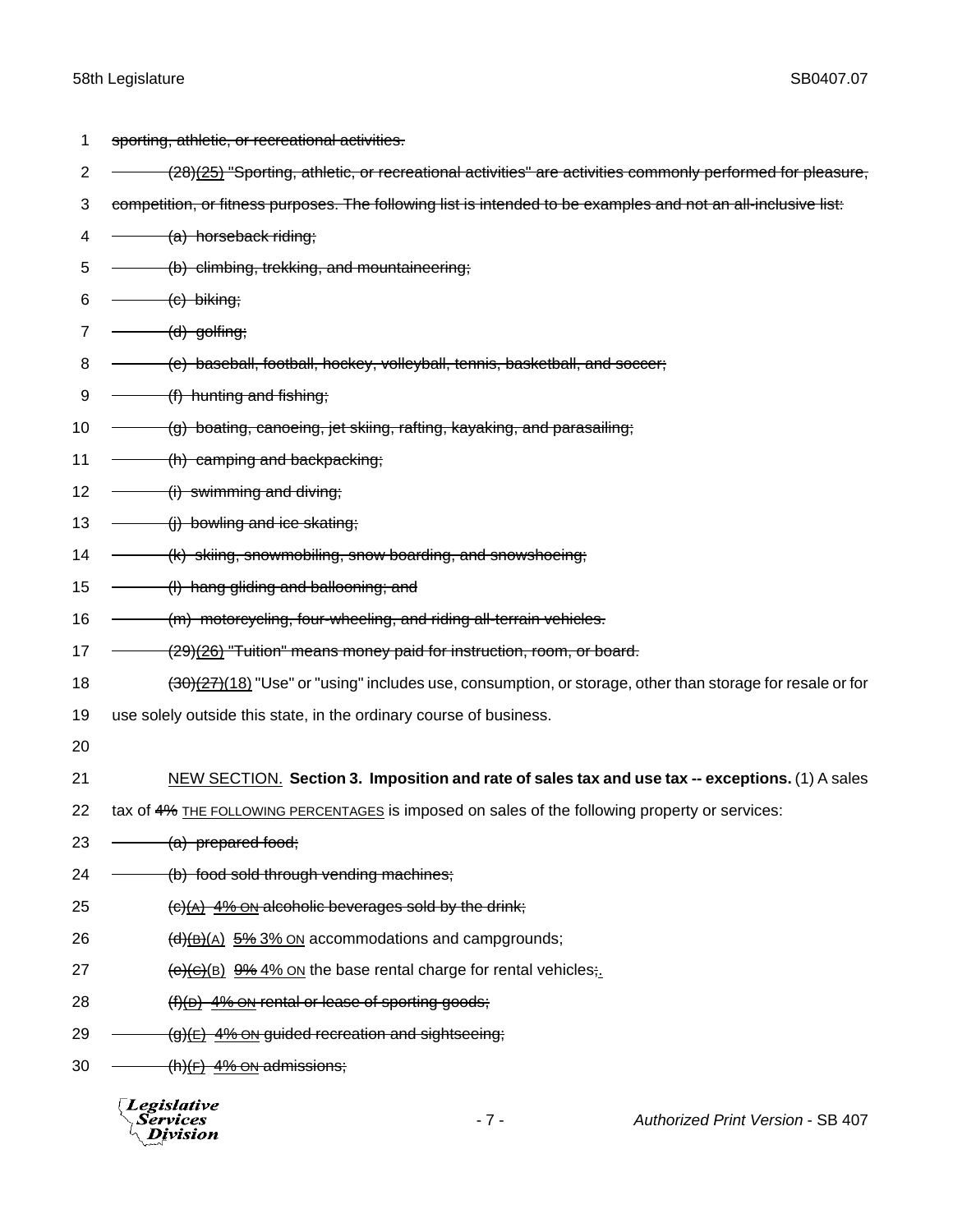| 2              | $\frac{f(t)(H)}{2}$ 4% ON recreation fees.                                                                         |
|----------------|--------------------------------------------------------------------------------------------------------------------|
| 3              | The sales tax is imposed on the purchaser and must be collected by the seller and paid to the<br>(2)               |
| 4              | department by the seller. The seller holds all sales taxes collected in trust for the state. The sales tax must be |
| 5              | applied to the sales price.                                                                                        |
| 6              | (3) (a) For the privilege of using property or services within this state, there is imposed on the person          |
| $\overline{7}$ | using the following property or services a use tax equal to 4% THE FOLLOWING PERCENTAGES of the value of the       |
| 8              | property or services:                                                                                              |
| 9              | (i) prepared food;                                                                                                 |
| 10             | (ii) food sold through vending machines;                                                                           |
| 11             | $(iii)(i)$ 4% ON alcoholic beverages sold by the drink;                                                            |
| 12             | $\frac{f(v)(H)(1)}{2}$ 5% 3% ON accommodations and campgrounds;                                                    |
| 13             | $\sqrt{(v)(\text{III})(\text{II})}$ 9% 4% ON the base rental charge for rental vehicles;                           |
| 14             | (vi)(IV) 4% ON rental or lease of sporting goods;                                                                  |
| 15             | (vii)(v) 4% ON guided recreation and sightseeing;                                                                  |
| 16             | (viii)(vi) 4% ON admissions;                                                                                       |
| 17             | (ix)(VII) 4% ON camp tuition; and                                                                                  |
| 18             | $(x)(v  )$ 4% ON recreation fees.                                                                                  |
| 19             | (b) The use tax is imposed on property or services that were:                                                      |
| 20             | (i) acquired outside this state as the result of a transaction that would have been subject to the sales           |
| 21             | tax had it occurred within this state;                                                                             |
| 22             | (ii) acquired within the exterior boundaries of an Indian reservation within this state as a result of a           |
| 23             | transaction that would have been subject to the sales tax had it occurred outside the exterior boundaries of an    |
| 24             | Indian reservation within this state;                                                                              |
| 25             | (iii) acquired as the result of a transaction that was not initially subject to the sales tax imposed by           |
| 26             | subsection (1) or the use tax imposed by subsection (3)(a) but which transaction, because of the buyer's           |
| 27             | subsequent use of the property, is subject to the sales tax or use tax; or                                         |
| 28             | (iv) rendered as the result of a transaction that was not initially subject to the sales tax or use tax but that   |
| 29             | because of the buyer's subsequent use of the services is subject to the sales tax or use tax.                      |
| 30             | (4) For purposes of this section, the value of property must be determined as of the time of acquisition,          |
|                | Legislative<br>Authorized Print Version - SB 407<br>$-8-$<br><i>Services</i><br>Division                           |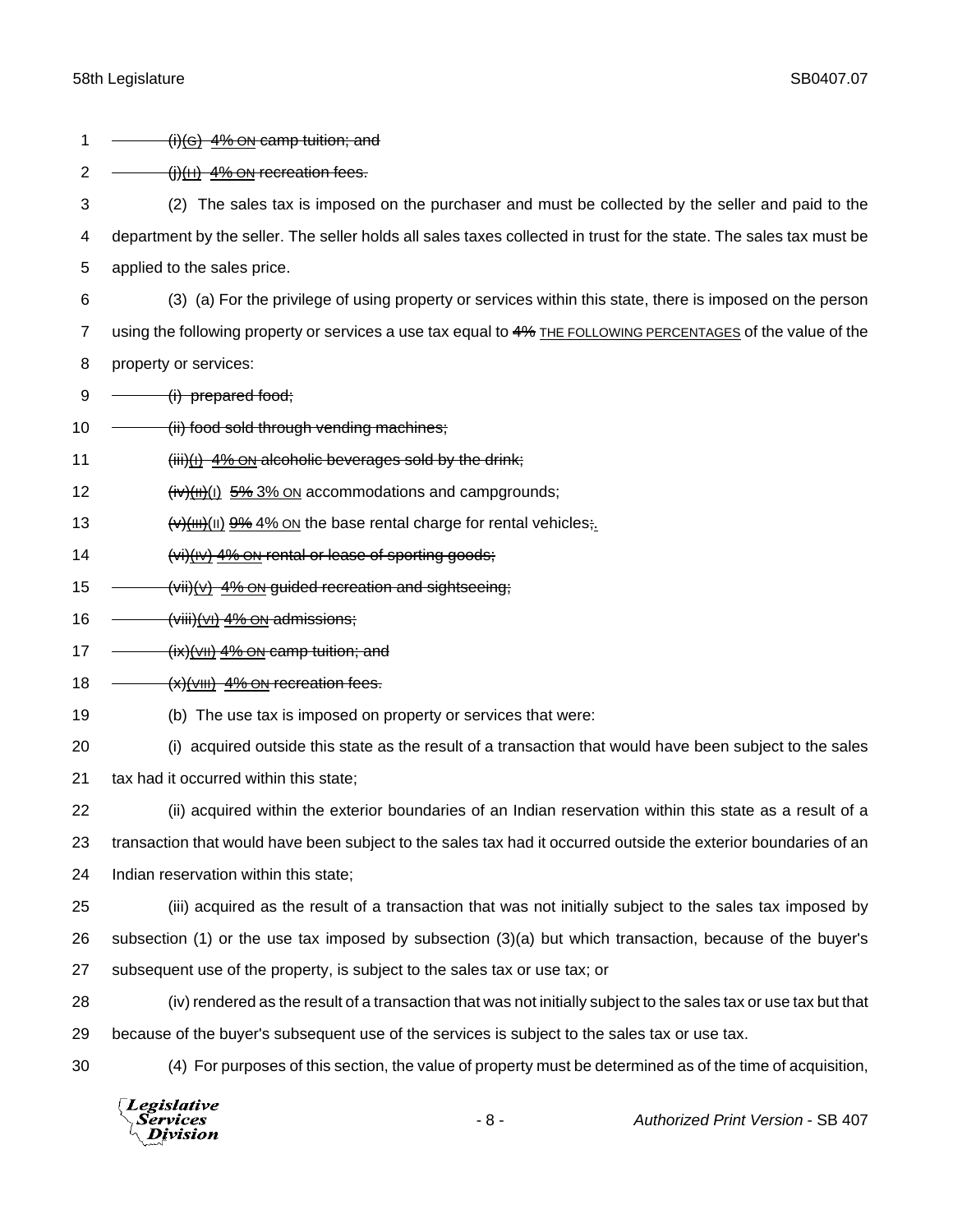introduction into this state, or conversion to use, whichever is latest. 2 (5) The sale of property or services exempt or nontaxable under [sections 2 through 41 40 39] is exempt from the tax imposed in subsections (1) and (3). (6) LODGING FACILITIES AND CAMPGROUNDS ARE EXEMPT FROM THE TAX IMPOSED IN SUBSECTIONS (1)(A) AND (3)(A)(I) UNTIL OCTOBER 1, 2003, FOR CONTRACTS ENTERED INTO PRIOR TO [THE EFFECTIVE DATE OF THIS SECTION] THAT PROVIDE FOR A GUARANTEED CHARGE FOR ACCOMMODATIONS OR CAMPGROUNDS. NEW SECTION. **Section 4. Presumption of taxability -- value -- rules.**(1) In order to prevent evasion of the sales tax or use tax and to aid in its administration, it is presumed that: (a) all sales by a person engaging in business are subject to the sales tax or use tax; and (b) all property bought or sold by any person for delivery into this state is bought or sold for a taxable use within this state. (2) In determining the amount of use tax due on the use of property or services, it is presumed, in the absence of preponderant evidence of another value, that value means the total amount of property or service or the reasonable value of other consideration paid for the use of the property or service, exclusive of any type of time-price differential. However, in an exchange in which the amount of money paid does not represent the value of the property or service purchased, the use tax must be imposed on the reasonable value of the property or service purchased. (3) The department shall adopt rules providing for the payment of the sales tax and use tax based on a rounding method. NEW SECTION. **Section 5. Separate statement of tax -- no advertising to absorb or refund tax -- rules.** (1) If a person collects a tax in excess of the tax imposed by [section 3], both the tax and the excess tax must be remitted to the department. (2) Except as provided in subsection (4), the sales tax must be stated separately for all sales, except for sales from coin-operated or currency-operated machines. (3) A person may not advertise, hold out, or state to the public or to any customer that the tax imposed 28 by [sections 2 through 41 40 39] will be absorbed or refunded. (4) The department may adopt rules permitting sellers the option of stating sales tax based upon a percentage of taxable sales.**Legislative** 

*Services* Division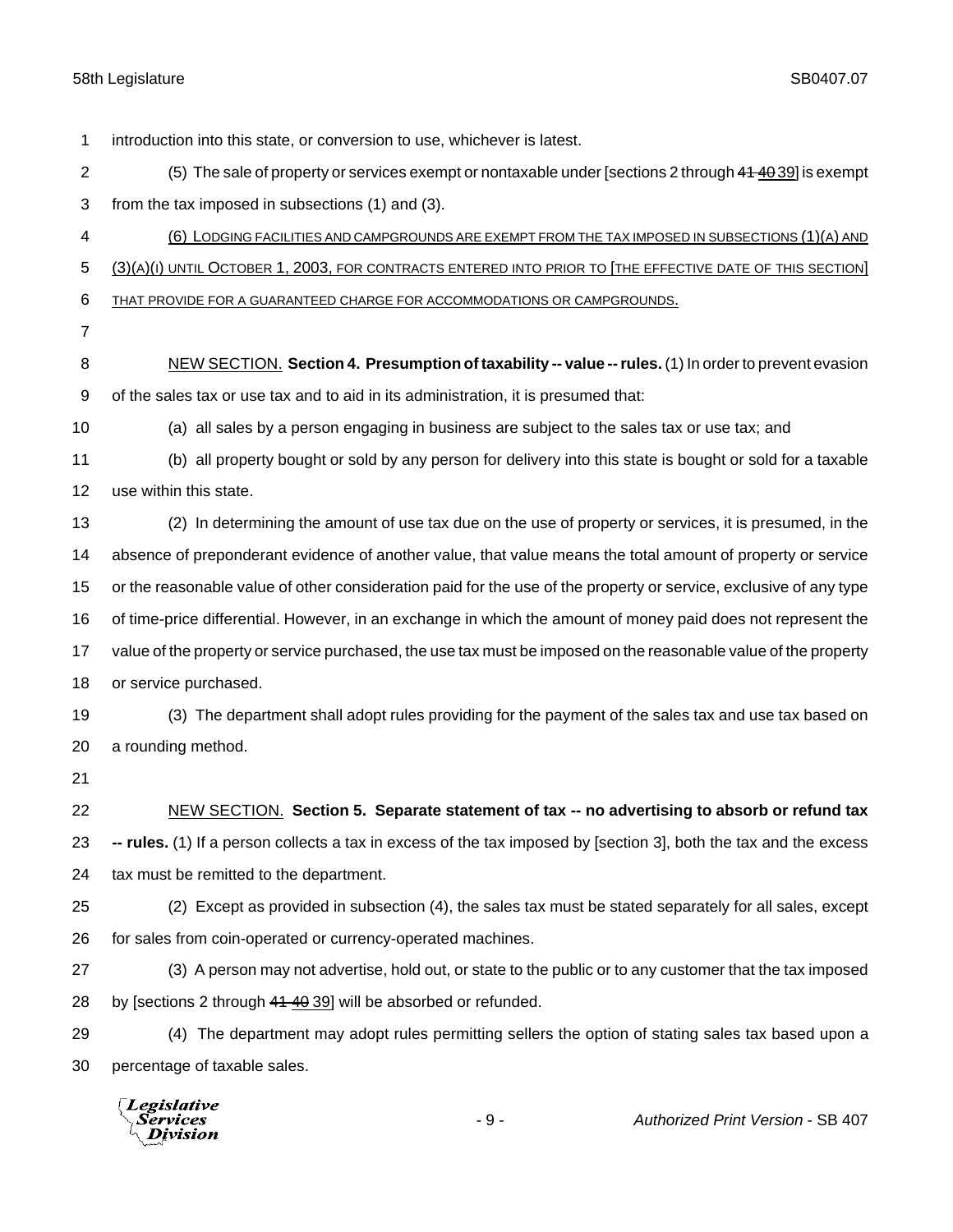| 1              |                                                                                                                    |
|----------------|--------------------------------------------------------------------------------------------------------------------|
| $\overline{2}$ | NEW SECTION. Section 6. Liability of user for payment of use tax. (1) A person within this state                   |
| 3              | who uses property is liable to the state for payment of the use tax if the use tax is payable on the value of the  |
| 4              | property but has not been paid.                                                                                    |
| 5              | (2) The liability imposed by this section is discharged if the buyer has paid the use tax to the seller for        |
| 6              | payment to the department.                                                                                         |
| 7              |                                                                                                                    |
| 8              | NEW SECTION. Section 7. Collection of sales tax and use tax -- listing of business locations and                   |
| 9              | agents -- severability. (1) A person engaging in the business of selling property or services subject to taxation  |
| 10             | under [sections 2 through 44 40 39] shall collect the sales tax from the purchaser and pay the sales tax collected |
| 11             | to the department.                                                                                                 |
| 12             | (2) A person engaging in business within this state shall, before making any sales subject to [sections            |
| 13             | 2 through 41 40 39], obtain a seller's permit, as provided in [section 49 18], and at the time of making a sale,   |
| 14             | whether within or outside the state, collect the sales tax imposed by [section 3] from the purchaser and give to   |
| 15             | the purchaser a receipt, in the manner and form prescribed by rule, for the sales tax paid.                        |
| 16             | (3) The department may authorize the collection of the sales tax imposed by [section 3] by any retailer            |
| 17             | who does not maintain a place of business within this state but who, to the satisfaction of the department, is in  |
| 18             | compliance with the law. When authorized, the person shall collect the use tax upon all property and services      |
| 19             | that, to the person's knowledge, are for use within this state and subject to taxation under [sections 2 through   |
| 20             | 41 40 39].                                                                                                         |
| 21             | (4) All sales tax and use tax required to be collected and all sales tax and use tax collected by any              |
| 22             | person under [sections 2 through 41 40 39] constitute a debt owed to this state by the person required to collect  |
| 23             | the sales tax and use tax.                                                                                         |
| 24             | (5) A person engaging in business within this state that is subject to [sections 2 through 41 40 39] shall         |
| 25             | provide to the department:                                                                                         |
| 26             | (a) the names and addresses of all of the person's agents operating within this state; and                         |
| 27             | (b) the location of each of the person's distribution houses or offices, sales houses or offices, and other        |
| 28             | places of business within this state.                                                                              |
| 29             | (6) If any application of this section is held invalid, the application to other situations or persons is not      |
| 30             | affected.                                                                                                          |
|                | <b>Legislative</b><br>$-10-$<br>Authorized Print Version - SB 407<br>Services<br>ivision                           |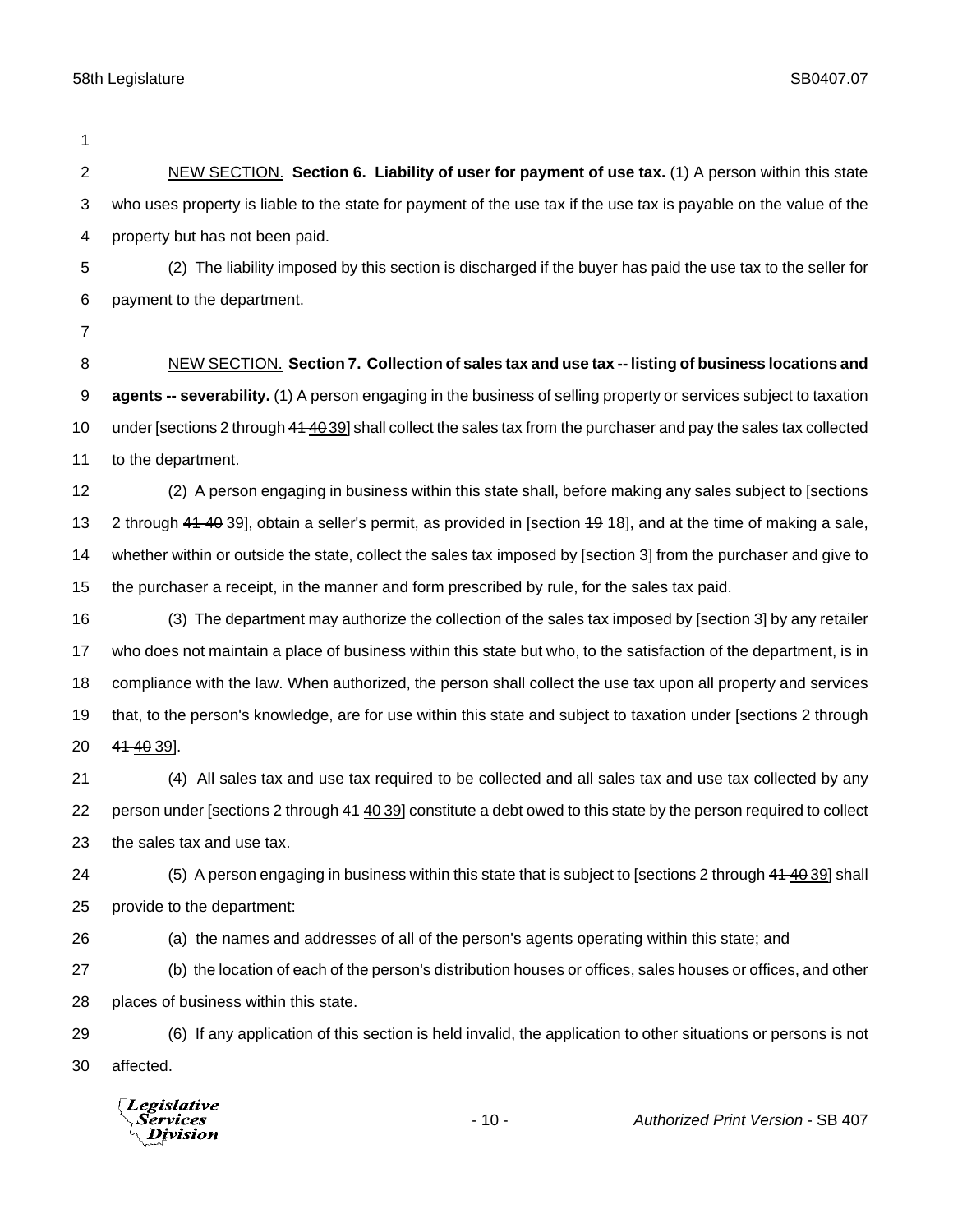| 1                       |                                                                                                                       |
|-------------------------|-----------------------------------------------------------------------------------------------------------------------|
| $\overline{\mathbf{c}}$ | NEW SECTION. Section 8. Nontaxable transaction certificate -- requirements. (1) A nontaxable                          |
| 3                       | transaction certificate executed by a buyer or lessee must be in the possession of the seller or lessor at the time   |
| 4                       | that a nontaxable transaction occurs.                                                                                 |
| 5                       | (2) A nontaxable transaction certificate must contain the information and be in the form prescribed by                |
| 6                       | the department.                                                                                                       |
| 7                       | (3) Only a buyer or lessee who has registered with the department and whose seller's permit is valid                  |
| 8                       | may execute a nontaxable transaction certificate.                                                                     |
| 9                       | (4) If the seller or lessor accepts a nontaxable transaction certificate within the required time and                 |
| 10                      | believes in good faith that the buyer or lessee will employ the property or service transferred in a nontaxable       |
| 11                      | manner, the properly executed nontaxable transaction certificate is considered conclusive evidence that the sale      |
| 12                      | is nontaxable.                                                                                                        |
| 13                      |                                                                                                                       |
| 14                      | NEW SECTION. Section 9. Nontaxable transaction certificate -- form. (1) The department shall                          |
| 15                      | provide for a uniform nontaxable transaction certificate. A purchaser shall use the certificate when purchasing       |
| 16                      | goods or services for resale or for other nontaxable transactions.                                                    |
| 17                      | (2) At a minimum, the certificate must provide:                                                                       |
| 18                      | (a) the number of the seller's permit issued to the purchaser as provided in [section $4918$ ];                       |
| 19                      | (b) the general character of property or service sold by the purchaser in the regular course of business;             |
| 20                      | (c) the property or service purchased for resale;                                                                     |
| 21                      | (d) the name and address of the purchaser; and                                                                        |
| 22                      | (e) a signature line for the purchaser.                                                                               |
| 23                      | (3) The department shall adopt rules to provide procedures for application for and provision of a                     |
| 24                      | certificate to a person engaging in business within this state prior to [the applicability date of this section]. The |
| 25                      | rules adopted by the department must ensure that each person engaging in business within this state prior to          |
| 26                      | [the applicability date of this section] that has applied in a timely fashion is issued a certificate prior to [the   |
| 27                      | applicability date of this section].                                                                                  |
| 28                      |                                                                                                                       |
| 29                      | NEW SECTION. Section 10. Exemption -- government agencies -- exception. All sales by or uses                          |
| 30                      | by the United States or an agency or instrumentality of the United States are exempt from the sales tax and use       |
|                         |                                                                                                                       |

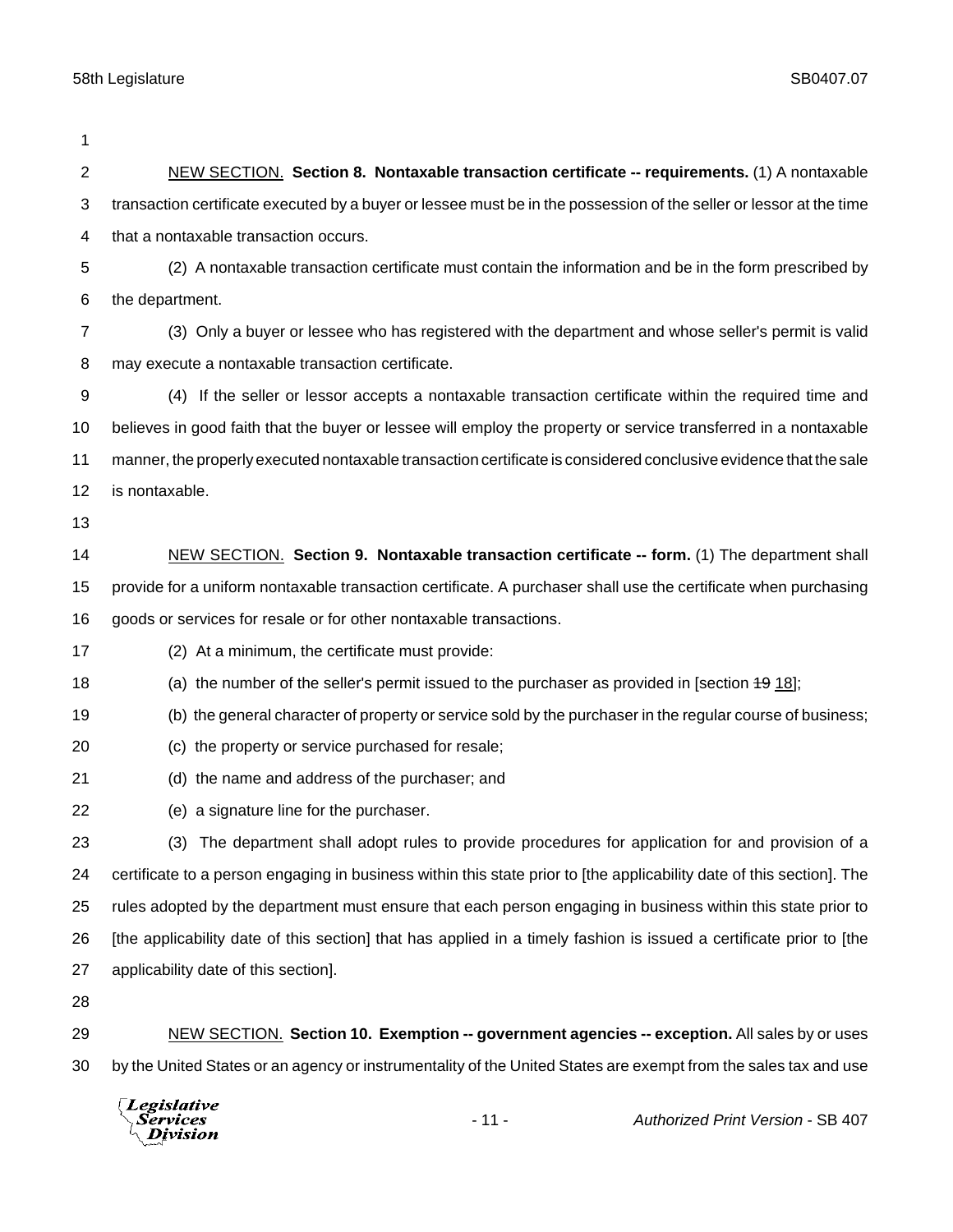| 1  | tax.                                                                                                                 |
|----|----------------------------------------------------------------------------------------------------------------------|
| 2  |                                                                                                                      |
| 3  | NEW SECTION. Section 11. Exemption -- isolated or occasional sale or lease of property. The                          |
| 4  | isolated or occasional sale or lease of property by a person that is not regularly engaged in or that does not claim |
| 5  | to be engaged in the business of selling or leasing the same or a similar property is exempt from the sales tax      |
| 6  | and use tax.                                                                                                         |
| 7  |                                                                                                                      |
| 8  | NEW SECTION. Section 12. Nontaxability -- food products. (1) The sale of food or a food service                      |
| 9  | offered or delivered as part of a residential living arrangement lasting more than 30 days and food consumed         |
| 10 | by a person that is party to the arrangement is exempt from the sales tax and use tax.                               |
| 11 | (2) The sale of food or a food service offered by the state or a political subdivision of the state, including       |
| 12 | school districts and postsecondary colleges and universities, is exempt from the sales tax and use tax.              |
| 13 |                                                                                                                      |
| 14 | NEW SECTION. Section 12. Nontaxability -- sale of property for resale. The sale of property is                       |
| 15 | nontaxable if:                                                                                                       |
| 16 | (1) the sale is made to a buyer who delivers a nontaxable transaction certificate to the seller;                     |
| 17 | (2) the buyer resells the property either by itself or in combination with other property; and                       |
| 18 | (3) the subsequent sale is in the ordinary course of business and the property will be subject to the sales          |
| 19 | tax.                                                                                                                 |
| 20 |                                                                                                                      |
| 21 | NEW SECTION. Section 13. Nontaxability -- sale of service for resale. The sale of a service for                      |
| 22 | resale is nontaxable if:                                                                                             |
| 23 | (1) the sale is made to a person who delivers a nontaxable transaction certificate;                                  |
| 24 | (2) the buyer resells the service and separately states the value of the service purchased in the charge             |
| 25 | for the service in the subsequent sale; and                                                                          |
| 26 | (3) the subsequent sale is in the ordinary course of business and subject to the sales tax.                          |
| 27 |                                                                                                                      |
| 28 | NEW SECTION. Section 14. Nontaxability -- lease for subsequent lease. The lease of property is                       |
| 29 | nontaxable if:                                                                                                       |
| 30 | (1) the lease is made to a lessee who delivers a nontaxable transaction certificate; and                             |
|    | Legislative<br>$-12-$<br>Authorized Print Version - SB 407<br>Services<br>Division                                   |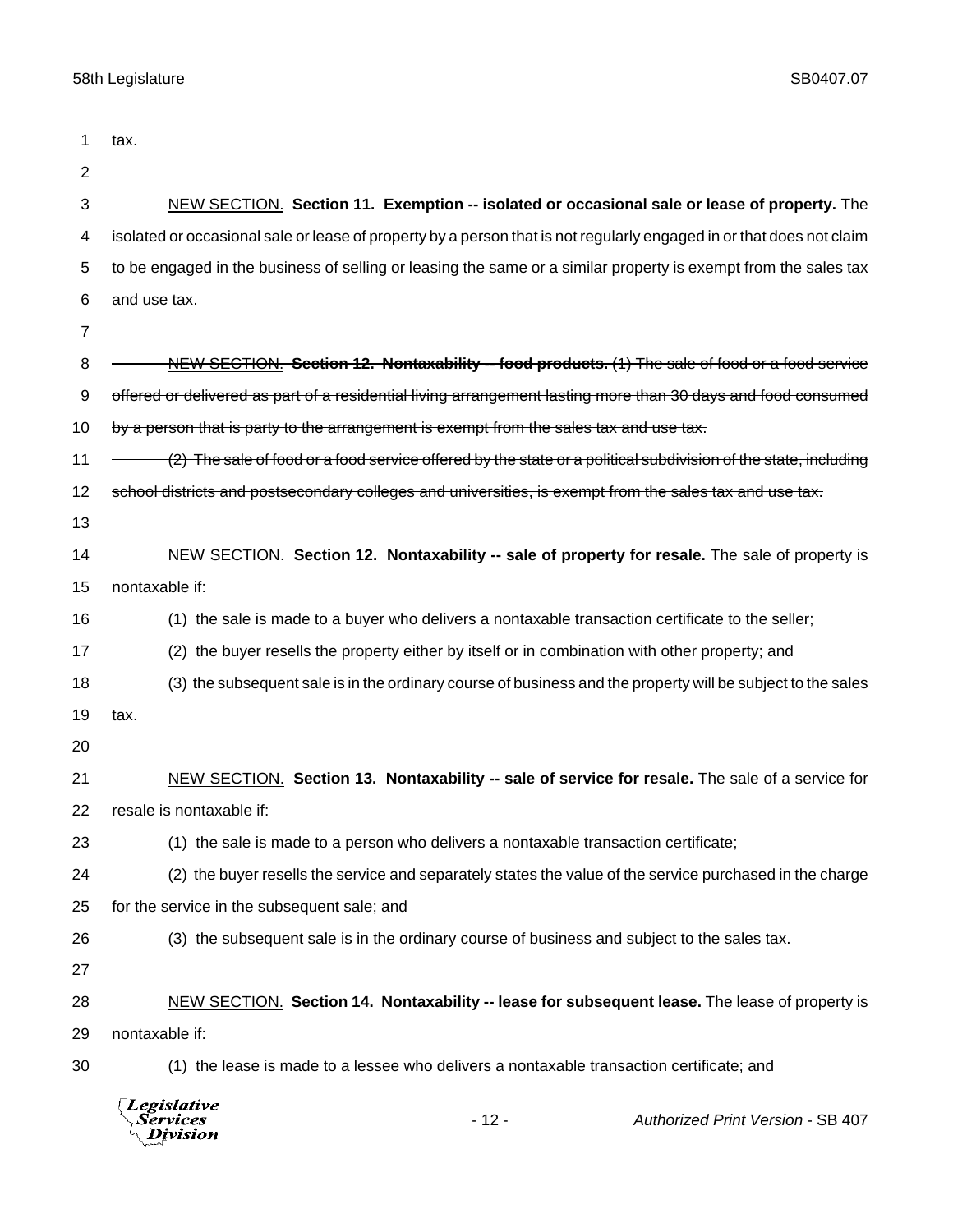(2) the lessee does not use the property in any manner other than for subsequent lease in the ordinary course of business. NEW SECTION. **Section 15. Nontaxability -- use of property for leasing.** The value of leased property is not considered in computing the use tax due if the person holding the property for lease: (1) is engaged in a business that derives a substantial portion of its receipts from leasing or selling property of the type leased; (2) does not use the property in any manner other than holding it for lease or sale or leasing or selling it either by itself or in combination with other tangible personal property in the ordinary course of business; and (3) does not use the property in a manner incidental to the performance of a service. NEW SECTION. **Section 16. Nontaxability -- nonprofits.** The sale of property or of a service is nontaxable if the seller is an organization that has a tax-exempt designation under the provisions of section 501(c)(3) of the Internal Revenue Code, 26 U.S.C. 501(c)(3), as amended. NEW SECTION. **Section 17. Credit -- out-of-state taxes.** If a sales, use, or similar tax has been levied by another state or a political subdivision of another state on property that was leased outside this state but that will be used or consumed in this state and the tax was paid by the current user, the amount of tax paid may be credited against any use tax due this state on the same property. The credit may not exceed the sales tax or use tax due this state. NEW SECTION. **Section 18. Seller's permit.** (1) A person that wishes to engage in business within 23 this state that is subject to [sections 2 through 41 40 39] shall obtain a seller's permit before engaging in business within this state. 25 (2) Upon an applicant's compliance with [sections 2 through 44 40 39], the department shall issue to the applicant a separate, numbered seller's permit for each location in which the applicant maintains an office or other place of business within Montana. A permit is valid until revoked or suspended but is not assignable. A permit is valid only for the person in whose name it is issued and for the transaction of business at the place designated. The permit must be conspicuously displayed at all times at the place for which it is issued. (3) The department shall adopt rules to provide procedures for application for and provision of a seller's**Legislative** *Services* - 13 - *Authorized Print Version* - SB 407 Division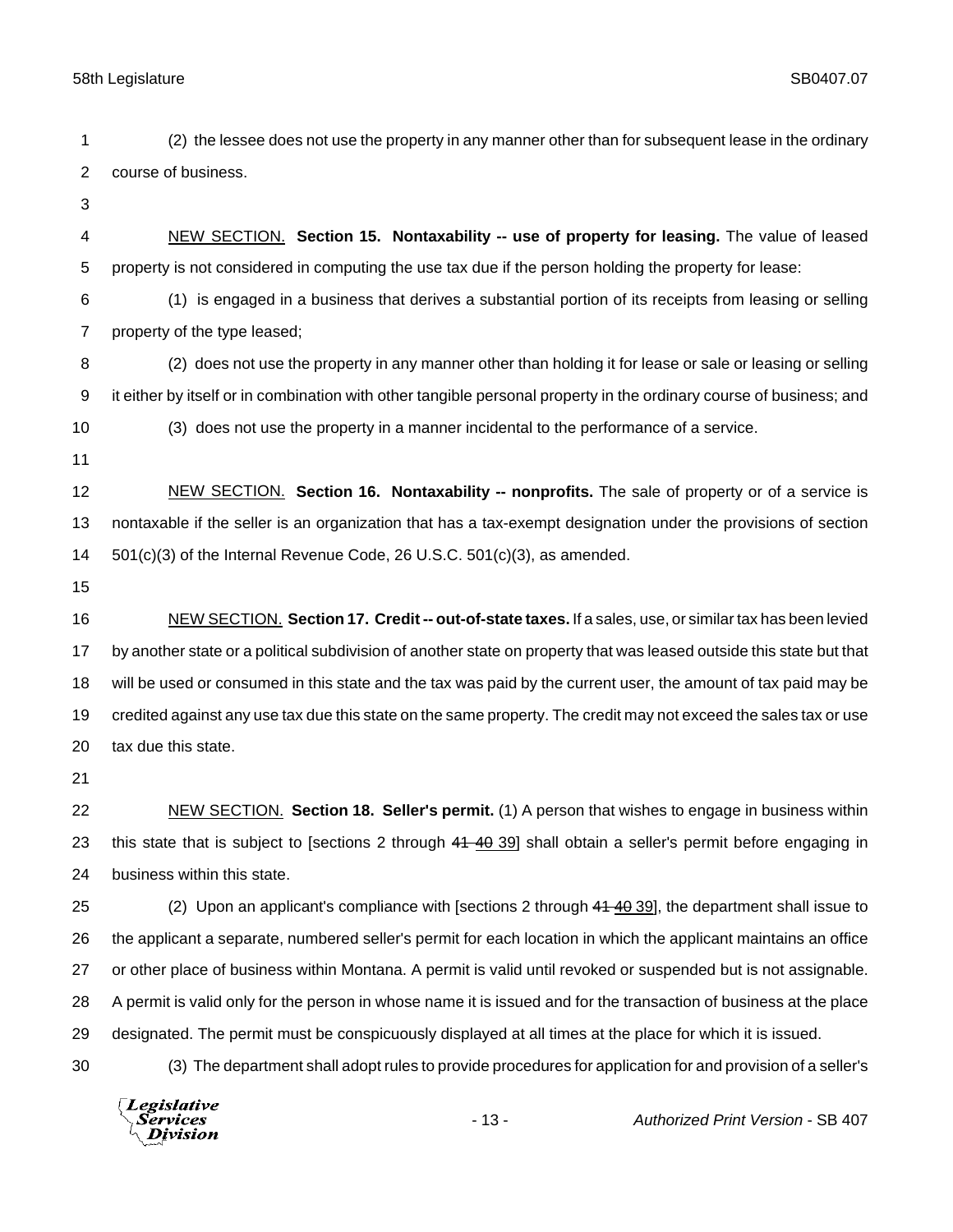1 permit to a person engaging in business within this state that is subject to [sections 2 through 41 40 39] prior to [the applicability date of this section]. The rules adopted by the department must ensure that each person engaging in business within this state prior to [the applicability date of this section] is issued a seller's permit prior to [the applicability date of this section]. The department may adopt rules providing for seasonal permits. NEW SECTION. **Section 19. Permit application -- requirements -- place of business -- form.** (1) (a) A person that wishes to engage in the business of making retail sales or providing services in Montana that 8 are subject to [sections 2 through 41 40 39] shall file with the department an application for a permit. If the person has more than one location in which the person maintains an office or other place of business, an application may include multiple locations. 11 (b) A vending machine operator who has more than one vending machine location is considered to have 12 only one place of business for purposes of this section. 13 (c)(B) An applicant who does not maintain an office or other place of business and who moves from place to place is considered to have only one place of business and shall attach the permit to the applicant's cart, stand, truck, or other merchandising device. 16 (2) Each person or class of persons required to file a return under [sections 2 through 41 40 39] is required to file an application for a permit. (3) Each application for a permit must be on a form prescribed by the department and must set forth the name under which the applicant intends to transact business, the location of the applicant's place or places 20 of business, and other information that the department may require. The application must be filed by the owner if the owner is a natural person or by a person authorized to sign the application if the owner is a corporation, partnership, limited liability company, or some other business entity. NEW SECTION. **Section 20. Revocation or suspension of permit -- appeal.** (1) Subject to the provisions of subsection (2), the department may, for reasonable cause, revoke or suspend any permit held by 26 a person that fails to comply with the provisions of [sections 2 through 41 40 39]. (2) The department shall provide dispute resolution on a proposed revocation or suspension pursuant to 15-1-211. (3) If a permit is revoked, the department may not issue a new permit except upon application accompanied by reasonable evidence of the intention of the applicant to comply with the provisions of [sections

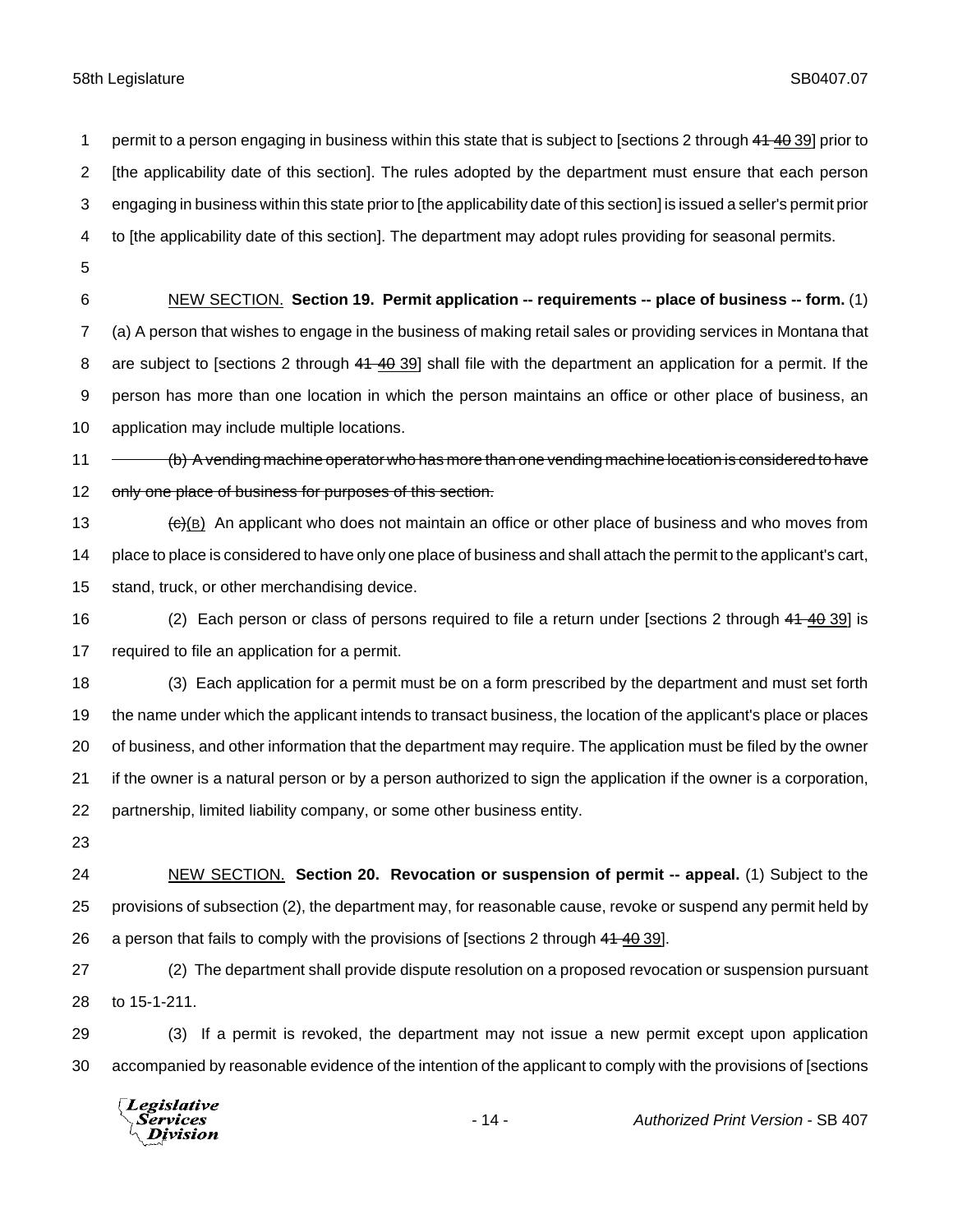2 through 41 40 39]. The department may require security in addition to that authorized by [section 29 28 27] in 2 an amount reasonably necessary to ensure compliance with [sections 2 through 41 40 39] as a condition for the issuance of a new permit to the applicant.

 (4) A person aggrieved by the department's final decision to revoke a permit, as provided in subsection (1), may appeal the decision to the state tax appeal board within 30 days after the date on which the department issued its final decision.

 NEW SECTION. **Section 21. Improper use of subject of purchase obtained with nontaxable transaction certificate -- penalty.** (1) If a purchaser that uses a nontaxable transaction certificate uses the 10 subject of the purchase for a purpose other than one allowed as nontaxable under [sections 2 through 44 40 39], the use is considered a taxable sale as of the time of first use by the purchaser and the sales price is the price that the purchaser paid. If the sole nonexempt use is rental while holding for sale, the purchaser shall include in the sales price the amount of the rental charged. Upon subsequent sale of the property, the seller shall include the entire amount of the sales price, without deduction of amounts previously received as rentals.

 (2) A person that uses a certificate for property that will be used for a purpose other than the purpose claimed is subject to a penalty, payable to the department, of \$100 for each transaction in which an improper use of a certificate has occurred.

 (3) Upon a showing of good cause, the department may abate or waive the penalty or a portion of the penalty

 NEW SECTION. **Section 22. Commingling nontaxable certificate goods.** If a purchaser uses a nontaxable transaction certificate with respect to the purchase of fungible goods and commingles these goods with fungible goods that were not purchased with a certificate but that are of such similarity that the identity of the goods in the commingled mass cannot be determined, sales from the mass of commingled goods are considered to be sales of the goods purchased with the certificate until the quantity of commingled goods sold equals the quantity of goods originally purchased under the certificate.

 NEW SECTION. **Section 23. Liability for payment of tax -- security for retailer without place of business -- penalty.** (1) Liability for the payment of the sales tax and use tax is not extinguished until the taxes have been paid to the department.

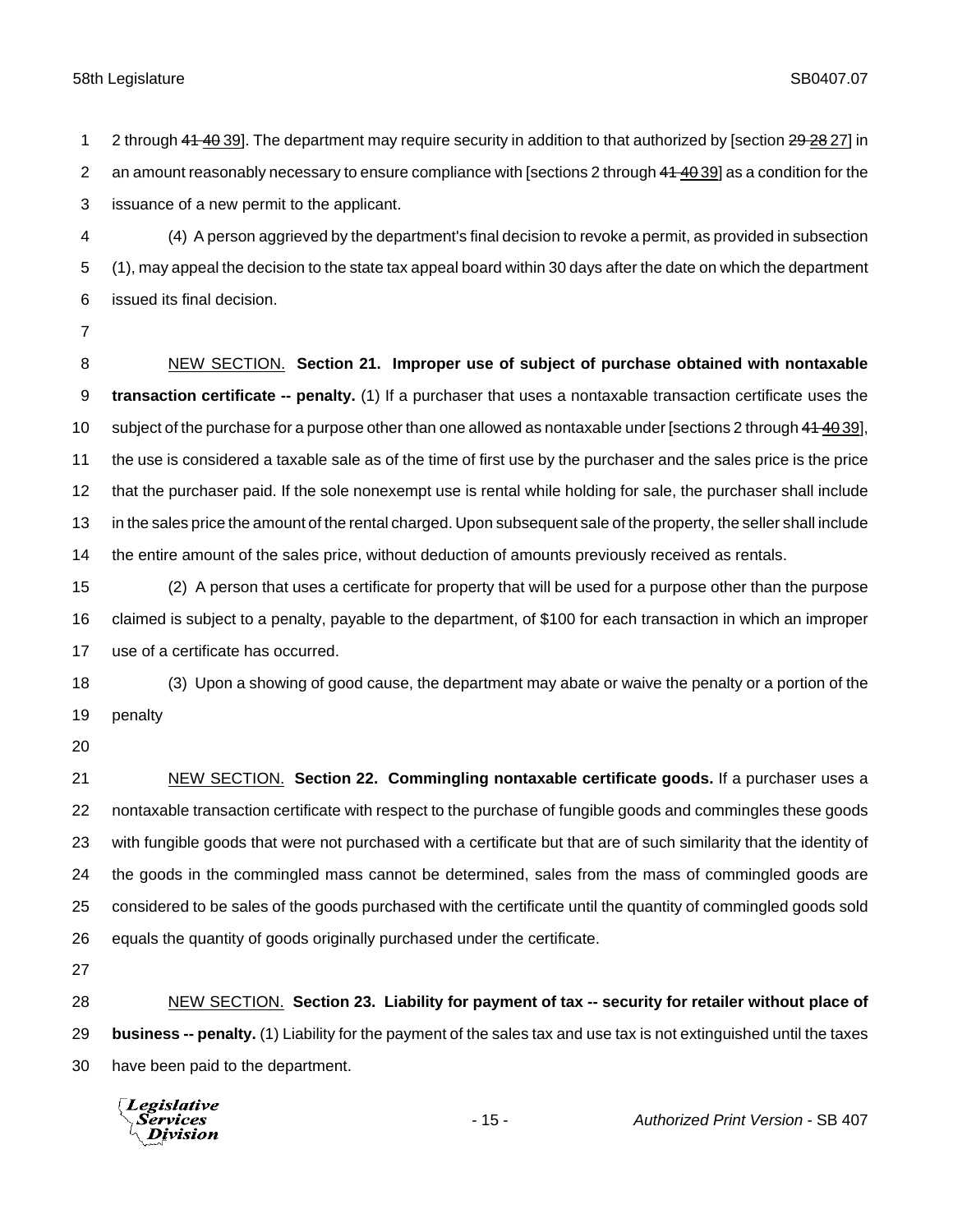(2) A retailer that does not maintain an office or other place of business within this state is liable for the 2 sales tax or use tax in accordance with [sections 2 through  $41\frac{40.39}{1}$  and may be required to furnish adequate 3 security, as provided in [section 29 28 27], to ensure collection and payment of the taxes. When authorized and 4 except as otherwise provided in [sections 2 through 41 40 39], the retailer is liable for the taxes upon all property sold and services provided in this state in the same manner as a retailer who maintains an office or other place of business within this state. The seller's permit provided for in [section 19 18] may be canceled at any time if the department considers the security inadequate or believes that the taxes can be collected more effectively in another manner.

 (3) An agent, canvasser, or employee of a retailer doing business within this state may not sell, solicit orders for, or deliver any property or services within Montana unless the principal, employer, or retailer possesses a seller's permit issued by the department. If an agent, canvasser, or employee violates the 12 provisions of [sections 2 through 41 40 39], the person is subject to a fine of not more than \$100 for each separate transaction or event.

14

15 NEW SECTION. **Section 24. Application for permission to report on accrual basis -- rules.** (1) A 16 person that has a seller's permit may apply to the department for permission to report and pay the sales tax or 17 use tax on an accrual basis.

18 - (2) The application must be made on a form, prescribed by the department, that contains information 19 that the department may require.

20 (3) A person may not report or pay the sales tax or use tax on an accrual basis unless the person has 21 received written permission from the department.

22 - (4) The department may adopt rules to implement this section.

23

24 NEW SECTION. **Section 24. Returns -- payment -- authority of department.** (1) Except as provided 25 in subsection (2), on or before the 20th LAST day of the month following the calendar quarter in which the 26 transaction subject to the tax imposed by [sections 2 through 41 40 39] occurred, a return, on a form provided 27 by the department, and payment of the tax for the preceding quarter must be filed with the department. Each 28 person engaged in business within this state or using property or services within this state that are subject to tax 29 under [sections 2 through 41 40 39] shall file a return. A person making retail sales at two or more places of 30 business shall file a separate return for each separate place of business.

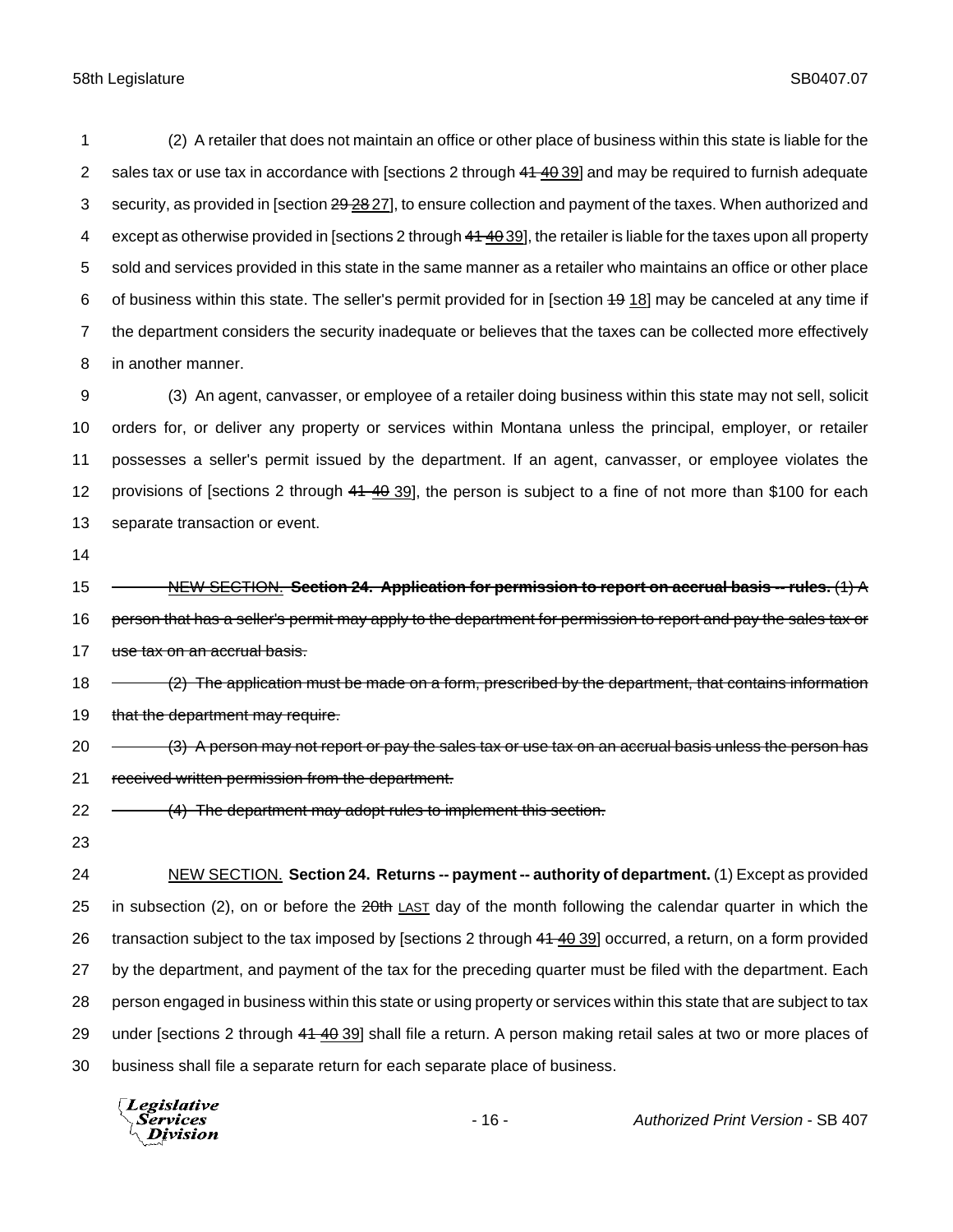(2) A person who has been issued a seasonal seller's permit shall file a return and pay the tax on the date or dates set by the department.

(3) (a) For the purposes of the sales tax or use tax, a return must be filed by:

(i) a retailer required to collect the tax; and

(ii) a person that:

 (A) purchases any items the storage, use, or other consumption of which is subject to the sales tax or use tax; and

(B) has not paid the tax to a retailer required to pay the tax.

 (b) Each return must be authenticated by the person filing the return or by the person's agent authorized in writing to file the return.

 (4) (a) A person required to collect and pay to the department the taxes imposed by [sections 2 through 12 41 40 39] shall keep records, render statements, make returns, and comply with the provisions of [sections 2 13 through 41 40 39] and the rules prescribed by the department. Each return or statement must include the information required by the rules of the department.

 (b) For the purpose of determining compliance with the provisions of [sections 2 through 41 40 39], the department is authorized to examine or cause to be examined any books, papers, records, or memoranda relevant to making a determination of the amount of tax due, whether the books, papers, records, or memoranda are the property of or in the possession of the person filing the return or another person. In determining compliance, the department may use statistical sampling and other sampling techniques consistent with generally accepted auditing standards. The department may also:

(i) require the attendance of a person having knowledge or information relevant to a return;

(ii) compel the production of books, papers, records, or memoranda by the person required to attend;

 (iii) implement the provisions of 15-1-703 if the department determines that the collection of the tax is or may be jeopardized because of delay;

(iv) take testimony on matters material to the determination; and

(v) administer oaths or affirmations.

 (5) Pursuant to rules established by the department, returns may be computer-generated and electronically filed.

29 (6) A person with collections of less than \$10 in a reporting period is not required to remit a return or 30 payment to the department.

**Legislative** *Services* **Division** 

- 17 - *Authorized Print Version* - SB 407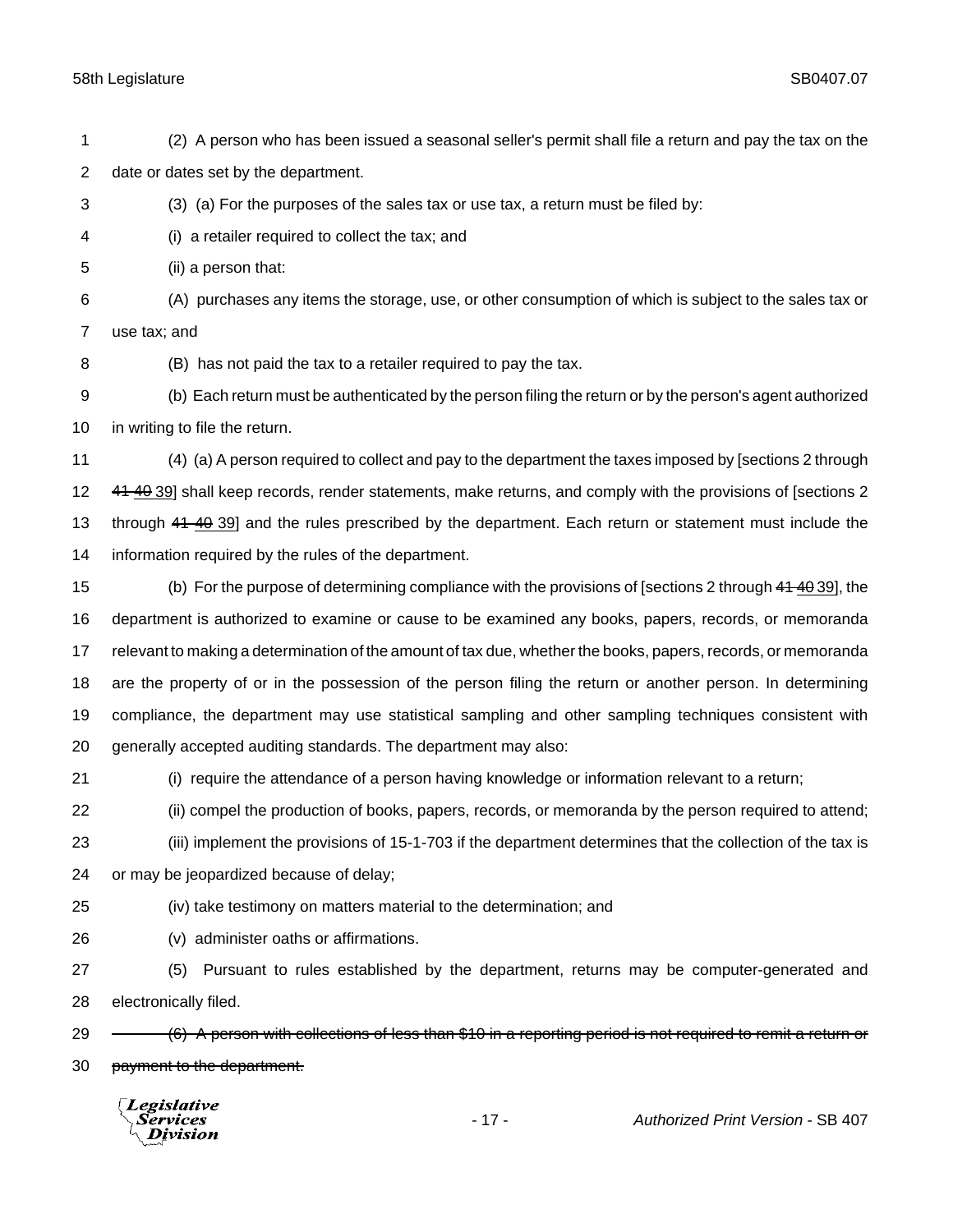| $\overline{2}$ | NEW SECTION. Section 25. Credit for taxes paid on worthless accounts -- taxes paid if account                       |
|----------------|---------------------------------------------------------------------------------------------------------------------|
| 3              | collected. (1) Sales taxes paid on an accrual basis by a person filing a return under [section 26 25 24] on sales   |
| 4              | found to be worthless and actually deducted by the person as a bad debt for federal income tax purposes may         |
| 5              | be credited on a subsequent payment of the tax.                                                                     |
| 6              | (2) Bad debts may be deducted within 12 months after the month in which the bad debt has been                       |
| $\overline{7}$ | charged off for federal income tax purposes. "Charged off for federal income tax purposes" includes the charging    |
| 8              | off of unpaid balances due on accounts as uncollectible or declaring as uncollectible such unpaid balance due       |
| 9              | on accounts in the case of a seller who is not required to file federal income tax returns.                         |
| 10             | (3) If an account is subsequently collected, the sales tax must be paid on the amount collected.                    |
| 11             | (4) A seller may obtain a refund of tax on any amount of bad debt that exceeds the amount of taxable                |
| 12             | sales within a 12-month period defined by that bad debt.                                                            |
| 13             | (5) For purposes of computing a bad debt deduction or reporting a payment received on a previously                  |
| 14             | claimed bad debt, any payments made on a debt or account are applied first to interest, service charges, and        |
| 15             | any other charges and second to the price of the property or service and sales tax on the property or service,      |
| 16             | proportionally.                                                                                                     |
| 17             |                                                                                                                     |
| 18             | NEW SECTION. Section 26. Vendor allowance. (1) A person filing a timely return under [section 26                    |
| 19             | 25 24] may claim a quarterly vendor allowance for each permitted location in the amount of 5% of the tax            |
| 20             | determined to be payable to the state, not to exceed \$1,000 a quarter.                                             |
| 21             | (2) The allowance may be deducted on the return.                                                                    |
| 22             | (3) A person that files a return or payment after the due date for the return or payment may not claim              |
| 23             | a vendor allowance.                                                                                                 |
| 24             |                                                                                                                     |
| 25             | NEW SECTION. Section 27. Security -- limitations -- sale of security deposit at auction -- bond.                    |
| 26             | (1) The department may require a retailer to deposit, with the department, security in a form and amount that       |
| 27             | the department, by administrative rule, determines is appropriate. The deposit may not be more than twice the       |
| 28             | estimated average liability for the period for which the return is required to be filed. The amount of security may |
| 29             | be increased or decreased by the department, subject to the limitations provided in this section.                   |
| 30             | (2) (a) If necessary, the department may sell, at public auction, property deposited as security to recover         |
|                | Legislative<br>$-18-$<br>Authorized Print Version - SB 407<br>Services<br>Division                                  |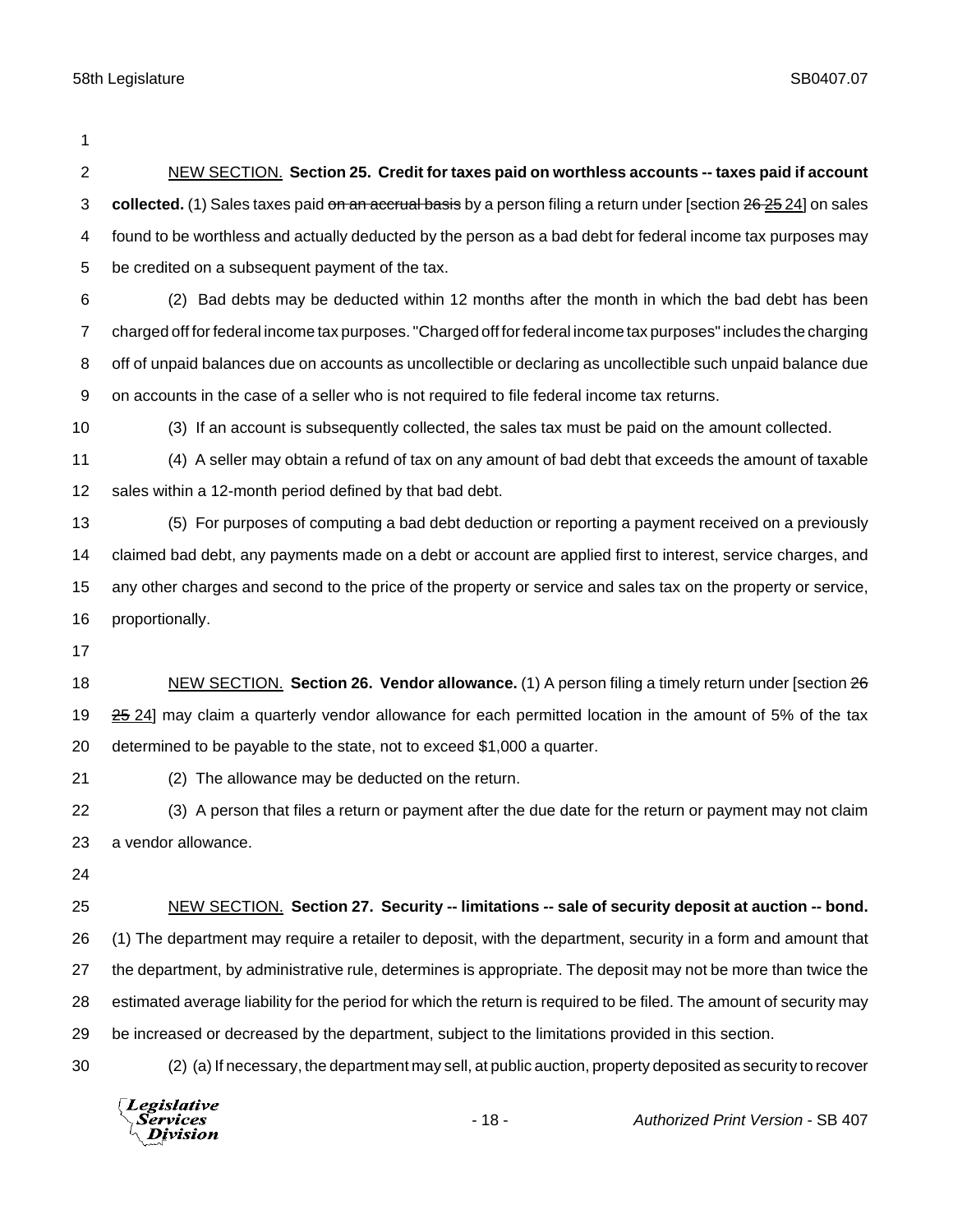any sales tax or use tax amount required to be collected, including interest and penalties.

 (b) Notice of the sale must be served personally upon or sent by certified mail to the person that deposited the security.

 (c) After the sale, any surplus above the amount due that is not required as security under this section must be returned to the person that deposited the security.

 (3) In lieu of security, the department may require a retailer to file a bond, issued by a surety company authorized to transact business within this state, to guarantee solvency and responsibility.

 (4) In addition to the other requirements of this section, the department may require the corporate officers, directors, or shareholders of a corporation to provide a personal guaranty and assumption of liability 10 for the payment of the tax due under [sections 2 through 41 40 39].

 NEW SECTION. **Section 28. Examination of return -- adjustments -- delivery of notices and demands.** (1) If the department determines that the amount of tax due is different from the amount reported, 14 the amount of tax computed on the basis of the examination conducted pursuant to [section 26 25 24] constitutes the tax to be paid.

 (2) If the tax due exceeds the amount of tax reported as due on the taxpayer's return, the excess must be paid to the department within 30 days after notice of the amount and demand for payment is mailed or delivered to the person making the return unless the taxpayer files a timely objection as provided in 15-1-211. If the amount of the tax found due by the department is less than that reported as due on the return and has been paid, the excess must be credited or, if no tax liability exists or is likely to exist, refunded to the person making the return.

 (3) The notice and demand provided for in this section must contain a statement of the computation of the tax and interest and must be sent by mail to the taxpayer at the address given in the taxpayer's return, if any, or to the taxpayer's last-known address.

 (4) A taxpayer filing an objection to the demand for payment is subject to and governed by the uniform dispute review procedure provided in 15-1-211.

 NEW SECTION. **Section 29. Penalties and interest for violation.** If a person fails to file a return on or before the due date or fails to pay a tax on or before a due date, the person must be assessed penalty and interest as provided in 15-1-216.

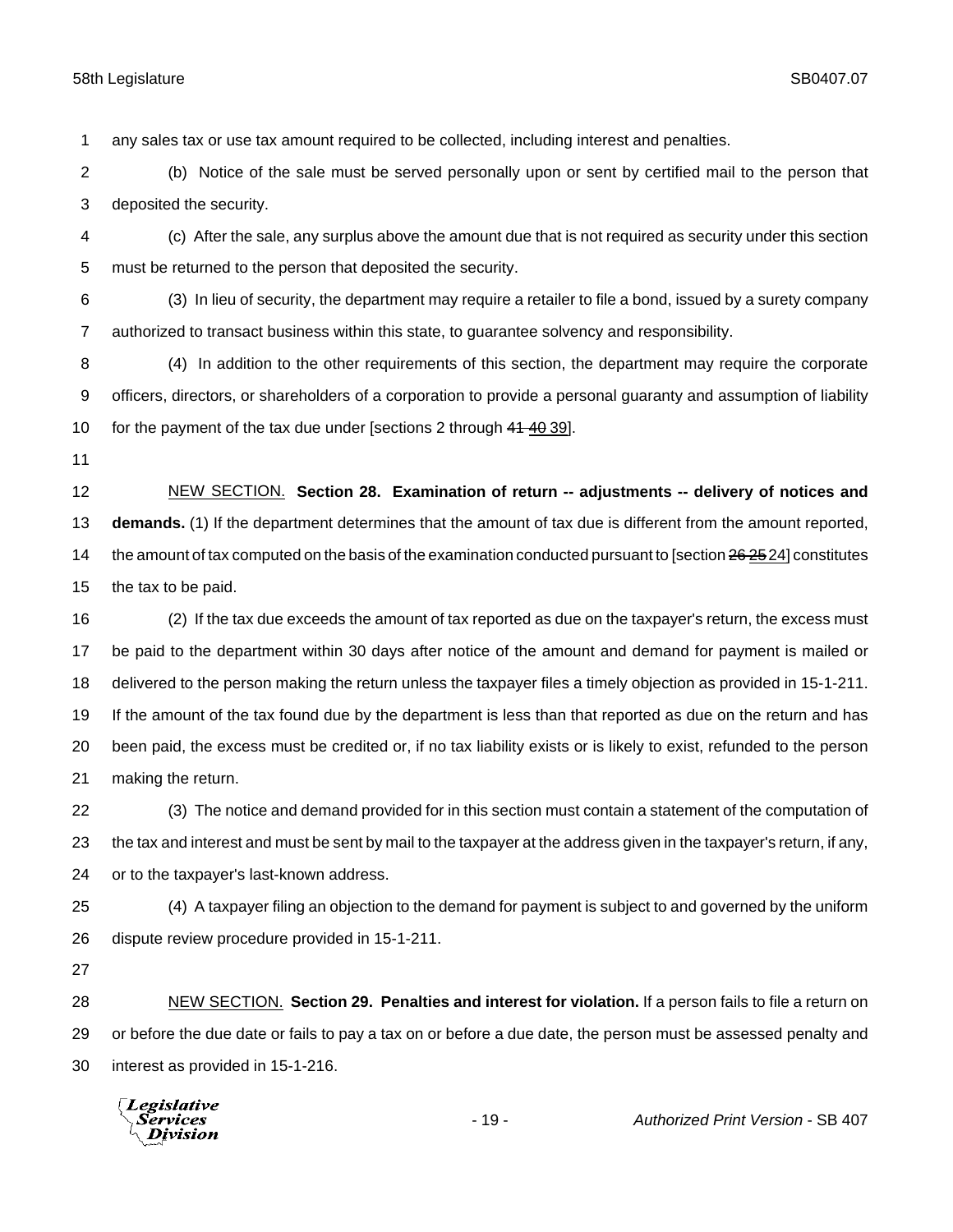| 1                |                                                                                                                   |
|------------------|-------------------------------------------------------------------------------------------------------------------|
| $\boldsymbol{2}$ | NEW SECTION. Section 30. Authority to collect delinquent taxes. (1) (a) The department shall                      |
| 3                | collect taxes that are delinquent as determined under [sections 2 through 41 40 39].                              |
| 4                | (b) If a tax imposed by [sections 2 through 44 40 39] or any portion of the tax is not paid when due, the         |
| 5                | department may issue a warrant for distraint as provided in Title 15, chapter 1, part 7.                          |
| 6                | (2) In addition to any other remedy, in order to collect delinguent taxes after the time for appeal has           |
| $\overline{7}$   | expired, the department may direct the offset of tax refunds or other funds due the taxpayer from the state,      |
| 8                | except wages subject to the provisions of 25-13-614 and retirement benefits.                                      |
| 9                | (3) As provided in 15-1-705, the taxpayer has the right to a review of the tax liability prior to any offset      |
| 10               | by the department.                                                                                                |
| 11               | (4) The department may file a claim for state funds on behalf of the taxpayer if a claim is required before       |
| 12               | funds are available for offset.                                                                                   |
| 13               |                                                                                                                   |
| 14               | NEW SECTION. Section 31. Interest on deficiency. Interest accrues on unpaid or delinquent taxes                   |
| 15               | as provided in 15-1-216.                                                                                          |
| 16               |                                                                                                                   |
| 17               | NEW SECTION. Section 32. Limitations. (1) Except in the case of a person that purposely or                        |
| 18               | knowingly, as those terms are defined in 45-2-101, files a false or fraudulent return violating the provisions of |
| 19               | [sections 2 through 41 40 39], a deficiency may not be assessed or collected with respect to a quarter for which  |
| 20               | a return is filed unless the notice of additional tax proposed to be assessed is mailed to or personally served   |
| 21               | upon the taxpayer within 5 years from the date that the return was filed. For purposes of this section, a return  |
| 22               | filed before the last day prescribed for filing is considered to be filed on the last day.                        |
| 23               | (2) If, before the expiration of the 5-year period prescribed in subsection (1) for assessment of the tax,        |
| 24               | the taxpayer consents in writing to an assessment after expiration of the 5-year period, a deficiency may be      |
| 25               | assessed at any time prior to the expiration of the period to which consent was given.                            |
| 26               |                                                                                                                   |
| 27               | NEW SECTION. Section 33. Refunds -- interest -- limitations. (1) A claim for a refund or credit as                |
| 28               | a result of overpayment of taxes collected under [sections 2 through 41 40 39] must be filed within 5 years of    |
| 29               | the date that the return was due, without regard to any extension of time for filing.                             |
| 30               | (2) (a) Interest paid by the department on an overpayment must be paid or credited at the same rate               |
|                  | Legislative<br>$-20-$<br>Authorized Print Version - SB 407<br>Services<br>Division                                |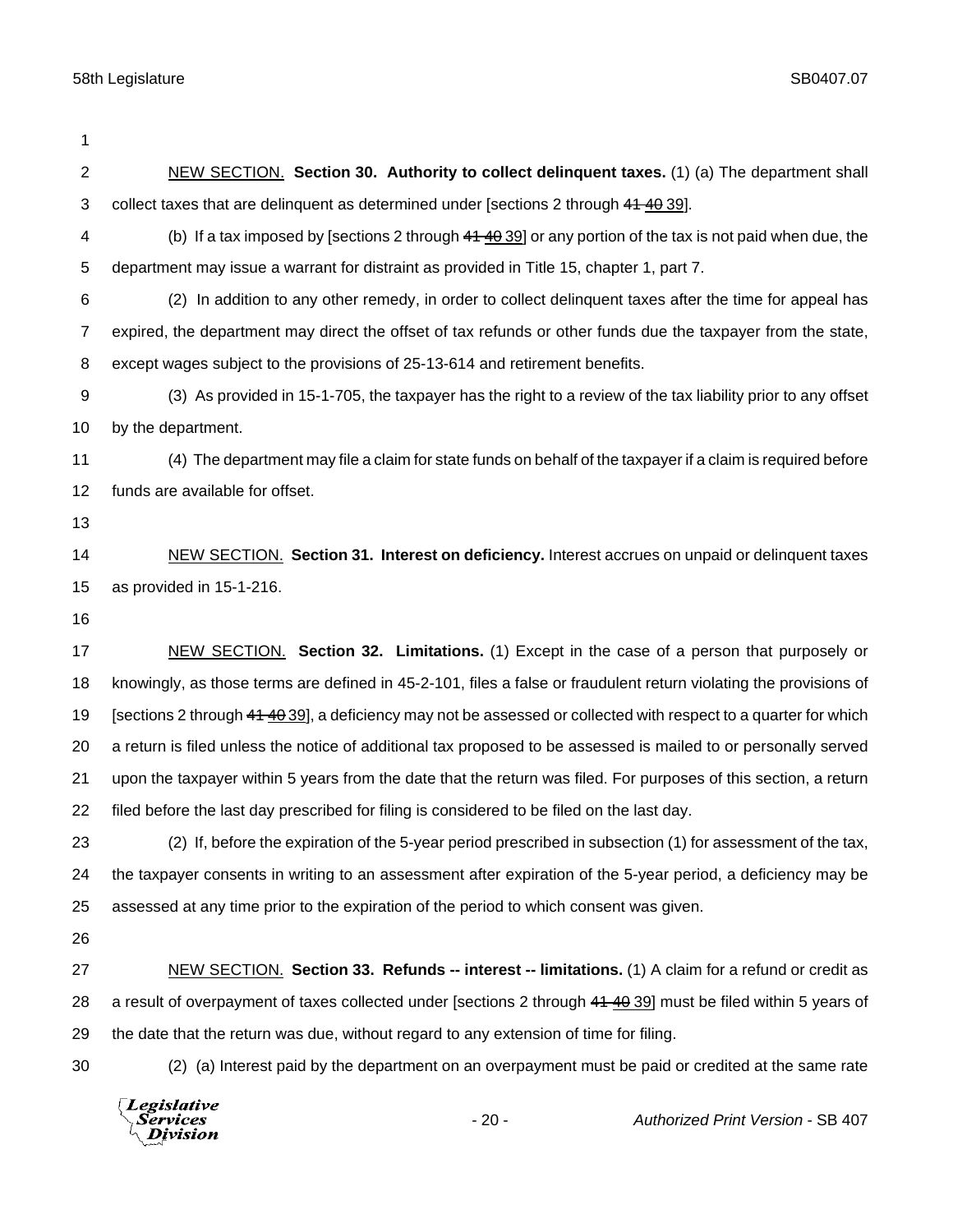as the rate charged on delinquent taxes under 15-1-216.

 (b) Except as provided in subsection (2)(c), interest must be paid from the date that the return was due or the date of overpayment, whichever is later. Interest does not accrue during any period in which the processing of a claim is delayed more than 30 days because the taxpayer has not furnished necessary information.

- (c) The department is not required to pay interest if:
- (i) the overpayment is refunded or credited within 6 months of the date that a claim was filed; or
- (ii) the amount of overpayment and interest does not exceed \$1.
- 
- 
- NEW SECTION. **Section 34. Administration -- rules.** The department shall:
- (1) administer and enforce the provisions of [sections 2 through 41 40 39];

 (2) cause to be prepared and distributed forms and information that may be necessary to administer 13 the provisions of [sections 2 through 41 40 39]; and

- (3) adopt rules that may be necessary or appropriate to administer and enforce the provisions of [sections 2 through 41 40 39].
- 

 NEW SECTION. **Section 35. Revocation of corporate license -- appeal.** (1) If a corporation 18 authorized to do business within this state and required to pay the taxes imposed under [sections 2 through 44 19 40 39] fails to comply with any of the provisions of [sections 2 through 44 40 39] or any rule of the department, the department may, for reasonable cause, certify to the secretary of state a copy of an order finding that the corporation has failed to comply with specific statutory provisions or rules.

 (2) The secretary of state shall, upon receipt of the certification, revoke the certificate authorizing the corporation to do business within this state and may issue a new certificate only when the corporation has obtained from the department an order finding that the corporation has complied with its obligations under [sections 2 through 41 40 39].

- (3) An order authorized in this section may not be made until the corporation is given an opportunity for dispute resolution as provided in 15-1-211.
- 

(4) A final decision of the department may be appealed to the state tax appeal board.

- 
- 

NEW SECTION. **Section 36. Taxpayer quitting business -- liability of successor.** (1) (a) All taxes

| $\setminus$ <i>Legislative</i> |
|--------------------------------|
| Services<br>∖ Division         |
|                                |

- 21 - *Authorized Print Version* - SB 407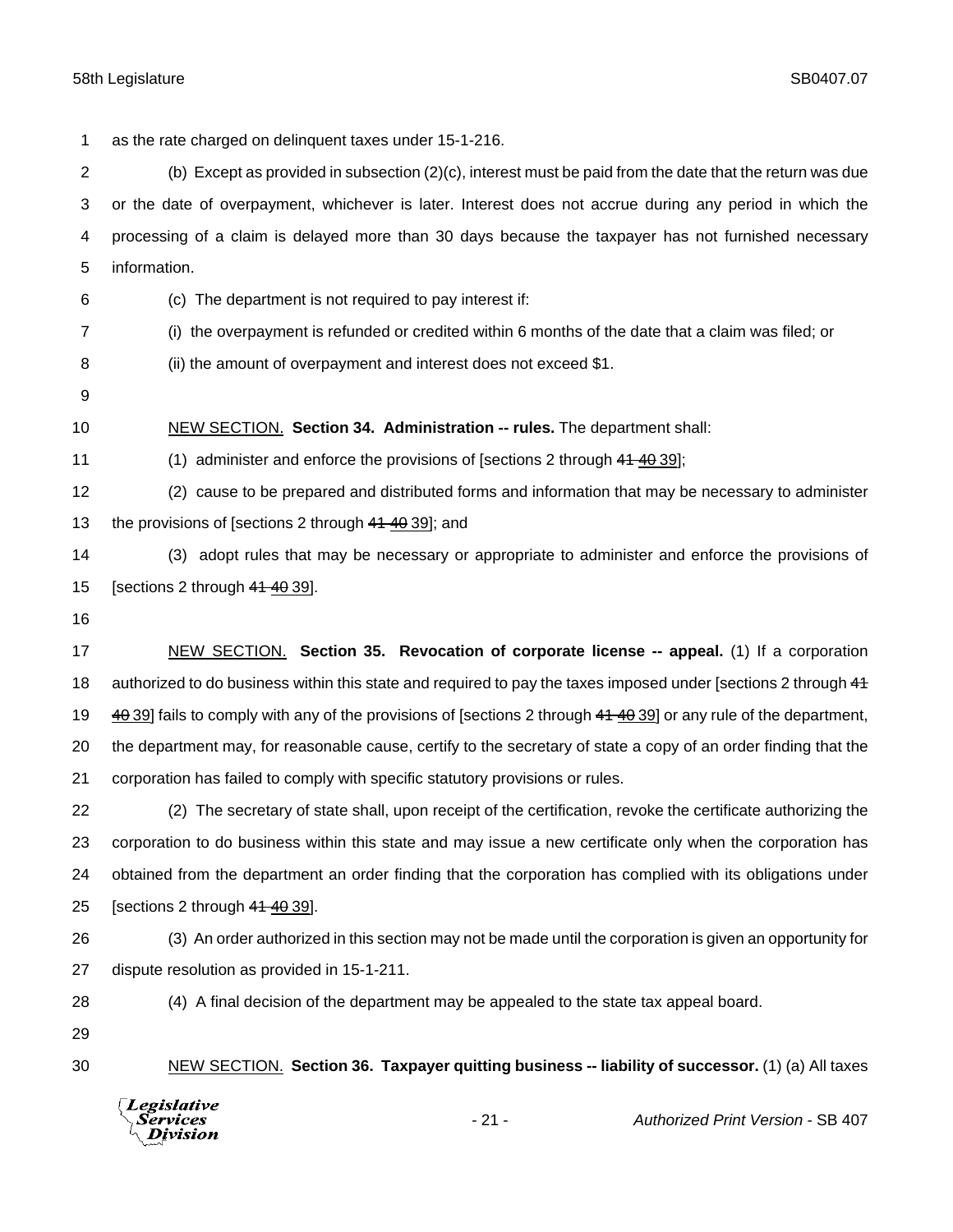payable under [sections 2 through 41 40 39] are due and payable immediately whenever a taxpayer quits business, sells, exchanges, or otherwise disposes of the business or disposes of the stock of goods.

 (b) The taxpayer shall make a return and pay the taxes due within 10 days after the taxpayer quits business, sells, exchanges, or otherwise disposes of the business or disposes of the stock of goods.

- (2) Except as provided in subsection (4), a person that becomes a successor is liable for the full amount of the tax and shall withhold from the sales price payable to the taxpayer a sum sufficient to pay any tax due until the taxpayer produces either a receipt from the department showing payment in full of any tax due or a statement from the department that tax is not due.
- (3) If a tax is due but has not been paid as provided in subsection (1)(b), the successor is liable for the payment of the full amount of tax. The payment of the tax by the successor is considered to be a payment upon the sales price, and if the payment is greater in amount than the sales price, the amount of the difference becomes a debt due to the successor from the taxpayer owing the tax under subsection (1).
- (4) (a) A successor is not liable for any tax due from the person that the successor acquired a business or stock of goods from if:
- (i) the successor gives written notice to the department of the acquisition; and
- (ii) an assessment is not issued by the department against the former operator of the business within 6 months of receipt of the notice from the successor.
- (b) If an assessment is issued by the department, a copy of the assessment must also be mailed to the successor, or if an assessment is not mailed to the successor, the successor is not liable for the tax due.
- 

 NEW SECTION. **Section 37. Tax as debt.** (1) The tax imposed by [sections 2 through 41 40 39] and related interest and penalties become a personal debt of the person required to file a return from the time that the liability arises, regardless of when the time for payment of the liability occurs.

- (2) (a) This section applies to those corporate officers, directors, or shareholders required by the department to personally guarantee the payment of the taxes for their corporations.
- (b) The officer or employee of a corporation whose duty it is to collect, truthfully account for, and pay 27 to the state the amounts imposed by [sections 2 through 44 40 39] and who fails to pay the tax is liable to the 28 state for the amounts imposed by [sections 2 through 41 40 39] and the penalty and interest due on the amounts.
- 
- 

NEW SECTION. **Section 38. Information -- confidentiality -- agreements with another state.** (1)

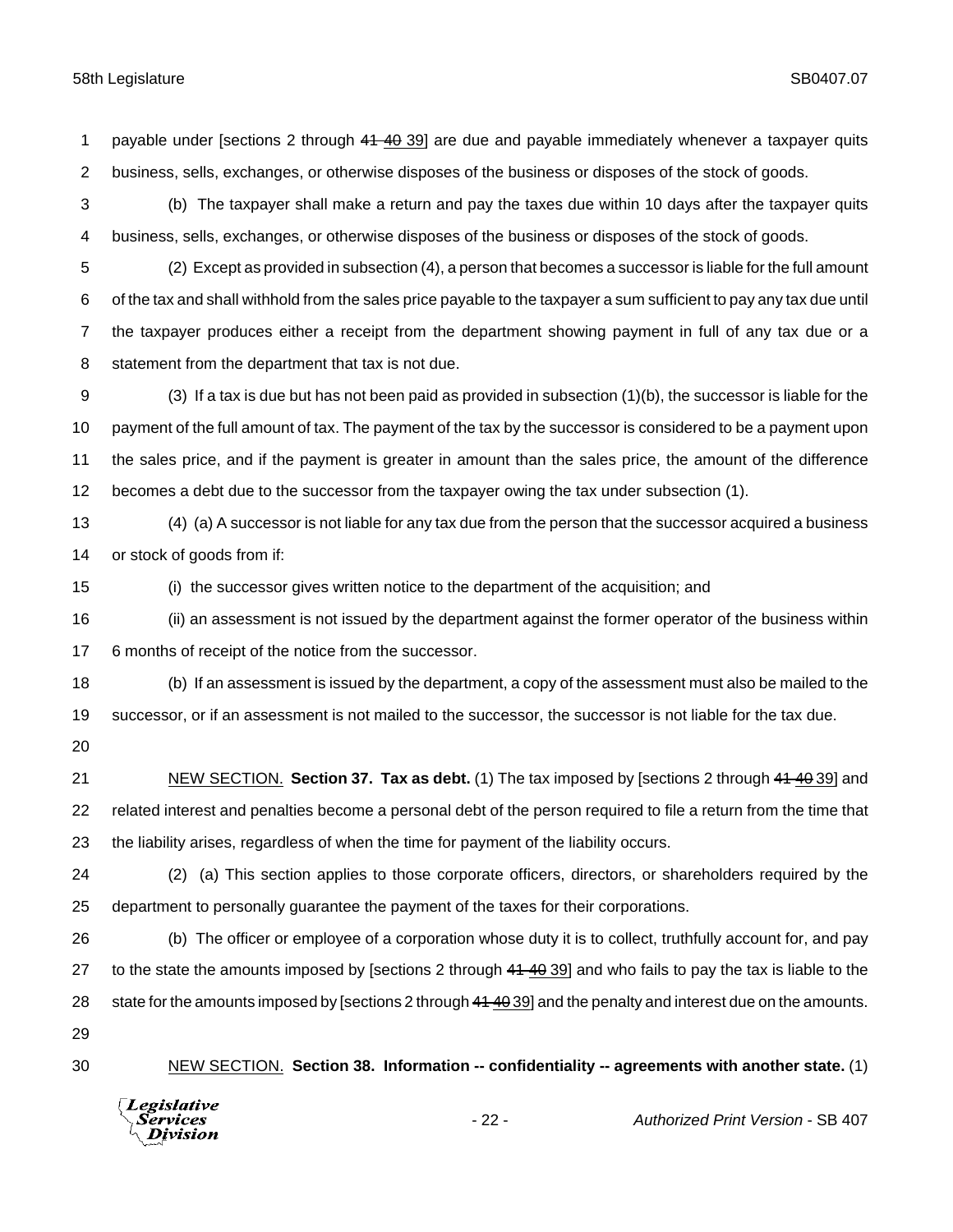(a) Except as provided in subsections (2) through (4), it is unlawful for an employee of the department or any other public official or public employee to divulge or otherwise make known information that is disclosed in a 3 report or return required to be filed under [sections 2 through 41 40 39] or information that concerns the affairs of the person making the return and that is acquired from the person's records, officers, or employees in an examination or audit.

 (b) This section may not be construed to prohibit the department from publishing statistics if they are classified in a way that does not disclose the identity and content of any particular report or return. A person violating the provisions of this section is subject to the penalty provided in 15-30-303 or 15-31-511 for violating the confidentiality of individual income tax or corporation license information.

 (2) (a) The department may enter into an agreement with the taxing officials of another state for the interpretation and administration of the laws of their state that provide for the collection of a sales tax or use tax in order to promote fair and equitable administration of the laws and to eliminate double taxation.

13 (b) In order to implement the provisions of [sections 2 through 41 40 39], the department may furnish information on a reciprocal basis to the taxing officials of another state if the information remains confidential under statutes within the state receiving the information that are similar to this section.

16 (3) In order to facilitate processing of returns and payment of taxes required by [sections 2 through 44 17 40 39], the department may contract with vendors and may disclose data to the vendors. The data disclosed must be administered by the vendor in a manner consistent with this section.

 (4) This section may not be construed to limit the investigative authority of the legislative branch, as provided in 5-11-106, 5-12-303, or 5-13-309.

 NEW SECTION. **Section 39. Sales tax and use tax proceeds.** All money collected under [sections 23 2 through 41 40 39] must be deposited by the department into the general fund.

 NEW SECTION. **Section 40. Capital gains credit.** An individual taxpayer is allowed a credit against 26 the taxes imposed by 15-30-103 in an amount equal to 1% of the taxpayer's net capital gains FOR TAX YEARS 27 2004 2005 AND 2005 AND 2% OF THE TAXPAYER'S NET CAPITAL GAINS FOR TAX YEARS BEGINNING AFTER 2005 2006, as shown on the taxpayer's individual income tax return filed pursuant to 15-30-142. The credit allowed under this section may not exceed the taxpayer's income tax liability.

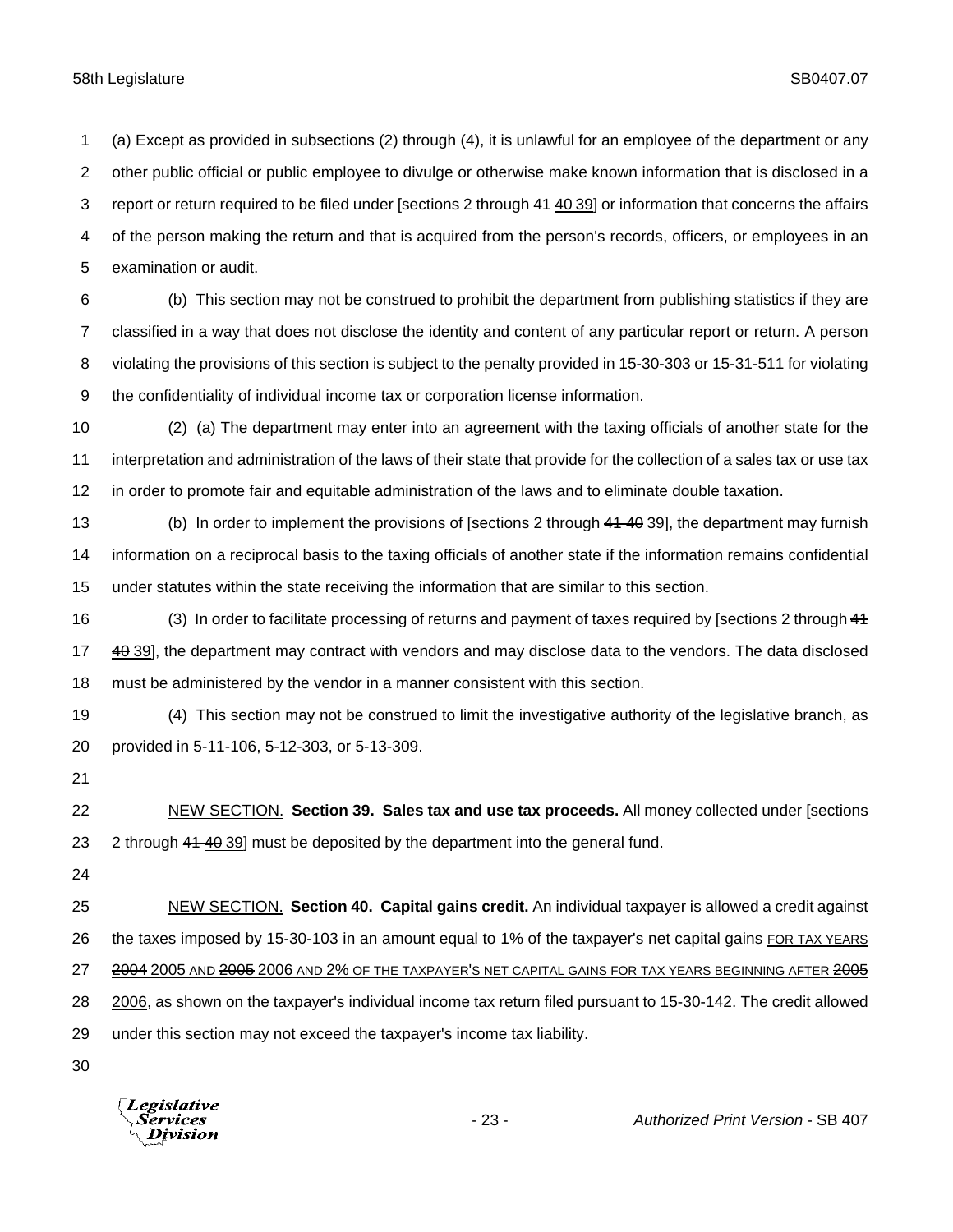| 1              | Section 41. Section 13-37-218, MCA, is amended to read:                                                               |
|----------------|-----------------------------------------------------------------------------------------------------------------------|
| $\overline{2}$ | "13-37-218. Limitations on receipts from political committees. A candidate for the state senate may                   |
| 3              | receive no more than \$1,000 \$2,150 \$2,300 \$2,400 in total combined monetary contributions from all political      |
| 4              | committees contributing to the candidate's campaign, and a candidate for the state house of representatives may       |
| 5              | receive no more than \$600 \$1,300 \$1,400 in total combined monetary contributions from all political committees     |
| 6              | contributing to the candidate's campaign. The limitations in this section must be multiplied by the inflation factor, |
| $\overline{7}$ | as defined in 15-30-101, for the year in which general elections are held. The resulting figure must be rounded       |
| 8              | off to the nearest \$50 increment. The commissioner shall publish the revised limitations as a rule. In-kind          |
| 9              | contributions must be included in computing these limitation totals. The limitation provided in this section does     |
| 10             | not apply to contributions made by a political party eligible for a primary election under 13-10-601."                |
| 11             |                                                                                                                       |
| 12             | Section 42. Section 15-30-101, MCA, is amended to read:                                                               |
| 13             | "15-30-101. Definitions. For the purpose of this chapter, unless otherwise required by the context, the               |
| 14             | following definitions apply:                                                                                          |
| 15             | (1) "Base year structure" means the following elements of the income tax structure:                                   |
| 16             | (a) the tax brackets established in 15-30-103, but unadjusted by 15-30-103(2), in effect on June 30 of                |
| 17             | the taxable year;                                                                                                     |
| 18             | (b) the exemptions contained in 15-30-112, but unadjusted by 15-30-112(6), in effect on June 30 of the                |
| 19             | taxable year;                                                                                                         |
| 20             | (c) the maximum standard deduction provided in 15-30-122, but unadjusted by 15-30-122(2), in effect                   |
| 21             | on June 30 of the taxable year.                                                                                       |
| 22             | (2) "Consumer price index" means the consumer price index, United States city average, for all items,                 |
| 23             | for all urban consumers (CPI-U), using the 4967 1982-84 base of 100, as published by the bureau of labor              |
| 24             | statistics of the U.S. department of labor.                                                                           |
| 25             | (3) "Corporation" or "C. corporation" means a corporation, limited liability company, or other entity:                |
| 26             | (a) that is treated as an association for federal income tax purposes;                                                |
| 27             | (b) for which a valid election under section 1362 of the Internal Revenue Code (26 U.S.C. 1362) is not                |
| 28             | in effect; and                                                                                                        |
| 29             | (c) that is not a disregarded entity.                                                                                 |
| 30             | (4) "Department" means the department of revenue.                                                                     |

| <b>Authorized Print Version - SB 407</b> |
|------------------------------------------|
|                                          |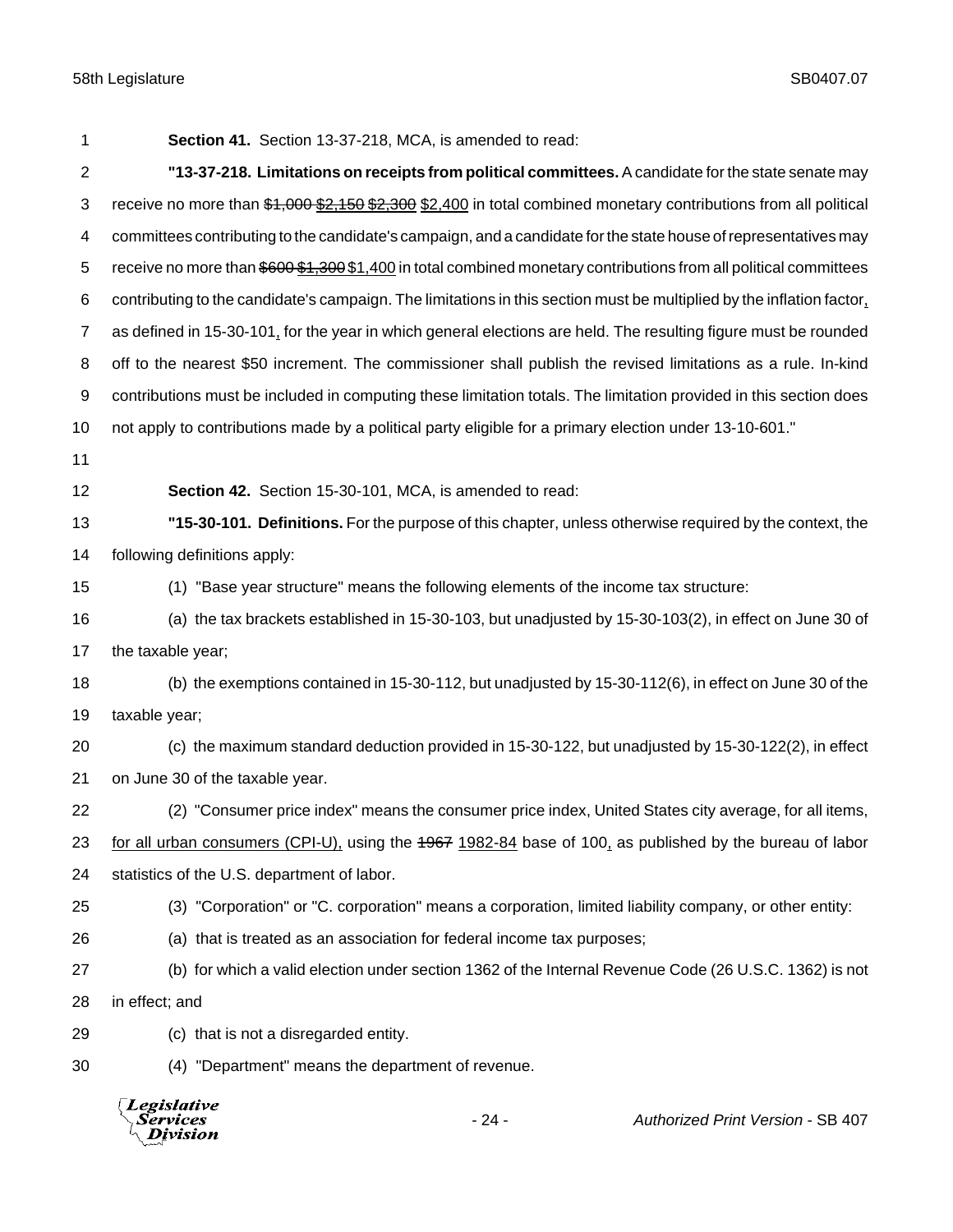(5) "Disregarded entity" means a business entity: (a) that is disregarded as an entity separate from its owner for federal tax purposes, as provided in United States treasury regulations 301.7701-2 or 301.7701-3, 26 CFR 301.7701-2 or 26 CFR 301.7701-3, or as those regulations may be labeled or amended; or (b) that is a qualified subchapter S. subsidiary that is not treated as a separate corporation, as provided in section 1361(b)(3) of the Internal Revenue Code (26 U.S.C. 1361(b)(3)). (6) "Dividend" means: (a) any distribution made by a C. corporation out of its earnings and profits to its shareholders or members, whether in cash or in other property or in stock of the corporation, other than stock dividends; and (b) any distribution made by an S. corporation treated as a dividend for federal income tax purposes. (7) "Fiduciary" means a guardian, trustee, executor, administrator, receiver, conservator, or any person, whether individual or corporate, acting in any fiduciary capacity for any person, trust, or estate. (8) "Foreign government" means any jurisdiction other than the one embraced within the United States, its territories, and its possessions. (9) "Gross income" means the taxpayer's gross income for federal income tax purposes as defined in section 61 of the Internal Revenue Code (26 U.S.C. 61) or as that section may be labeled or amended, excluding unemployment compensation included in federal gross income under the provisions of section 85 of the Internal Revenue Code (26 U.S.C. 85) as amended. (10)"Inflation factor" means a number determined for each tax year by dividing the consumer price index 20 for June of the tax year by the consumer price index for June  $1980,2006,2004,2005$ . (11) "Information agents" includes all individuals and entities acting in whatever capacity, including lessees or mortgagors of real or personal property, fiduciaries, brokers, real estate brokers, employers, and all officers and employees of the state or of any municipal corporation or political subdivision of the state, having the control, receipt, custody, disposal, or payment of interest, rent, salaries, wages, premiums, annuities, compensations, remunerations, emoluments, or other fixed or determinable annual or periodical gains, profits, and income with respect to which any person or fiduciary is taxable under this chapter.

 (12) "Internal Revenue Code" means the Internal Revenue Code of 1986, as amended, or as it may be labeled or further amended. References to specific provisions of the Internal Revenue Code mean those provisions as they may be otherwise labeled or further amended.

(13) "Knowingly" is as defined in 45-2-101.

**Legislative** *Services* Division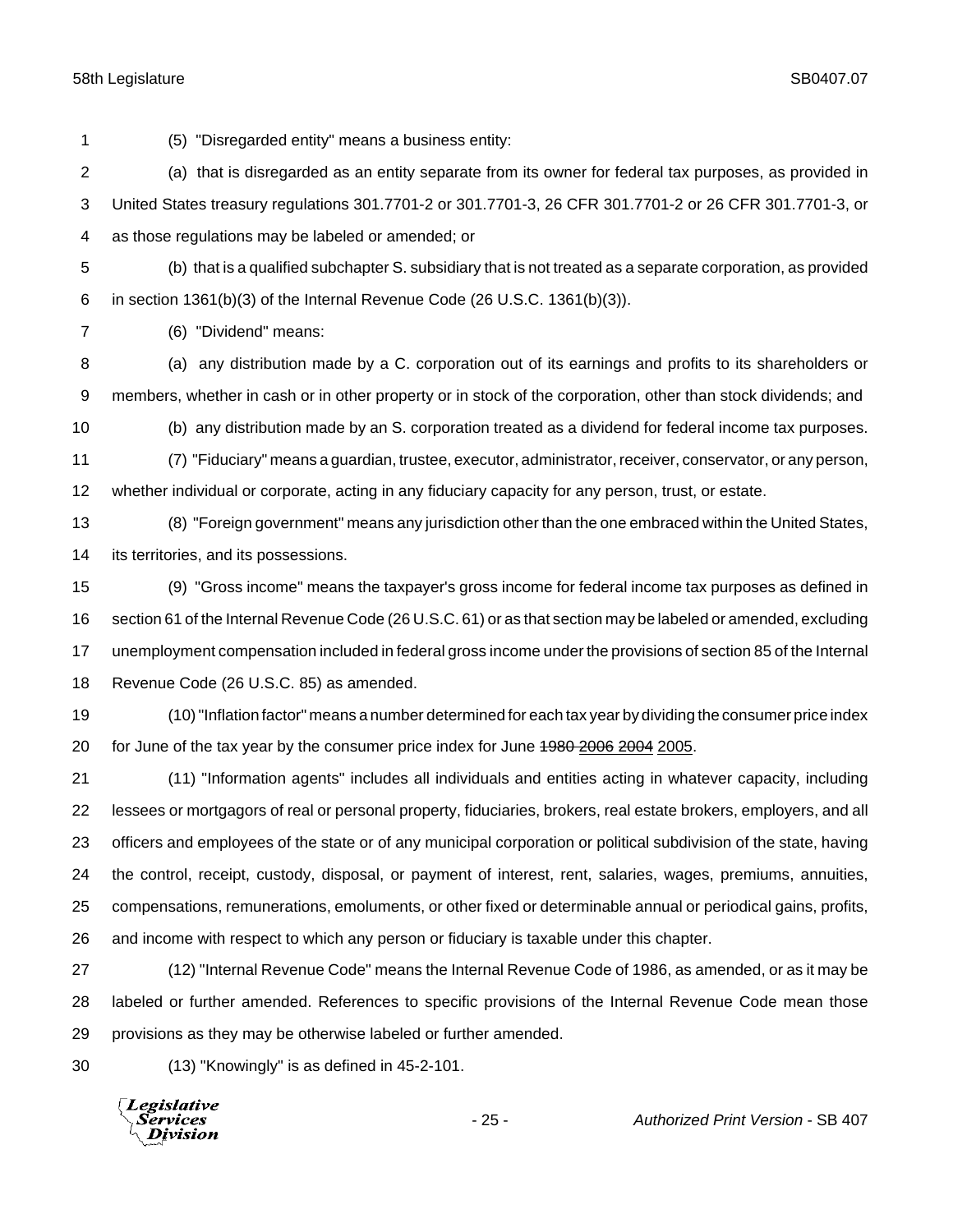| 1              | (14) "Limited liability company" means a limited liability company, domestic limited liability company, or           |
|----------------|----------------------------------------------------------------------------------------------------------------------|
| $\overline{2}$ | a foreign limited liability company as defined in 35-8-102.                                                          |
| 3              | (15) "Limited liability partnership" means a limited liability partnership as defined in 35-10-102.                  |
| 4              | (16) "Lottery winnings" means income paid either in lump sum or in periodic payments to:                             |
| 5              | (a) a resident taxpayer on a lottery ticket; or                                                                      |
| 6              | (b) a nonresident taxpayer on a lottery ticket purchased in Montana.                                                 |
| 7              | (17) (a) "Montana source income" means:                                                                              |
| 8              | (i) wages, salary, tips, and other compensation for services performed in the state or while a resident              |
| 9              | of the state;                                                                                                        |
| 10             | (ii) gain attributable to the sale or other transfer of tangible property located in the state, sold or otherwise    |
| 11             | transferred while a resident of the state, or used or held in connection with a trade, business, or occupation       |
| 12             | carried on in the state;                                                                                             |
| 13             | (iii) gain attributable to the sale or other transfer of intangible property received or accrued while a             |
| 14             | resident of the state;                                                                                               |
| 15             | (iv) interest received or accrued while a resident of the state or from an installment sale of real property         |
| 16             | or tangible commercial or business personal property located in the state;                                           |
| 17             | (v) dividends received or accrued while a resident of the state;                                                     |
| 18             | (vi) net income or loss derived from a trade, business, profession, or occupation carried on in the state            |
| 19             | or while a resident of the state;                                                                                    |
| 20             | (vii) net income or loss derived from farming activities carried on in the state or while a resident of the          |
| 21             | state;                                                                                                               |
| 22             | (viii) net rents from real property and tangible personal property located in the state or received or               |
| 23             | accrued while a resident of the state;                                                                               |
| 24             | (ix) net royalties from real property and from tangible real property to the extent the property is used in          |
| 25             | the state or the net royalties are received or accrued while a resident of the state. The extent of use in the state |
| 26             | is determined by multiplying the royalties by a fraction, the numerator of which is the number of days of physical   |
| 27             | location of the property in the state during the royalty period in the tax year and the denominator of which is the  |
| 28             | number of days of physical location of the property everywhere during all royalty periods in the tax year. If the    |
| 29             | physical location is unknown or unascertainable by the taxpayer, the property is considered used in the state        |
| 30             | in which it was located at the time the person paying the royalty obtained possession.                               |
|                | <i>Legislative</i>                                                                                                   |

Services<br>Bervices<br>Division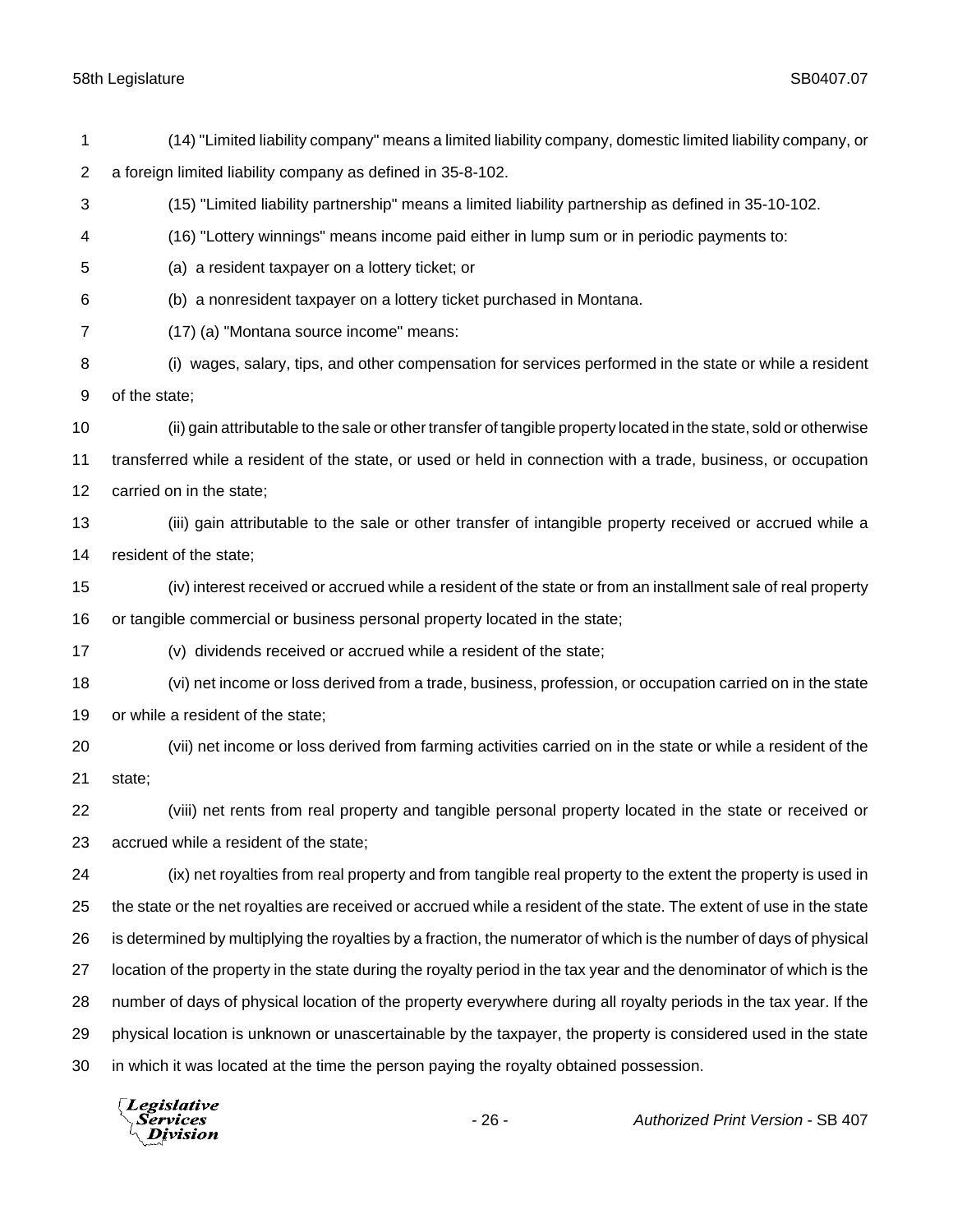| property located in the state; or<br>(C) taken into account while a resident of the state;<br>received while a resident of the state; and<br>(b) The term does not include:<br>property used in or arising from a trade or business carried on in Montana; or | (A) derived from a trade, business, occupation, or profession carried on in the state;<br>(B) derived from the sale or other transfer or the rental, lease, or other commercial exploitation of<br>(xiv) social security benefits received or accrued while a resident of the state;<br>(xv) taxable individual retirement account distributions, annuities, pensions, and other retirement benefits<br>(xvi) any other income attributable to the state, including but not limited to lottery winnings, state and<br>federal tax refunds, nonemployee compensation, recapture of tax benefits, and capital loss addbacks.<br>(i) compensation for military service of members of the armed services of the United States who are<br>not Montana residents and who are residing in Montana solely by reason of compliance with military orders and<br>does not include income derived from their personal property located in the state except with respect to personal<br>(ii) interest paid on loans held by out-of-state financial institutions recognized as such in the state of their<br>domicile, secured by mortgages, trust indentures, or other security interests on real or personal property located<br>in the state, if the loan is originated by a lender doing business in Montana and assigned out-of-state and there<br>is no activity conducted by the out-of-state lender in Montana except periodic inspection of the security. |
|---------------------------------------------------------------------------------------------------------------------------------------------------------------------------------------------------------------------------------------------------------------|------------------------------------------------------------------------------------------------------------------------------------------------------------------------------------------------------------------------------------------------------------------------------------------------------------------------------------------------------------------------------------------------------------------------------------------------------------------------------------------------------------------------------------------------------------------------------------------------------------------------------------------------------------------------------------------------------------------------------------------------------------------------------------------------------------------------------------------------------------------------------------------------------------------------------------------------------------------------------------------------------------------------------------------------------------------------------------------------------------------------------------------------------------------------------------------------------------------------------------------------------------------------------------------------------------------------------------------------------------------------------------------------------------------------------------------------------|
|                                                                                                                                                                                                                                                               |                                                                                                                                                                                                                                                                                                                                                                                                                                                                                                                                                                                                                                                                                                                                                                                                                                                                                                                                                                                                                                                                                                                                                                                                                                                                                                                                                                                                                                                      |
|                                                                                                                                                                                                                                                               |                                                                                                                                                                                                                                                                                                                                                                                                                                                                                                                                                                                                                                                                                                                                                                                                                                                                                                                                                                                                                                                                                                                                                                                                                                                                                                                                                                                                                                                      |
|                                                                                                                                                                                                                                                               |                                                                                                                                                                                                                                                                                                                                                                                                                                                                                                                                                                                                                                                                                                                                                                                                                                                                                                                                                                                                                                                                                                                                                                                                                                                                                                                                                                                                                                                      |
|                                                                                                                                                                                                                                                               |                                                                                                                                                                                                                                                                                                                                                                                                                                                                                                                                                                                                                                                                                                                                                                                                                                                                                                                                                                                                                                                                                                                                                                                                                                                                                                                                                                                                                                                      |
|                                                                                                                                                                                                                                                               |                                                                                                                                                                                                                                                                                                                                                                                                                                                                                                                                                                                                                                                                                                                                                                                                                                                                                                                                                                                                                                                                                                                                                                                                                                                                                                                                                                                                                                                      |
|                                                                                                                                                                                                                                                               |                                                                                                                                                                                                                                                                                                                                                                                                                                                                                                                                                                                                                                                                                                                                                                                                                                                                                                                                                                                                                                                                                                                                                                                                                                                                                                                                                                                                                                                      |
|                                                                                                                                                                                                                                                               |                                                                                                                                                                                                                                                                                                                                                                                                                                                                                                                                                                                                                                                                                                                                                                                                                                                                                                                                                                                                                                                                                                                                                                                                                                                                                                                                                                                                                                                      |
|                                                                                                                                                                                                                                                               |                                                                                                                                                                                                                                                                                                                                                                                                                                                                                                                                                                                                                                                                                                                                                                                                                                                                                                                                                                                                                                                                                                                                                                                                                                                                                                                                                                                                                                                      |
|                                                                                                                                                                                                                                                               |                                                                                                                                                                                                                                                                                                                                                                                                                                                                                                                                                                                                                                                                                                                                                                                                                                                                                                                                                                                                                                                                                                                                                                                                                                                                                                                                                                                                                                                      |
|                                                                                                                                                                                                                                                               |                                                                                                                                                                                                                                                                                                                                                                                                                                                                                                                                                                                                                                                                                                                                                                                                                                                                                                                                                                                                                                                                                                                                                                                                                                                                                                                                                                                                                                                      |
|                                                                                                                                                                                                                                                               |                                                                                                                                                                                                                                                                                                                                                                                                                                                                                                                                                                                                                                                                                                                                                                                                                                                                                                                                                                                                                                                                                                                                                                                                                                                                                                                                                                                                                                                      |
|                                                                                                                                                                                                                                                               |                                                                                                                                                                                                                                                                                                                                                                                                                                                                                                                                                                                                                                                                                                                                                                                                                                                                                                                                                                                                                                                                                                                                                                                                                                                                                                                                                                                                                                                      |
|                                                                                                                                                                                                                                                               |                                                                                                                                                                                                                                                                                                                                                                                                                                                                                                                                                                                                                                                                                                                                                                                                                                                                                                                                                                                                                                                                                                                                                                                                                                                                                                                                                                                                                                                      |
|                                                                                                                                                                                                                                                               |                                                                                                                                                                                                                                                                                                                                                                                                                                                                                                                                                                                                                                                                                                                                                                                                                                                                                                                                                                                                                                                                                                                                                                                                                                                                                                                                                                                                                                                      |
|                                                                                                                                                                                                                                                               |                                                                                                                                                                                                                                                                                                                                                                                                                                                                                                                                                                                                                                                                                                                                                                                                                                                                                                                                                                                                                                                                                                                                                                                                                                                                                                                                                                                                                                                      |
|                                                                                                                                                                                                                                                               |                                                                                                                                                                                                                                                                                                                                                                                                                                                                                                                                                                                                                                                                                                                                                                                                                                                                                                                                                                                                                                                                                                                                                                                                                                                                                                                                                                                                                                                      |
|                                                                                                                                                                                                                                                               |                                                                                                                                                                                                                                                                                                                                                                                                                                                                                                                                                                                                                                                                                                                                                                                                                                                                                                                                                                                                                                                                                                                                                                                                                                                                                                                                                                                                                                                      |
|                                                                                                                                                                                                                                                               |                                                                                                                                                                                                                                                                                                                                                                                                                                                                                                                                                                                                                                                                                                                                                                                                                                                                                                                                                                                                                                                                                                                                                                                                                                                                                                                                                                                                                                                      |
| item of income, gain, loss, deduction, or credit:                                                                                                                                                                                                             |                                                                                                                                                                                                                                                                                                                                                                                                                                                                                                                                                                                                                                                                                                                                                                                                                                                                                                                                                                                                                                                                                                                                                                                                                                                                                                                                                                                                                                                      |
|                                                                                                                                                                                                                                                               | (xiii) an S. corporation's separately and nonseparately stated income, gain, loss, deduction, or credit or                                                                                                                                                                                                                                                                                                                                                                                                                                                                                                                                                                                                                                                                                                                                                                                                                                                                                                                                                                                                                                                                                                                                                                                                                                                                                                                                           |
| (C) taken into account while a resident of the state;                                                                                                                                                                                                         |                                                                                                                                                                                                                                                                                                                                                                                                                                                                                                                                                                                                                                                                                                                                                                                                                                                                                                                                                                                                                                                                                                                                                                                                                                                                                                                                                                                                                                                      |
| property located in the state; or                                                                                                                                                                                                                             |                                                                                                                                                                                                                                                                                                                                                                                                                                                                                                                                                                                                                                                                                                                                                                                                                                                                                                                                                                                                                                                                                                                                                                                                                                                                                                                                                                                                                                                      |
|                                                                                                                                                                                                                                                               | (B) derived from the sale or other transfer or the rental, lease, or other commercial exploitation of                                                                                                                                                                                                                                                                                                                                                                                                                                                                                                                                                                                                                                                                                                                                                                                                                                                                                                                                                                                                                                                                                                                                                                                                                                                                                                                                                |
|                                                                                                                                                                                                                                                               | (A) derived from a trade, business, occupation, or profession carried on in the state;                                                                                                                                                                                                                                                                                                                                                                                                                                                                                                                                                                                                                                                                                                                                                                                                                                                                                                                                                                                                                                                                                                                                                                                                                                                                                                                                                               |
|                                                                                                                                                                                                                                                               | (xii) partnership income, gain, loss, deduction, or credit or item of income, gain, loss, deduction, or credit:                                                                                                                                                                                                                                                                                                                                                                                                                                                                                                                                                                                                                                                                                                                                                                                                                                                                                                                                                                                                                                                                                                                                                                                                                                                                                                                                      |
|                                                                                                                                                                                                                                                               |                                                                                                                                                                                                                                                                                                                                                                                                                                                                                                                                                                                                                                                                                                                                                                                                                                                                                                                                                                                                                                                                                                                                                                                                                                                                                                                                                                                                                                                      |
|                                                                                                                                                                                                                                                               |                                                                                                                                                                                                                                                                                                                                                                                                                                                                                                                                                                                                                                                                                                                                                                                                                                                                                                                                                                                                                                                                                                                                                                                                                                                                                                                                                                                                                                                      |
| (xi) net copyright royalties to the extent printing or other publication originates in the state or the royalties                                                                                                                                             |                                                                                                                                                                                                                                                                                                                                                                                                                                                                                                                                                                                                                                                                                                                                                                                                                                                                                                                                                                                                                                                                                                                                                                                                                                                                                                                                                                                                                                                      |
| received or accrued while a resident of the state;                                                                                                                                                                                                            | manufacturing, or other processing in the state, a patented product is produced in the state, or the royalties are                                                                                                                                                                                                                                                                                                                                                                                                                                                                                                                                                                                                                                                                                                                                                                                                                                                                                                                                                                                                                                                                                                                                                                                                                                                                                                                                   |
|                                                                                                                                                                                                                                                               | are received or accrued while a resident of the state;                                                                                                                                                                                                                                                                                                                                                                                                                                                                                                                                                                                                                                                                                                                                                                                                                                                                                                                                                                                                                                                                                                                                                                                                                                                                                                                                                                                               |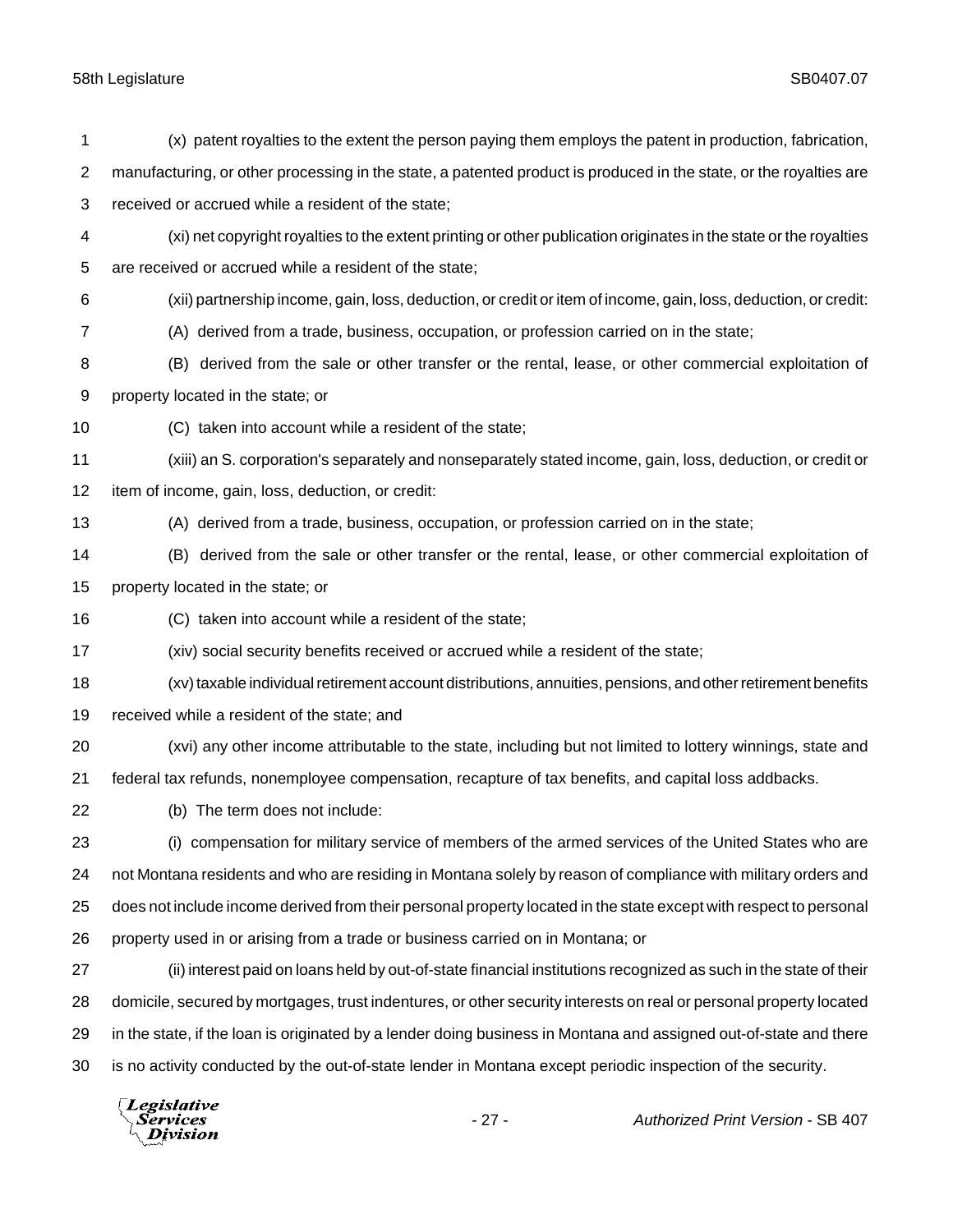| (18) "Net income" means the adjusted gross income of a taxpayer less the deductions allowed by this |
|-----------------------------------------------------------------------------------------------------|
| chapter.                                                                                            |

(19) "Nonresident" means a natural person who is not a resident.

 (20) "Paid", for the purposes of the deductions and credits under this chapter, means paid or accrued or paid or incurred, and the terms "paid or accrued" and "paid or incurred" must be construed according to the method of accounting upon the basis of which the taxable income is computed under this chapter.

 (21) "Partner" means a member of a partnership or a manager or member of any other entity, if treated as a partner for federal income tax purposes.

 (22) "Partnership" means a general or limited partnership, limited liability partnership, limited liability company, or other entity, if treated as a partnership for federal income tax purposes.

(23) "Pass-through entity" means a partnership, an S. corporation, or a disregarded entity.

(24) "Pension and annuity income" means:

 (a) systematic payments of a definitely determinable amount from a qualified pension plan, as that term is used in section 401 of the Internal Revenue Code (26 U.S.C. 401), or systematic payments received as the result of contributions made to a qualified pension plan that are paid to the recipient or recipient's beneficiary upon the cessation of employment;

 (b) payments received as the result of past service and cessation of employment in the uniformed services of the United States;

 (c) lump-sum distributions from pension or profit-sharing plans to the extent that the distributions are included in federal adjusted gross income;

 (d) distributions from individual retirement, deferred compensation, and self-employed retirement plans recognized under sections 401 through 408 of the Internal Revenue Code (26 U.S.C. 401 through 408) to the extent that the distributions are not considered to be premature distributions for federal income tax purposes; or

 (e) amounts received from fully matured, privately purchased annuity contracts after cessation of regular employment.

(25) "Purposely" is as defined in 45-2-101.

 (26) "Received", for the purpose of computation of taxable income under this chapter, means received or accrued, and the term "received or accrued" must be construed according to the method of accounting upon the basis of which the taxable income is computed under this chapter.

**Legislative** *Services* Division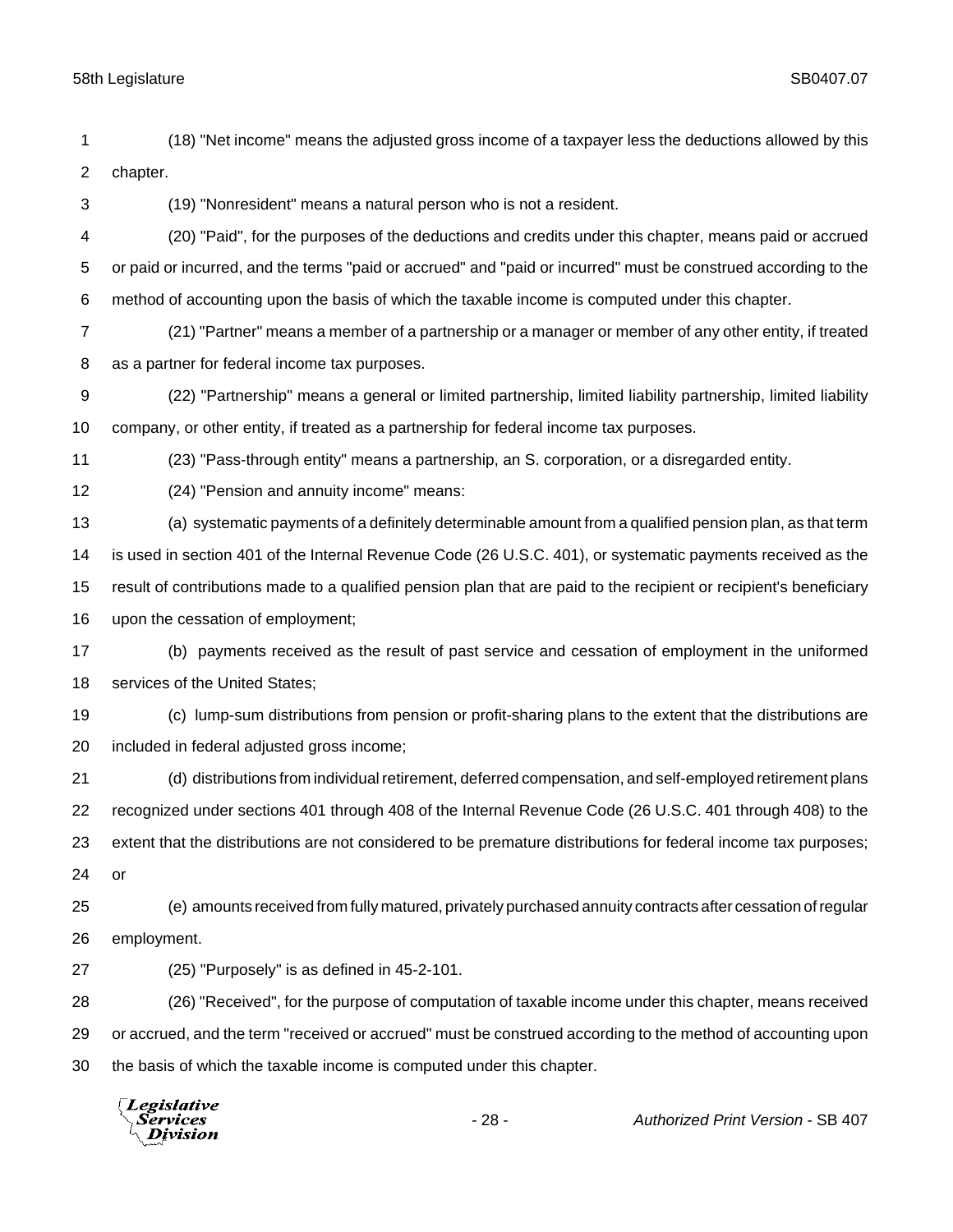| 1              | (27) "Resident" applies only to natural persons and includes, for the purpose of determining liability to           |
|----------------|---------------------------------------------------------------------------------------------------------------------|
| $\overline{2}$ | the tax imposed by this chapter with reference to the income of any taxable year, any person domiciled in the       |
| 3              | state of Montana and any other person who maintains a permanent place of abode within the state even though         |
| 4              | temporarily absent from the state and who has not established a residence elsewhere.                                |
| 5              | (28) "S. corporation" means an incorporated entity for which a valid election under section 1362 of the             |
| 6              | Internal Revenue Code (26 U.S.C. 1362) is in effect.                                                                |
| $\overline{7}$ | (29) "Stock dividends" means new stock issued, for surplus or profits capitalized, to shareholders in               |
| 8              | proportion to their previous holdings.                                                                              |
| 9              | (30) "Taxable income" means the adjusted gross income of a taxpayer less the deductions and                         |
| 10             | exemptions provided for in this chapter.                                                                            |
| 11             | (31) "Taxable year" or "tax year" "Tax year" means the taxpayer's taxable year for federal income tax               |
| 12             | purposes.                                                                                                           |
| 13             | (32) "Taxpayer" includes any person, entity, or fiduciary, resident or nonresident, subject to a tax or other       |
| 14             | obligation imposed by this chapter and unless otherwise specifically provided does not include a C. corporation."   |
| 15             |                                                                                                                     |
| 16             | Section 43. Section 15-30-103, MCA, is amended to read:                                                             |
| 17             | "15-30-103. Rate of tax. (1) There shall must be levied, collected, and paid for each taxable tax year              |
| 18             | commencing on or after December 31, 1968, upon the taxable income of every each taxpayer subject to this            |
| 19             | tax, after making allowance for exemptions and deductions as hereinafter provided in this chapter, a tax on the     |
| 20             | following brackets of taxable income as follows:                                                                    |
| 21             | (a) for tax year 2005, the following rates:                                                                         |
| 22             | $\frac{f_i}{f_i(A)}$ on the first \$2,800 \$2,300 of taxable income or any part of that income, 1%;                 |
| 23             | $\frac{\text{iii}}{\text{iii}}$ (B) on the next \$1,400 \$1,800 of taxable income or any part of that income, 2%;   |
| 24             | $\frac{\text{iii}}{\text{iii}}(c)$ on the next \$2,400 \$2,100 of taxable income or any part of that income, 3%;    |
| 25             | $\frac{\text{div}}{\text{div}}$ (D) on the next \$2,600 \$2,200 of taxable income or any part of that income, 4%;   |
| 26             | $\forall x$ (E) on the next \$3,200 \$2,400 of taxable income or any part of that income, 5%;                       |
| 27             | $\overline{f(vi)}(F)$ on the next \$3,000 \$3,100 of taxable income or any part of that income, 6%;                 |
| 28             | $\overline{\text{with}}$ (G) on any taxable income in excess of \$45,600 \$13,900 or any part of that income, 6.9%; |
| 29             | (b) for tax years beginning after December 31, 2005, as adjusted under subsection (2), at the following             |
| 30             | rates:                                                                                                              |
|                |                                                                                                                     |

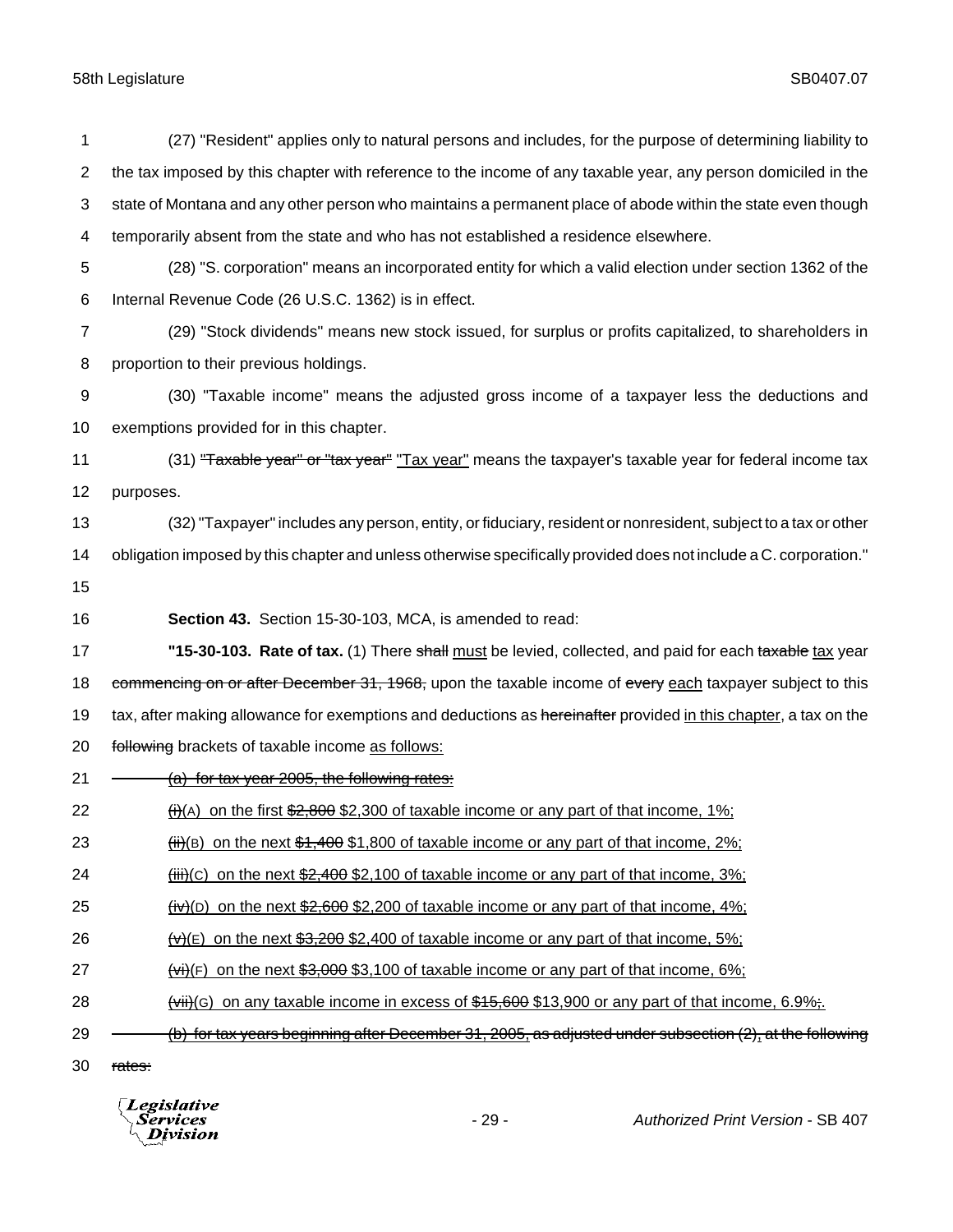1  $\rightarrow$  (a)(i) on the first \$1,000 \$3,400 of taxable income or any part thereof of that income, 2% 1%; 2 (b)(ii) on the next \$1,000 \$2,100 of taxable income or any part thereof of that income, 3% 2%;  $3 \leftarrow$  (c)(iii) on the next \$2,000 \$2,400 of taxable income or any part thereof of that income, 4% 3%; 4  $\rightarrow$  (d)(iv) on the next \$2,000 \$3,000 of taxable income or any part thereof of that income, 5% 4%;  $5 \leftarrow$  (e)(v) on the next \$2,000 \$2,300 of taxable income or any part thereof of that income, 6% 5%; 6  $-$  (f)(vi) on the next \$2,000 \$2,300 of taxable income or any part thereof of that income, 7%  $6\%$ ; 7  $\rightarrow$  (g) on the next \$4,000 of taxable income or any part thereof, 8%; 8 (h) on the next \$6,000 of taxable income or any part thereof, 9%; 9 <del>(i) on the next \$15,000 of taxable income or any part thereof, 10%;</del> 10 - (j)(vii) on any taxable income in excess of \$35,000 \$15,500 or any part thereof of that income, 11% 11 6.9%. 12 (2) By For tax years beginning after December 31, 2005, by BY November 1 of each year, the 13 department shall multiply the bracket amount contained in subsection (1) $\overline{\textbf{b}}$  by the inflation factor for that taxable 14 tax year and round the cumulative brackets to the nearest \$100. The resulting adjusted brackets are effective 15 for that taxable tax year and shall must be used as the basis for imposition of the tax in subsection (1) $(b)$  of this 16 section." 17 18 **Section 44.** Section 15-30-112, MCA, is amended to read: 19 **"15-30-112. Exemptions.** (1) Except as provided in subsection (6), in the case of an individual, the 20 exemptions provided by subsections (2) through (5) shall must be allowed as deductions in computing taxable 21 income. 22 (2) (a) An exemption of \$800 \$1,950 \$1,840 \$1,900 shall be is allowed for taxable years beginning after 23 Becember 31, 1978, for the taxpayer all taxpayers. 24 (b) An additional exemption of \$800 \$1,950 \$1,840 \$1,900 shall be is allowed for taxable years 25 beginning after December 31, 1978, for the spouse of the taxpayer if a separate return is made by the taxpayer 26 and if the spouse, for the calendar year in which the taxable tax year of the taxpayer begins, has no does not 27 have gross income and is not the dependent of another taxpayer. 28 (3) (a) An additional exemption of  $$800 $1,950 $1,840 $1,900$  shall be is allowed for taxable years 29 beginning after December 31, 1978, for the taxpayer if he the taxpayer has attained the age of 65 before the 30 close of his taxable the taxpayer's tax year.

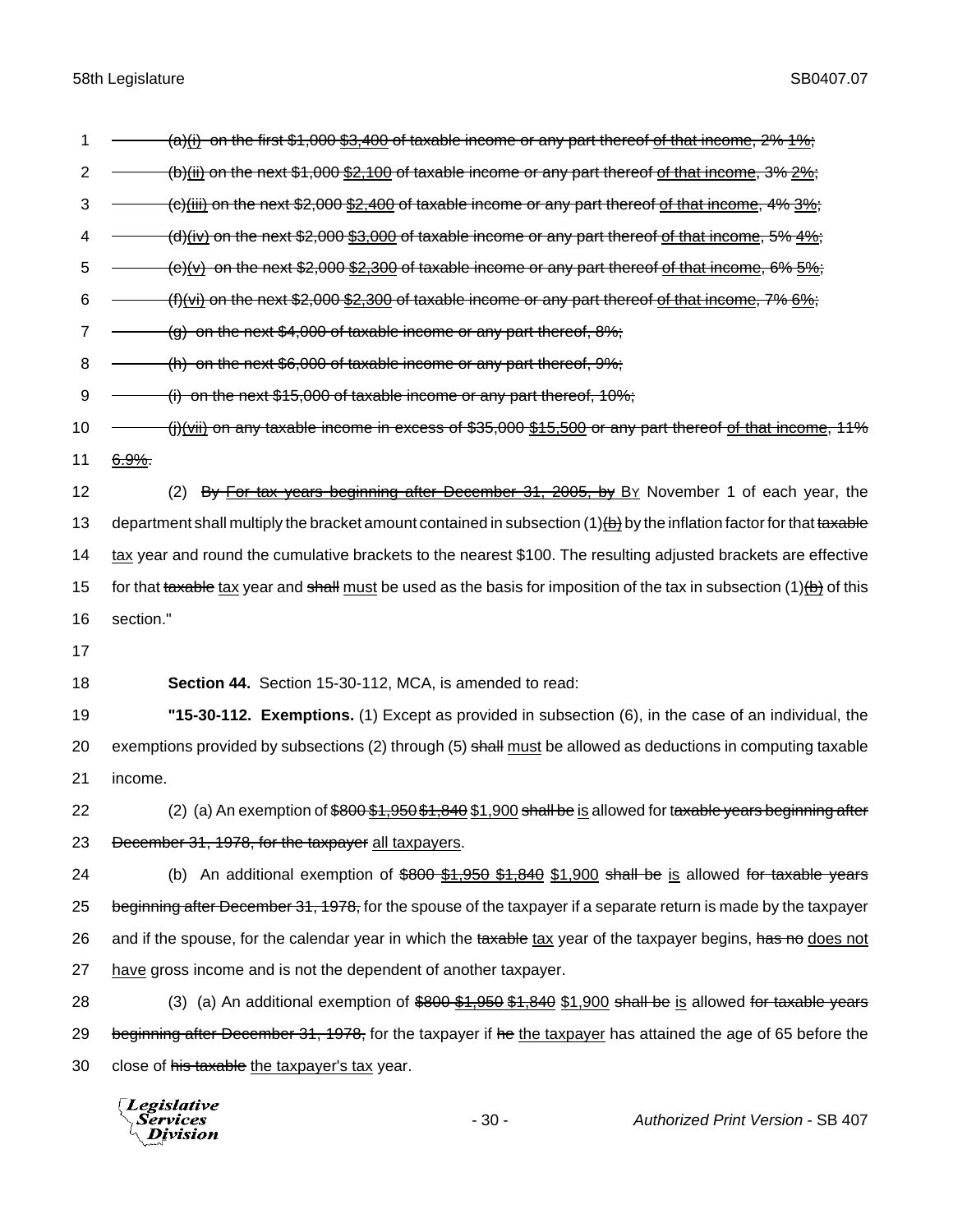1 (b) An additional exemption of \$800 \$1,950 \$1,840 \$1,900 shall be is allowed for taxable years 2 beginning after December 31, 1978, for the spouse of the taxpayer if a separate return is made by the taxpayer 3 and if the spouse has attained the age of 65 before the close of such taxable the tax year and, for the calendar 4 year in which the taxable tax year of the taxpayer begins, has no does not have gross income and is not the 5 dependent of another taxpayer.

6 (4) (a) An additional exemption of  $\frac{600 \cdot 61,950 \cdot 61,840 \cdot 61,900}{61,900 \cdot 61}$  shall be is allowed for taxable years 7 beginning after December 31, 1978, for the taxpayer if he the taxpayer is blind at the close of his taxable the 8 taxpayer's tax year.

9 (b) An additional exemption of \$800 \$1,950 \$1,840 \$1,900 shall be is allowed for taxable years 10 beginning after December 31, 1978, for the spouse of the taxpayer if a separate return is made by the taxpayer 11 and if the spouse is blind and, for the calendar year in which the taxable tax year of the taxpayer begins, has 12 no does not have gross income and is not the dependent of another taxpayer. For the purposes of this 13 subsection (4)(b), the determination of whether the spouse is blind shall must be made as of the close of the 14 taxable tax year of the taxpayer, except that if the spouse dies during such taxable the tax year, such the 15 determination shall must be made as of the time of such death.

16 (c) For purposes of this subsection (4), an individual is blind only if his the person's central visual acuity 17 does not exceed 20/200 in the better eye with correcting lenses or if his visual acuity is greater than 20/200 but 18 is accompanied by a limitation in the fields of vision such to an extent that the widest diameter of the visual field 19 subtends an angle no greater than 20 degrees.

20 (5) (a) An exemption of  $$800 $1,950 $1,840 $1,900$  shall be is allowed for taxable years beginning after

21 December 31, 1978, for each dependent:

22 (i) whose gross income for the calendar year in which the taxable tax year of the taxpayer begins is less 23 than \$800; or

24 (ii) who is a child of the taxpayer and who:

25 (A) has not attained the age of 19 years at the close of the calendar year in which the taxable tax year 26 of the taxpayer begins; or

27 (B) is a student.

28 (b) No An exemption shall be is not allowed under this subsection for any a dependent who has made 29 a joint return with his the dependent's spouse for the taxable tax year beginning in the calendar year in which 30 the taxable tax year of the taxpayer begins.

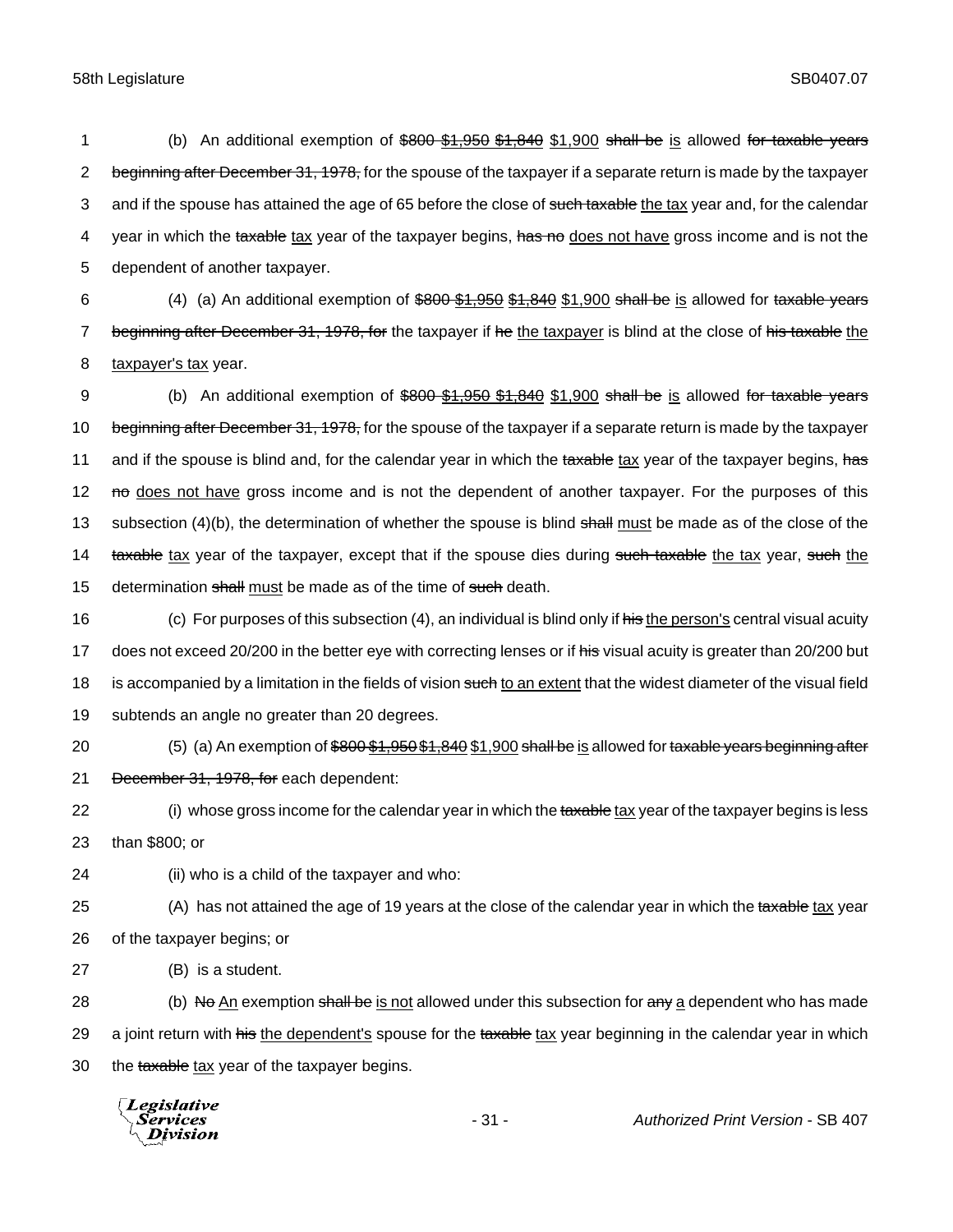(c) For purposes of subsection (5)(a)(ii), the term "child" means an individual who is a son, stepson, daughter, or stepdaughter of the taxpayer.

 (d) For purposes of subsection (5)(a)(ii)(B), the term "student" means an individual who, during each 4 of 5 calendar months during the calendar year in which the taxable tax year of the taxpayer begins:

(i) is a full-time student at an educational institution; or

 (ii) is pursuing a full-time course of institutional on-farm training under the supervision of an accredited agent of an educational institution or of a state or political subdivision of a state. For purposes of this subsection 8 (5)(d)(ii), the term "educational institution" means only an educational institution which that normally maintains a regular faculty and curriculum and normally has a regularly organized body of students in attendance at the place where its educational activities are carried on.

 (6) The department, by November 1 of each year, shall multiply all the exemptions provided in this 12 section by the inflation factor for that taxable tax year and round the product to the nearest \$10. The resulting 13 adjusted exemptions are effective for that taxable tax year and shall must be used in calculating the tax imposed in 15-30-103."

- 
- 

**Section 45.** Section 15-30-121, MCA, is amended to read:

 **"15-30-121. Deductions allowed in computing net income.** (1) In computing net income, there are allowed as deductions:

(a) the items referred to in sections 161, including the contributions referred to in 33-15-201(5)(b), and

 211 of the Internal Revenue Code of 1954 (26 U.S.C. 161 and 211), or as sections 161 and 211 are labeled or amended, subject to the following exceptions, which are not deductible:

(i) items provided for in 15-30-123;

(ii) state income tax paid;

24 (iii) premium payments for medical care as provided in subsection  $(1)(q)(i)$ ;

25 (iv) long-term care insurance premium payments as provided in subsection  $(1)(g)(ii)$ ;

(b) federal income tax paid within the tax year, not to exceed \$5,000 for each taxpayer filing singly, head

27 of household, or married filing separately or \$10,000 if married and filing jointly;

28 (c) expenses of household and dependent care services as outlined in subsections  $(1)(c)(i)$  through 29  $(1)(c)(iii)$  and (2) and subject to the limitations and rules as set out in subsections  $(1)(c)(iv)$  through  $(1)(c)(vi)$ , as

follows:

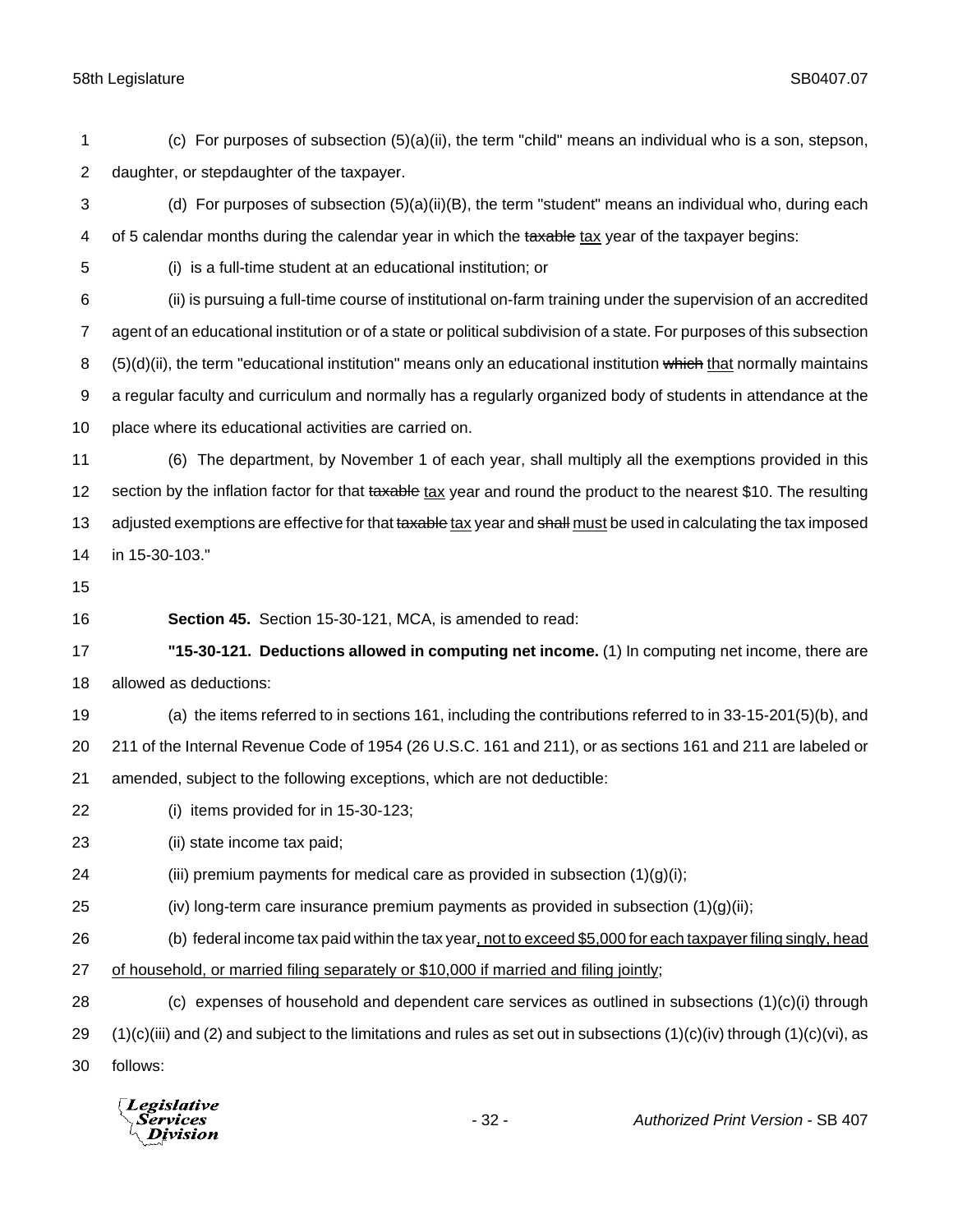for:

| 4  | (B) a dependent as allowable under 15-30-112(5), except that the limitations for age and gross income                  |  |  |
|----|------------------------------------------------------------------------------------------------------------------------|--|--|
| 5  | do not apply, who is unable to provide self-care because of physical or mental illness; and                            |  |  |
| 6  | (C) a spouse who is unable to provide self-care because of physical or mental illness;                                 |  |  |
| 7  | (ii) employment-related expenses incurred for the following services, but only if the expenses are                     |  |  |
| 8  | incurred to enable the taxpayer to be gainfully employed:                                                              |  |  |
| 9  | (A) household services that are attributable to the care of the qualifying individual; and                             |  |  |
| 10 | (B) care of an individual who qualifies under subsection $(1)(c)(i)$ ;                                                 |  |  |
| 11 | (iii) expenses incurred in maintaining a household if over half of the cost of maintaining the household               |  |  |
| 12 | is furnished by an individual or, if the individual is married during the applicable period, is furnished by the       |  |  |
| 13 | individual and the individual's spouse;                                                                                |  |  |
| 14 | (iv) the amounts deductible in subsections $(1)(c)(i)$ through $(1)(c)(iii)$ , subject to the following limitations:   |  |  |
| 15 | $(A)$ a deduction is allowed under subsection $(1)(c)(i)$ for employment-related expenses incurred during              |  |  |
| 16 | the year only to the extent that the expenses do not exceed \$4,800;                                                   |  |  |
| 17 | expenses for services in the household are deductible under subsection $(1)(c)(i)$ for<br>(B)                          |  |  |
| 18 | employment-related expenses only if they are incurred for services in the taxpayer's household, except that            |  |  |
| 19 | employment-related expenses incurred for services outside the taxpayer's household are deductible, but only            |  |  |
| 20 | if incurred for the care of a qualifying individual described in subsection $(1)(c)(i)(A)$ and only to the extent that |  |  |
| 21 | the expenses incurred during the year do not exceed:                                                                   |  |  |
| 22 | (I) \$2,400 in the case of one qualifying individual;                                                                  |  |  |
| 23 | (II) \$3,600 in the case of two qualifying individuals; and                                                            |  |  |
| 24 | (III) \$4,800 in the case of three or more qualifying individuals;                                                     |  |  |
| 25 | (v) if the combined adjusted gross income of the taxpayers exceeds \$18,000 for the tax year during                    |  |  |
| 26 | which the expenses are incurred, the amount of the employment-related expenses incurred, to be reduced by              |  |  |
| 27 | one-half of the excess of the combined adjusted gross income over \$18,000;                                            |  |  |
| 28 | (vi) for purposes of this subsection (1)(c):                                                                           |  |  |
| 29 | (A) married couples shall file a joint return or file separately on the same form;                                     |  |  |
| 30 | (B) if the taxpayer is married during any period of the tax year, employment-related expenses incurred                 |  |  |
|    | Legislative<br>Authorized Print Version - SB 407<br>$-33-$<br>Services<br>ivision                                      |  |  |
|    |                                                                                                                        |  |  |
|    |                                                                                                                        |  |  |

(i) expenses for household and dependent care services necessary for gainful employment incurred

(A) a dependent under 15 years of age for whom an exemption can be claimed;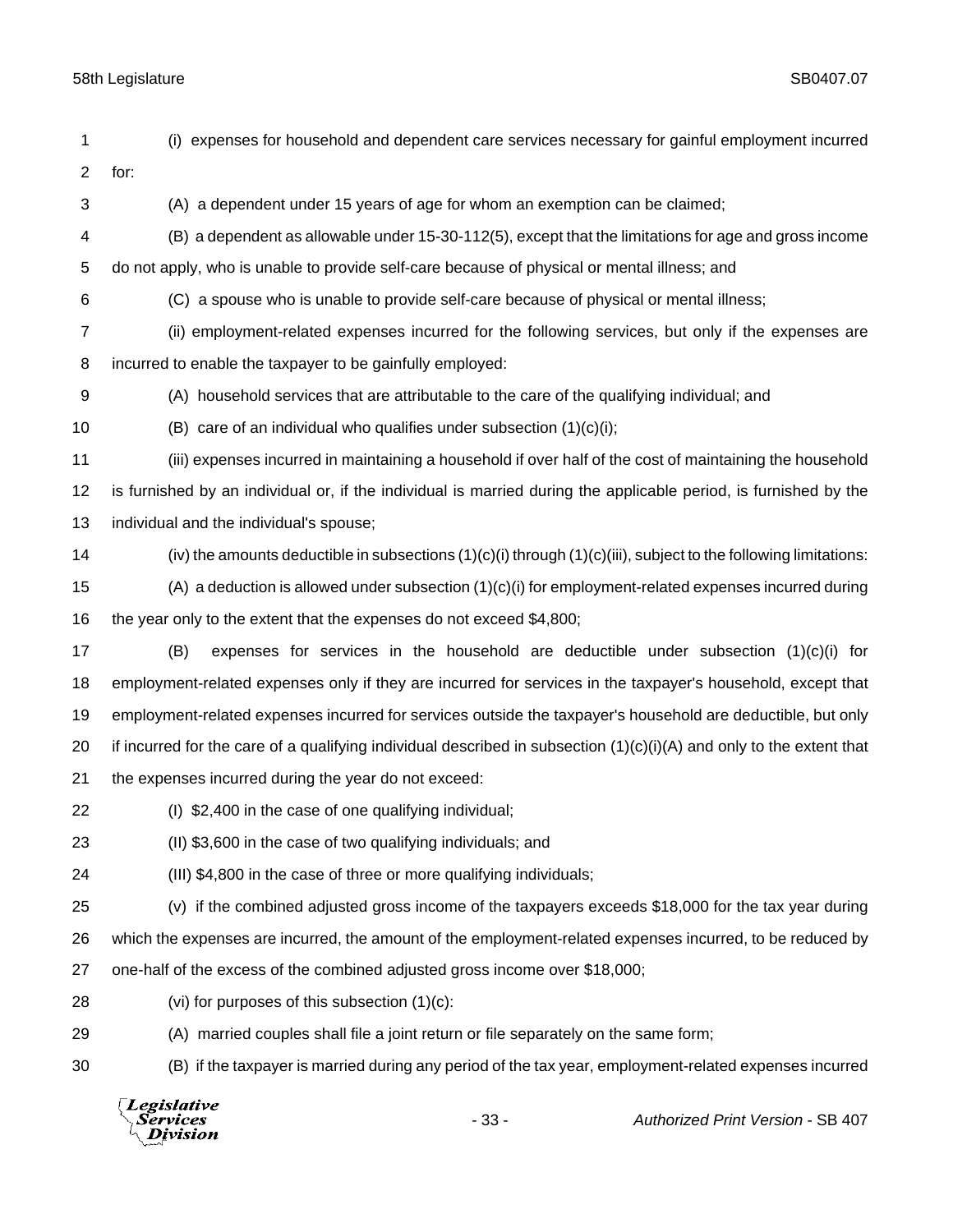| 1              | are deductible only if:                                                                                       |                                                                                             |                                                                                                              |  |
|----------------|---------------------------------------------------------------------------------------------------------------|---------------------------------------------------------------------------------------------|--------------------------------------------------------------------------------------------------------------|--|
| 2              |                                                                                                               |                                                                                             | (I) both spouses are gainfully employed, in which case the expenses are deductible only to the extent        |  |
| 3              | that they are a direct result of the employment; or                                                           |                                                                                             |                                                                                                              |  |
| 4              | (II) the spouse is a qualifying individual described in subsection $(1)(c)(i)(C)$ ;                           |                                                                                             |                                                                                                              |  |
| 5              |                                                                                                               |                                                                                             | (C) an individual legally separated from the individual's spouse under a decree of divorce or of separate    |  |
| 6              | maintenance may not be considered as married;                                                                 |                                                                                             |                                                                                                              |  |
| $\overline{7}$ |                                                                                                               |                                                                                             | (D) the deduction for employment-related expenses must be divided equally between the spouses when           |  |
| 8              | filing separately on the same form;                                                                           |                                                                                             |                                                                                                              |  |
| 9              |                                                                                                               |                                                                                             | (E) payment made to a child of the taxpayer who is under 19 years of age at the close of the tax year        |  |
| 10             | and payments made to an individual with respect to whom a deduction is allowable under 15-30-112(5) are not   |                                                                                             |                                                                                                              |  |
| 11             | deductible as employment-related expenses;                                                                    |                                                                                             |                                                                                                              |  |
| 12             |                                                                                                               |                                                                                             | (d) in the case of an individual, political contributions determined in accordance with the provisions of    |  |
| 13             | section 218(a) and (b) of the Internal Revenue Code (now repealed) that were in effect for the tax year ended |                                                                                             |                                                                                                              |  |
| 14             | December 31, 1978;                                                                                            |                                                                                             |                                                                                                              |  |
| 15             |                                                                                                               |                                                                                             | (e) that portion of expenses for organic fertilizer and inorganic fertilizer produced as a byproduct allowed |  |
| 16             |                                                                                                               | as a deduction under 15-32-303 that was not otherwise deducted in computing taxable income; |                                                                                                              |  |
| 17             |                                                                                                               |                                                                                             | (f) contributions to the child abuse and neglect prevention program provided for in 52-7-101, subject        |  |
| 18             | to the conditions set forth in 15-30-156;                                                                     |                                                                                             |                                                                                                              |  |
| 19             |                                                                                                               |                                                                                             | (g) the entire amount of premium payments made by the taxpayer, except premiums deducted in                  |  |
| 20             | determining Montana adjusted gross income, or for which a credit was claimed under 15-30-128, for:            |                                                                                             |                                                                                                              |  |
| 21             | (i)                                                                                                           |                                                                                             | insurance for medical care, as defined in 26 U.S.C. 213(d), for coverage of the taxpayer, the                |  |
| 22             | taxpayer's dependents, and the parents and grandparents of the taxpayer; and                                  |                                                                                             |                                                                                                              |  |
| 23             | (ii) long-term care insurance policies or certificates that provide coverage primarily for any qualified      |                                                                                             |                                                                                                              |  |
| 24             | long-term care services, as defined in 26 U.S.C. 7702B(c), for:                                               |                                                                                             |                                                                                                              |  |
| 25             | (A) the benefit of the taxpayer for tax years beginning after December 31, 1994; or                           |                                                                                             |                                                                                                              |  |
| 26             |                                                                                                               |                                                                                             | (B) the benefit of the taxpayer, the taxpayer's dependents, and the parents and grandparents of the          |  |
| 27             | taxpayer for tax years beginning after December 31, 1996;                                                     |                                                                                             |                                                                                                              |  |
| 28             |                                                                                                               |                                                                                             | (h) light vehicle registration fees, as provided for in 61-3-560 through 61-3-562, paid during the tax year; |  |
| 29             | and                                                                                                           |                                                                                             |                                                                                                              |  |
| 30             |                                                                                                               |                                                                                             | (i) per capita livestock fees imposed pursuant to 15-24-921, 15-24-922, 81-6-104, 81-6-204, 81-6-209,        |  |
|                | <b>Legislative</b><br>Services<br>Division                                                                    | $-34-$                                                                                      | Authorized Print Version - SB 407                                                                            |  |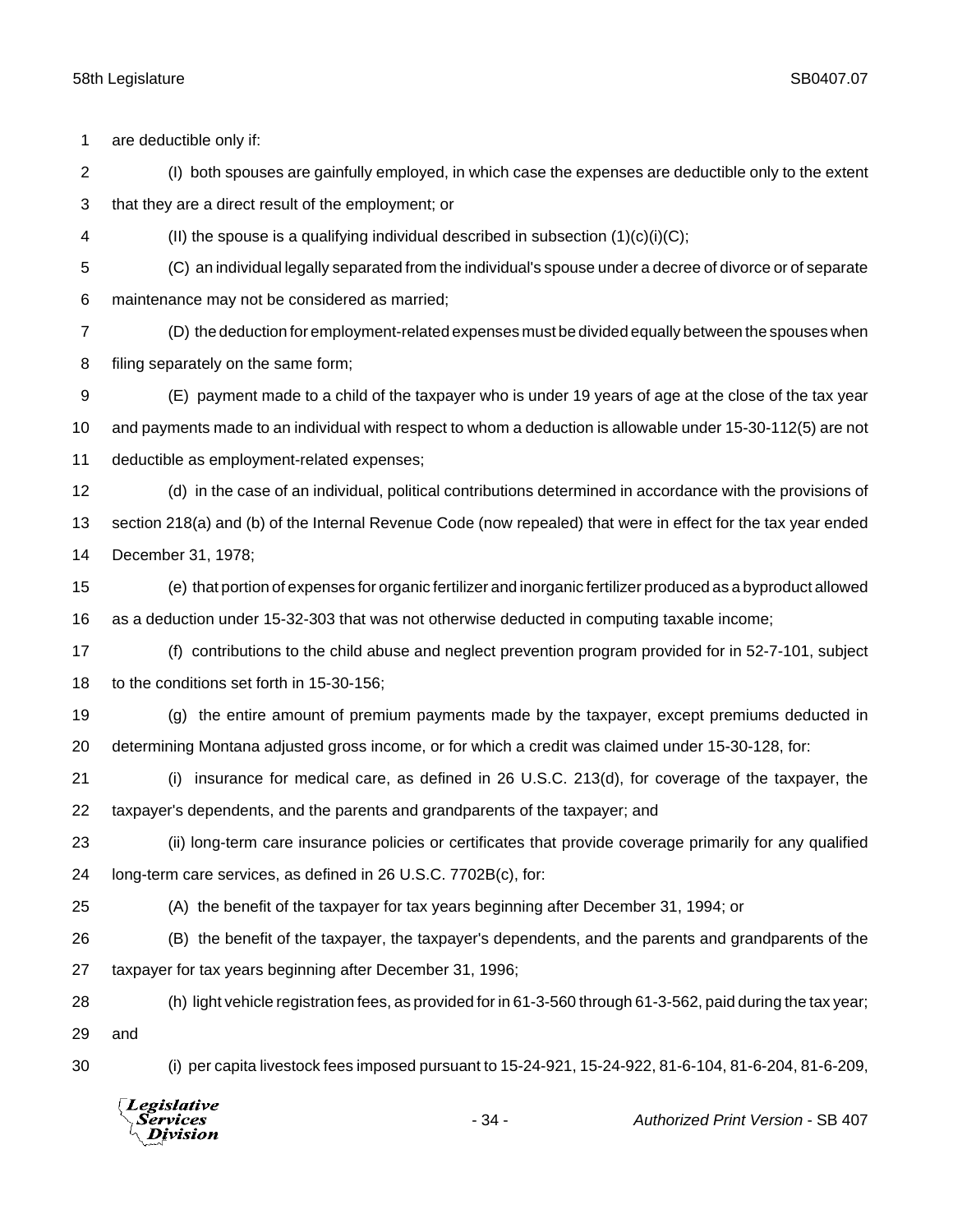81-7-118, or 81-7-201.

 (2) (a) Subject to the conditions of subsection (1)(c), a taxpayer who operates a family day-care home or a group day-care home, as these terms are defined in 52-2-703, and who cares for the taxpayer's own child and at least one unrelated child in the ordinary course of business may deduct employment-related expenses considered to have been paid for the care of the child.

 (b) The amount of employment-related expenses considered to have been paid by the taxpayer is equal to the amount that the taxpayer charges for the care of a child of the same age for the same number of hours of care. The employment-related expenses apply regardless of whether any expenses actually have been paid. 9 Employment-related expenses may not exceed the amounts specified in subsection  $(1)(c)(iv)(B)$ .

 (c) Only a day-care operator who is licensed and registered as required in 52-2-721 is allowed the deduction under this subsection (2)."

**Section 46.** Section 15-30-122, MCA, is amended to read:

 **"15-30-122. Standard deduction.** (1) A standard deduction equal to 20% of adjusted gross income is allowed if elected by the taxpayer on a return. The standard deduction is in lieu of all deductions allowed under 16 15-30-121. The minimum standard deduction is \$665 \$1,620 \$1,530 \$1,580, as adjusted under the provisions of subsection (2), or 20% of adjusted gross income, whichever is greater, to a maximum standard deduction of  $$1,500 $3,650 $3,460 $3,560$ , as adjusted under the provisions of subsection (2). However, in the case of a single joint return of husband and wife or in the case of a single individual who qualifies to file as a head of 20 household on the federal income tax return, the minimum standard deduction is  $$1,330$  twice the amount of the 21 minimum standard deduction for a single return, as adjusted under the provisions of subsection (2), or 20% of 22 adjusted gross income, whichever is greater, to a maximum standard deduction of \$3,000 twice the amount of 23 the maximum standard deduction for a single return, as adjusted under the provisions of subsection (2). The standard deduction may not be allowed to either the husband or the wife if the tax of one of the spouses is determined without regard to the standard deduction. For purposes of this section, the determination of whether an individual is married must be made as of the last day of the tax year unless one of the spouses dies during the tax year, in which case the determination must be made as of the date of death.

 (2) By November 1 of each year, the department shall multiply both the minimum and the maximum standard deduction for single returns by the inflation factor for that tax year and round the product to the nearest 30 \$10. The minimum and maximum standard deduction for joint returns and qualified head of household returns

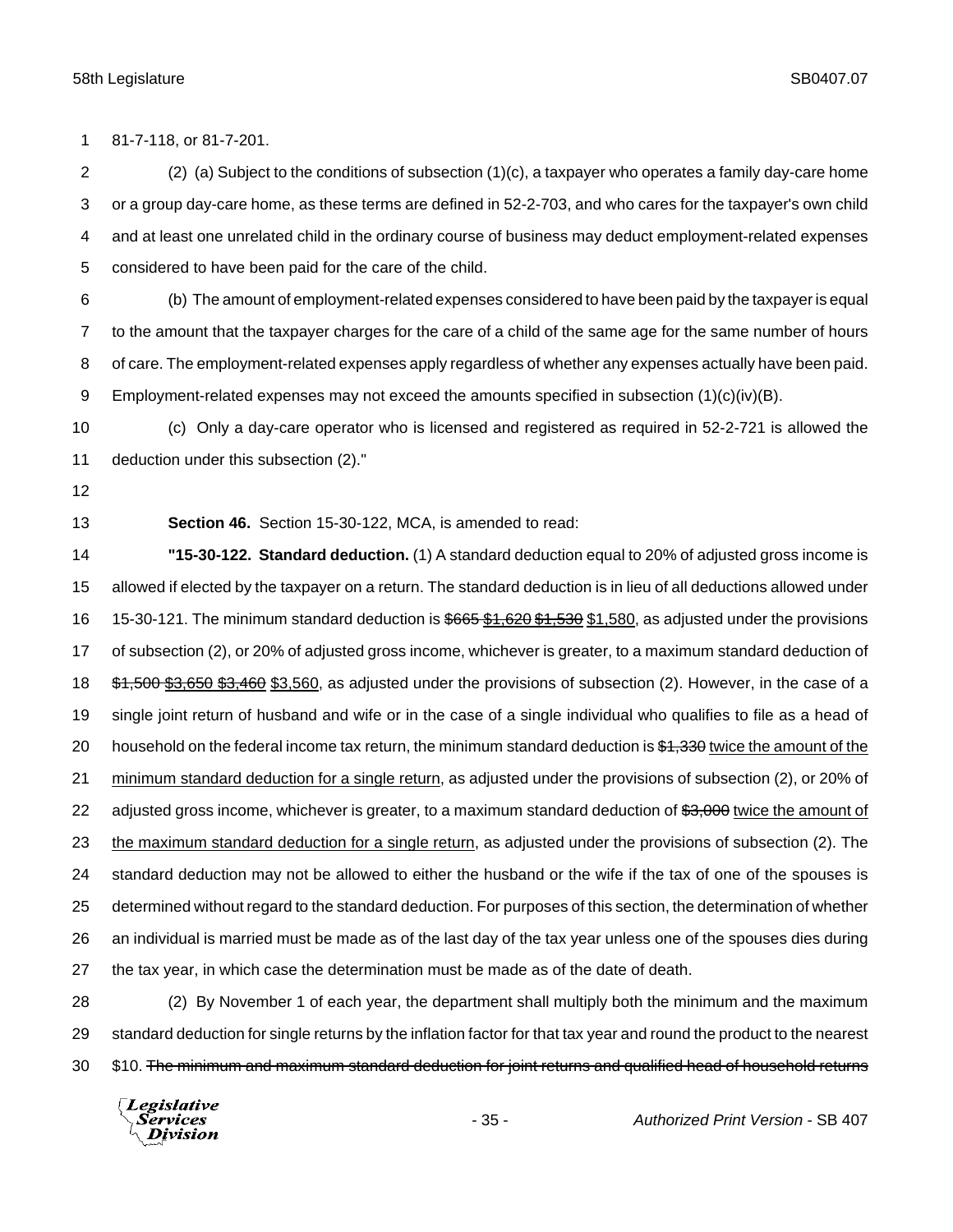adjusted deductions are effective for that tax year and must be used in calculating the tax imposed in 15-30-103." **SECTION 47.** SECTION 15-30-124, MCA, IS AMENDED TO READ: **"15-30-124. Credit allowed resident taxpayers for income taxes imposed by foreign states or countries.** (1) Subject to the conditions provided in subsections (2) through (5), a resident of this state is allowed a credit against the taxes imposed by this chapter for: (a) income taxes imposed by and paid to another state or country on income taxable under this chapter;  $and$  (b) the resident's pro rata share of any income tax imposed by and paid to another state or country by an S. corporation of which the resident is a shareholder; and (c) the resident's distributive share, whether separately or nonseparately stated, of any income tax 14 imposed by and paid to another state or country by a partnership of which the resident is a partner. (2) The credit is allowed only for taxes paid to another state or country on income derived from sources within the other state or country that is taxable under the laws of the other state or country regardless of the residence or domicile of the taxpayer. (3) The credit is not allowed if the other state or country allows residents of this state a credit against the taxes imposed by the other state or country for taxes paid or payable under this chapter. (4) The allowable credit must be computed by a formula prescribed by the department. 21 (5) For the purposes of the credit under subsection subsections  $(1)(b)$  and  $(1)(c)$ : (a) "income tax" has the same meaning as provided in Article II of 15-1-601; (b) the S. corporation must have made and have in effect on the last day of its tax year a valid election under subchapter S. of Chapter 1 of the Internal Revenue Code; and (c) the credit applies only to taxes paid by the S. corporation or partnership on income taxable under this chapter." **Section 48.** Section 15-30-142, MCA, is amended to read: **"15-30-142. Returns and payment of tax -- penalty and interest -- refunds -- credits.** (1) For both resident and nonresident taxpayers, each single individual and each married individual not filing a joint return**Legislative** *Services* - 36 - *Authorized Print Version* - SB 407 Division

1 must be twice the amount of the minimum and maximum standard deduction for single returns. The resulting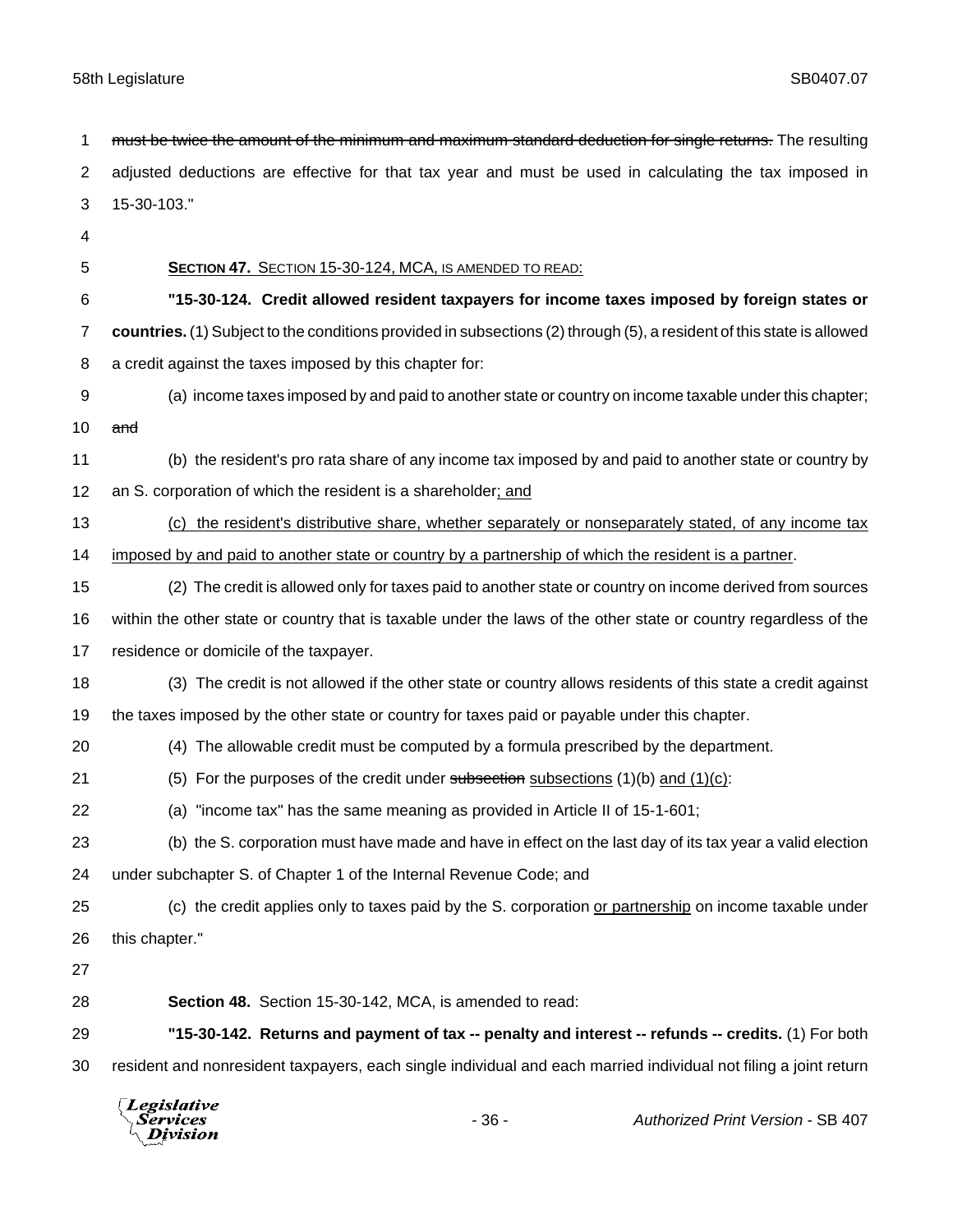1 with a spouse and having a gross income for the tax year of more than \$1,500 \$3,650 \$3,460 \$3,560, as adjusted under the provisions of subsection (7), and married individuals not filing separate returns and having 3 a combined gross income for the tax year of more than  $3,000$  \$7,300 \$6,920 \$7,120, as adjusted under the provisions of subsection (7), are liable for a return to be filed on forms and according to rules that the department 5 may prescribe. The gross income amounts referred to in the preceding sentence must be increased by \$800 \$1,950\$1,840 \$1,900, as adjusted under the provisions of 15-30-112(6), for each additional personal exemption allowance that the taxpayer is entitled to claim for the taxpayer and the taxpayer's spouse under 15-30-112(3) and (4).

 (2) In accordance with instructions set forth by the department, each taxpayer who is married and living with husband or wife and is required to file a return may, at the taxpayer's option, file a joint return with husband or wife even though one of the spouses has neither gross income nor deductions. If a joint return is made, the tax must be computed on the aggregate taxable income and the liability with respect to the tax is joint and several. If a joint return has been filed for a tax year, the spouses may not file separate returns after the time for filing the return of either has expired unless the department consents.

 (3) If a taxpayer is unable to make the taxpayer's own return, the return must be made by an authorized agent or by a guardian or other person charged with the care of the person or property of the taxpayer.

 (4) All taxpayers, including but not limited to those subject to the provisions of 15-30-202 and 15-30-241, shall compute the amount of income tax payable and shall, at the time of filing the return required by this chapter, pay to the department any balance of income tax remaining unpaid after crediting the amount withheld, as provided by 15-30-202, and any payment made by reason of an estimated tax return provided for in 15-30-241. However, the tax computed must be greater by \$1 than the amount withheld and paid by estimated return as provided in this chapter. If the amount of tax withheld and the payment of estimated tax exceed by more than \$1 the amount of income tax as computed, the taxpayer is entitled to a refund of the excess.

(5) As soon as practicable after the return is filed, the department shall examine and verify the tax.

 (6) If the amount of tax as verified is greater than the amount paid, the excess must be paid by the taxpayer to the department within 60 days after notice of the amount of the tax as computed, with interest added as provided in 15-1-216. In that case, there may not be a penalty because of the understatement if the deficiency is paid within 60 days after the first notice of the amount is mailed to the taxpayer.

 (7) By November 1 of each year, the department shall multiply the minimum amount of gross income necessitating the filing of a return by the inflation factor for the tax year. These adjusted amounts are effective

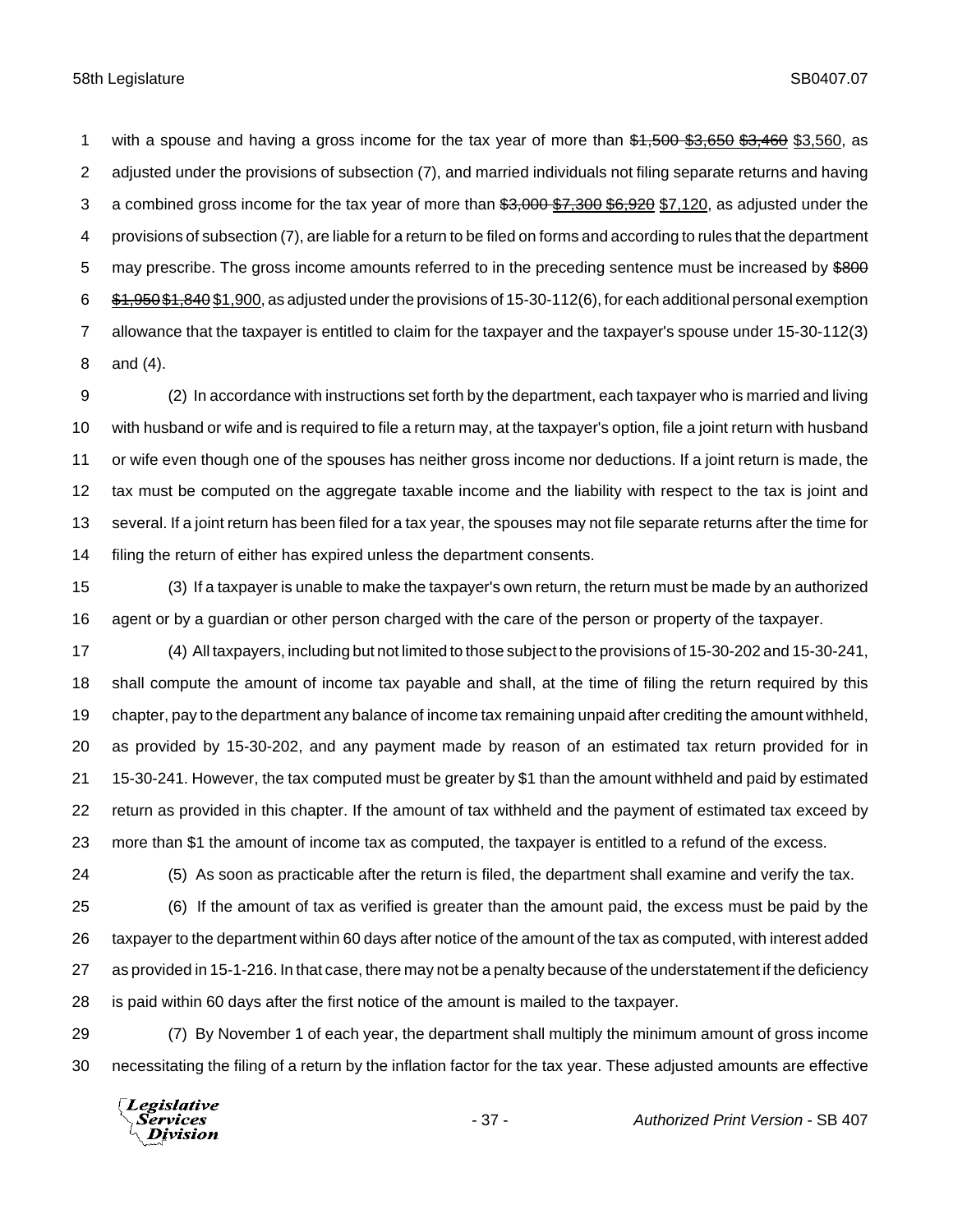for that tax year, and persons who have gross incomes less than these adjusted amounts are not required to file a return.

 (8) Individual income tax forms distributed by the department for each tax year must contain instructions and tables based on the adjusted base year structure for that tax year."

- 
- 

### **SECTION 49.** SECTION 16-11-111, MCA, IS AMENDED TO READ:

 **"16-11-111. Cigarette sales tax -- exemption for sale to tribal member.** (1) (a) A tax on the purchase of cigarettes for consumption, use, or any purpose other than resale in the regular course of business is imposed 9 and must be precollected by the wholesaler and paid to the state of Montana. The tax is 48 70 60 70 cents on 10 each package containing 20 cigarettes. and, when Whenever packages contain other than 20 cigarettes, there is a tax on each cigarette equal to 1/20th the tax on a package containing 20 cigarettes.

(b) The tax computed under subsection (1)(a) applies to illegally packaged cigarettes under 16-11-307.

(2) The tax imposed in subsection (1) does not apply to quota cigarettes.

- (3) Subject to the refund or credit provided in subsection (4), the tax must be precollected on all cigarettes entering a Montana Indian reservation.
- (4) Pursuant to the procedure provided in subsection (5), a wholesaler making a sale of cigarettes to a retailer within the boundaries of a Montana Indian reservation may apply to the department for a refund or credit for taxes precollected on cigarettes sold by the retailer to a member of the federally recognized Indian tribe or tribes on whose reservation the sale is made. A wholesaler who does not file a claim within 1 year of the shipment date forfeits the refund or credit.

 (5) The distribution of tax-free cigarettes to a tribal member must be implemented through a system of preapproved wholesaler shipments. A licensed Montana wholesaler shall contact the department for approval prior to the shipment of the untaxed cigarettes. The department may authorize sales based on whether the quota, as established in a cooperative agreement between the department and an Indian tribe or as set out in this chapter, has been met. If authorized as a tax-exempt sale, the wholesaler, upon providing proof of order and delivery to a retailer within the boundaries of a Montana Indian reservation selling cigarettes to members of a 27 federally recognized tribe or tribes of that reservation, must be given a credit or refund or credit. Once the quota has been filled, the department shall immediately notify all affected wholesalers that further sales on that reservation must be taxed and that a claim for a refund or credit will not be honored for the remainder of the quota period. Quota allocations are not transferable between quota periods or between reservations.

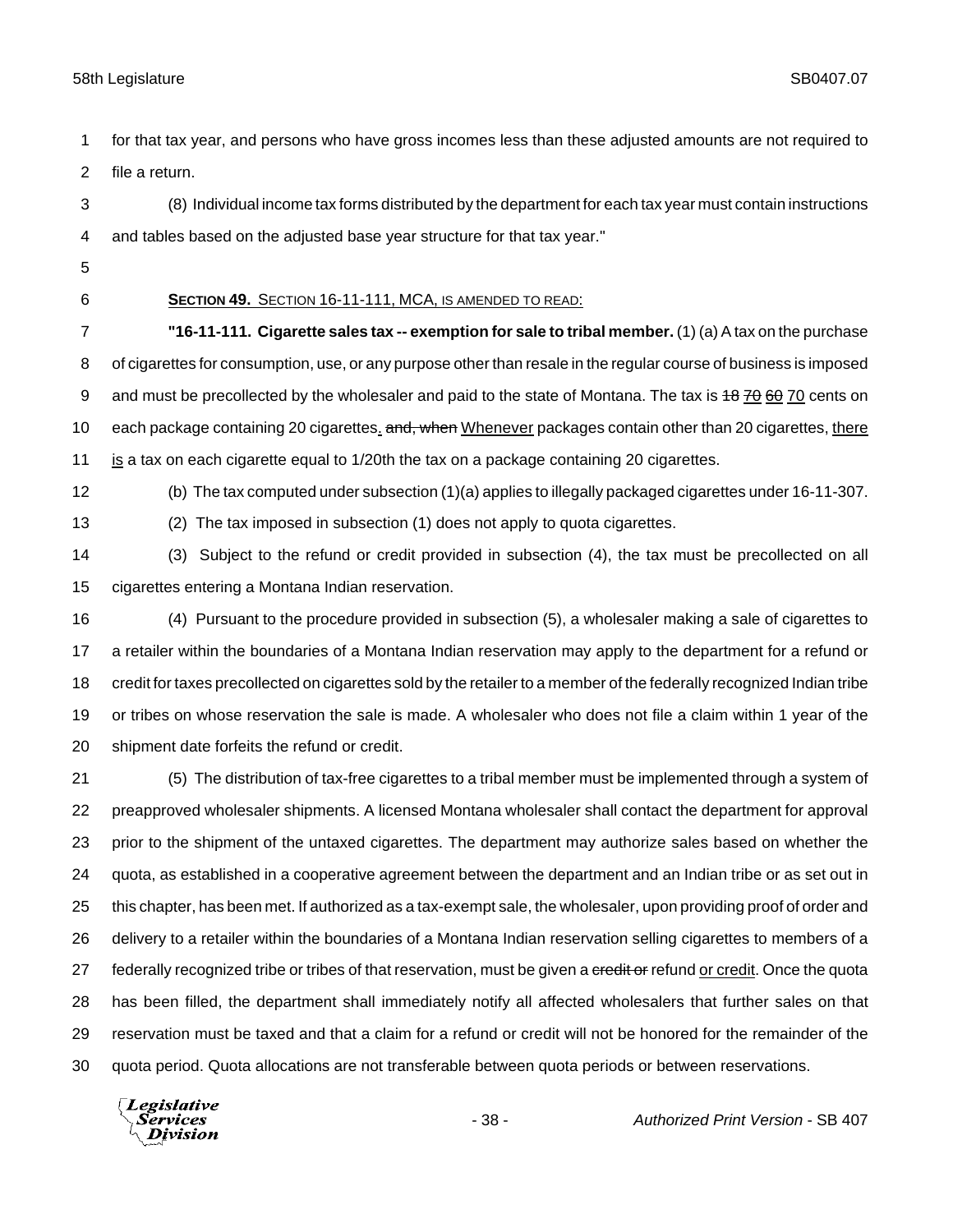| 1  | (6) The total amount of refunds or credits allowed by the department to all wholesalers claiming the                |
|----|---------------------------------------------------------------------------------------------------------------------|
| 2  | refund or credit under subsection (4) for any month may not exceed an amount that is equal to the tax due on        |
| 3  | the quota allocation. The department shall determine the amount of refunds or credits for each Indian reservation   |
| 4  | at the beginning of each fiscal year, using the most recent census data available from the bureau of Indian affairs |
| 5  | or as provided in a cooperative agreement with the tribe or tribes of the Indian reservation."                      |
| 6  |                                                                                                                     |
| 7  | SECTION 50. SECTION 16-11-114, MCA, IS AMENDED TO READ:                                                             |
| 8  | "16-11-114. Insignia discount. Each licensed wholesaler is entitled to purchase an insignia at full face            |
| 9  | value less the following percentage of the face value upon payment for the insignia as defrayment of the costs      |
| 10 | of affixing insignia and precollecting the tax on behalf of the state of Montana:                                   |
| 11 | $(1)$ 6% $1.5\%$ 1.66% for the first 2,580 cartons or portion thereof of 2,580 cartons purchased in any             |
| 12 | calendar month;                                                                                                     |
| 13 | (2) $4\%$ $4\%$ 1.11% for the next 2,580 cartons or portion thereof of 2,580 cartons purchased in any               |
| 14 | calendar month; and                                                                                                 |
| 15 | (3) $3\%$ $6.75\%$ 0.83% for purchases in excess of 5,160 cartons in any calendar month."                           |
| 16 |                                                                                                                     |
| 17 | SECTION 51. SECTION 16-11-119, MCA, IS AMENDED TO READ:                                                             |
| 18 | "16-11-119. Disposition of taxes. $(1)$ Cigarette taxes collected under the provisions of 16-11-111 must,           |
| 19 | in accordance with the provisions of 15-1-501, be allocated deposited as follows:                                   |
| 20 | $(1)$ (A) The amount of 11.11% of the cigarette tax collected on each package of cigarettes must be                 |
| 21 | deposited 3.2% 3.7% 3.1% 8.3% OR \$2 MILLION, WHICHEVER IS GREATER, in the state special revenue fund to the        |
| 22 | credit of the department of public health and human services for the operation and maintenance of state             |
| 23 | veterans' nursing homes.;                                                                                           |
| 24 | (2) The amount of 73.04% must, in accordance with the provisions of 15-1-501, be deposited 92.3%                    |
| 25 | 21.9% 92.6% in the state general fund.; and AND                                                                     |
| 26 | $(3)(8)$ The amount of 15.85% must, in accordance with the provisions of 15-1-501, be deposited 4.5%                |
| 27 | 5.2% 4.3% in the long-range building program account provided for in 17-7-205; AND, AND                             |
| 28 | (C) THE REMAINDER TO THE STATE GENERAL FUND.                                                                        |
| 29 | <u>(4) 69.2% IN THE STATE SPECIAL REVENUE FUND TO THE CREDIT OF THE DEPARTMENT OF PUBLIC HEALTH AND </u>            |
| 30 | HUMAN SERVICES.                                                                                                     |
|    | $\sqrt{L}$ <i>Legislative</i>                                                                                       |



- 39 - *Authorized Print Version* - SB 407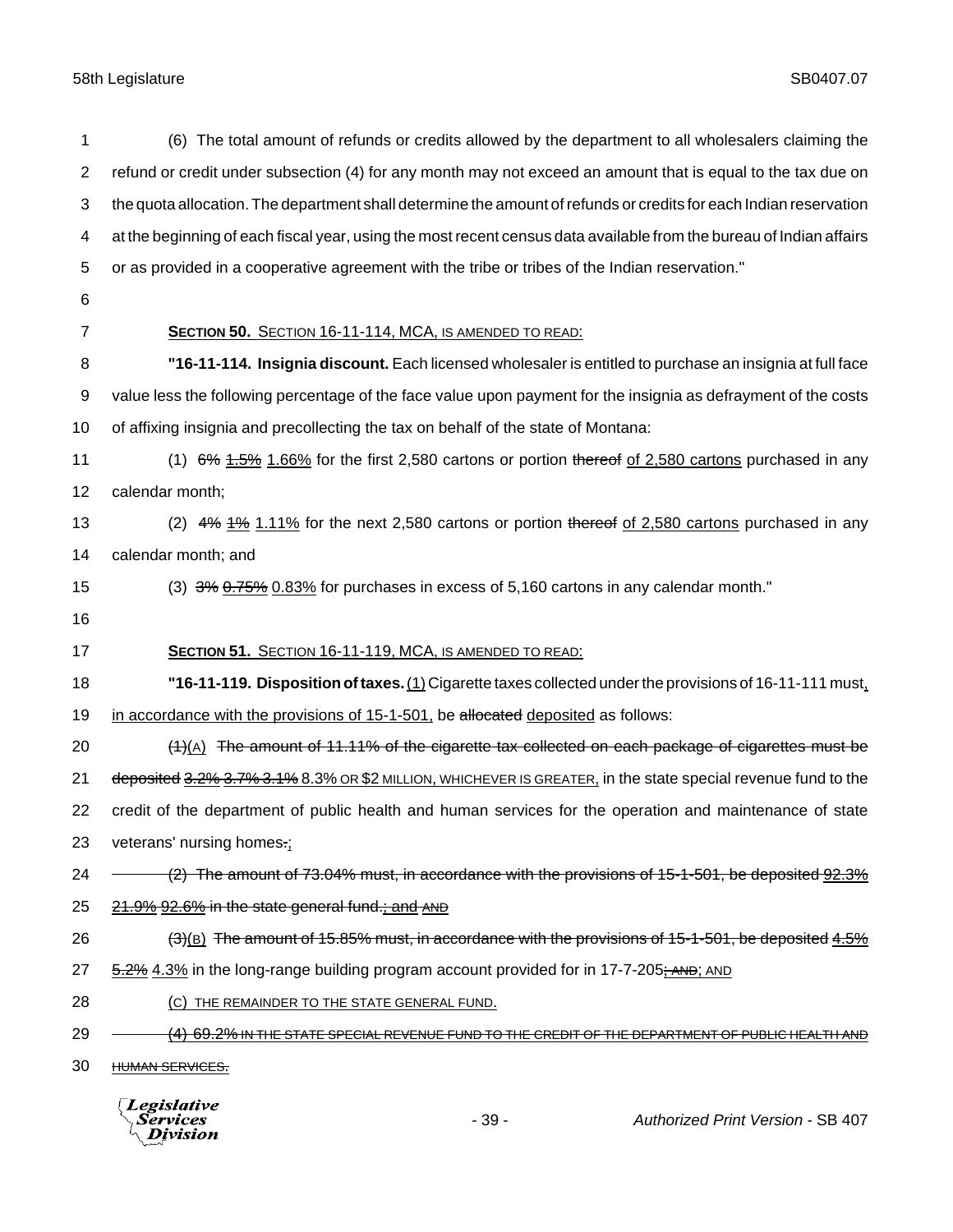| 1              | IF MONEY IN THE STATE SPECIAL REVENUE FUND FOR THE OPERATION AND MAINTENANCE OF STATE<br>(2)                                |
|----------------|-----------------------------------------------------------------------------------------------------------------------------|
| $\overline{c}$ | VETERANS' NURSING HOMES EXCEEDS \$2 MILLION AT THE END OF THE FISCAL YEAR, THE EXCESS MUST BE TRANSFERRED                   |
| 3              | TO THE STATE GENERAL FUND."                                                                                                 |
| 4              |                                                                                                                             |
| 5              | <b>SECTION 52.</b> SECTION 16-11-201, MCA, IS AMENDED TO READ:                                                              |
| 6              | "16-11-201. Definitions. As used in this part, the following definitions apply, unless the context requires                 |
| 7              | otherwise:                                                                                                                  |
| 8              | "Moist snuff" means any finely cut, ground, or powdered tobacco, other than dry snuff, that is<br>(1)                       |
| 9              | intended to be placed in the oral cavity.                                                                                   |
| 10             | (2) "Retailer" means any person other than a wholesaler who is engaged in the business of selling                           |
| 11             | tobacco products to the ultimate consumer.                                                                                  |
| 12             | $\frac{2(3)}{2}$ "Sale" or "sell" means any transfer of tobacco products for a consideration, exchange, barter, gift,       |
| 13             | offer for sale, or distribution, in any manner or by any means.                                                             |
| 14             | "Tobacco product" means a substance other than cigarettes that is intended for human<br>(3)(4)                              |
| 15             | consumption and that contains tobacco.                                                                                      |
| 16             | $\frac{(4)(5)}{(4)(5)}$ "Wholesale price" means the established price for which a manufacturer sells a tobacco product      |
| 17             | to a wholesaler or any other person before any discount or other reduction.                                                 |
| 18             | $\frac{56}{6}$ "Wholesaler" means any person who purchases tobacco products directly from the manufacturer                  |
| 19             | or from any other person who purchases from the manufacturer and who acquires the products for sale to retail               |
| 20             | dealers."                                                                                                                   |
| 21             |                                                                                                                             |
| 22             | SECTION 53. SECTION 16-11-202, MCA, IS AMENDED TO READ:                                                                     |
| 23             | "16-11-202. Tax on sale of tobacco other than cigarettes -- imposed on retail consumer -- rate                              |
| 24             | of tax. (1) All taxes paid pursuant to the provisions of this section are considered to be direct taxes on the retail       |
| 25             | consumer, precollected for the purpose of convenience and facility only. When the tax is paid by any other                  |
| 26             | person, the payment is considered as an advance payment and must be added to the price of tobacco products                  |
| 27             | and recovered from the ultimate consumer or user. Any $\underline{A}$ person selling tobacco products at retail shall state |
| 28             | or separately display in the premises where the products are sold a notice of the tax included in the selling price         |
| 29             | and charged or payable pursuant to this section. The provisions of this section do not affect the method of                 |
| 30             | collection of the tax as provided in this part.                                                                             |

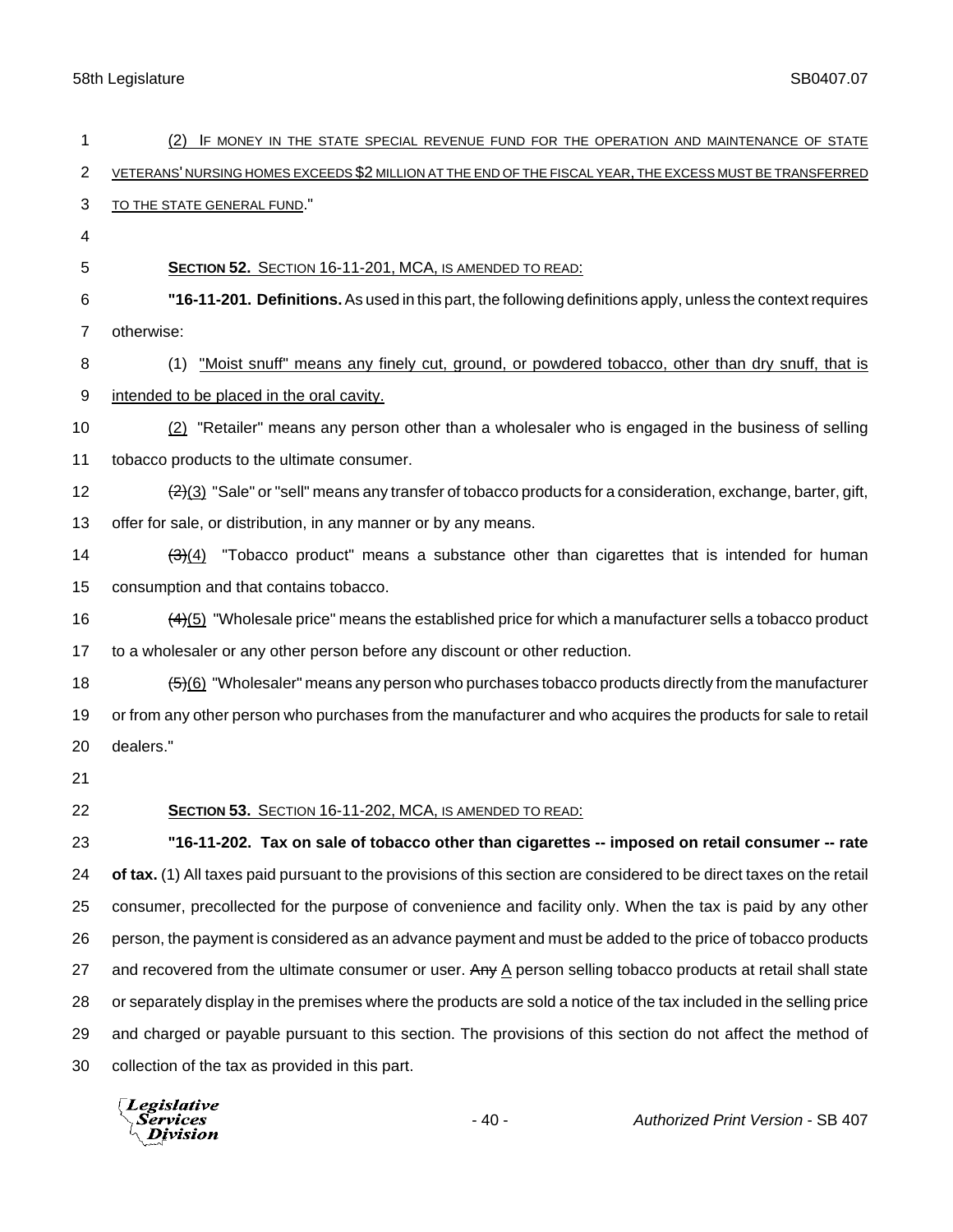1 (2) There must be collected and paid to the state of Montana a tax of  $42\frac{4}{2}\frac{4}{2}\frac{6}{2}\frac{5}{6}$  of the wholesale 2 price, to the wholesaler, of all tobacco products, other than moist snuff to the wholesaler. The tax on moist snuff 3 is 56 35 cents an ounce based upon the net weight of the package listed by the manufacturer. For packages of moist snuff that are less than or greater than 1 ounce, the tax must be proportional to the size of the package. Tobacco products shipped from Montana and destined for retail sale and consumption outside the state are not subject to this tax." **SECTION 54**. SECTION 16-11-206, MCA, IS AMENDED TO READ: **"16-11-206. Wholesaler's discount -- disposition of taxes.** The taxes specified in this part that are 10 paid by the wholesaler must be paid to the department in full less a 5% 2.5% defrayment for the wholesaler's collection and administrative expense and must, in accordance with the provisions of 15-1-501, be deposited by the department in the state general fund. Refunds of the tax paid must be made as provided in 15-1-503 in cases in which the tobacco products purchased become unsalable." NEW SECTION. **SECTION 55. TRANSITION.**(1)ON OR BEFORE JUNE 30, 2003, EACH CIGARETTE WHOLESALE DEALER, RETAIL DEALER, AND VENDING MACHINE OPERATOR SHALL FILE A REPORT WITH THE DEPARTMENT OF REVENUE IN THE FORM PRESCRIBED BY THE DEPARTMENT SHOWING THE NUMBER OF STAMPED CIGARETTES AND CIGARETTE TAX INSIGNIA ON HAND AT 12:01 A.M. ON APRIL 30, 2003. (2) ACCOMPANYING THE REPORT FILED PURSUANT TO SUBSECTION (1), EACH CIGARETTE WHOLESALE DEALER, RETAIL DEALER, AND VENDING MACHINE OPERATOR SHALL PAY THE DIFFERENCE IN TAX BETWEEN THE FORMER TAX RATE 21 AND THE NEW TAX RATE ON THAT PORTION OF INVENTORY OF CIGARETTES AND CIGARETTE TAX INSIGNIA SUBJECT TO [THIS 22 ACT] HELD BY THE DEALER OR OPERATOR AT 12:01 A.M. ON APRIL 30, 2003, THAT EXCEEDS THE NUMBER OF STAMPED 23 CHGARETTES AND CIGARETTE TAX INSIGNIA HELD IN INVENTORY BY THE CIGARETTE WHOLESALE DEALER, RETAIL DEALER, 24 OR VENDING MACHINE OPERATOR AT THE CLOSE OF ITS MOST RECENTLY CONCLUDED INCOME TAX REPORTING YEAR, THAT EXCEEDS THE NUMBER OF STAMPED CIGARETTES AND CIGARETTE TAX INSIGNIA HELD IN INVENTORY BY THE CIGARETTE WHOLESALE DEALER, RETAIL DEALER, OR VENDING MACHINE OPERATOR AT THE CLOSE OF ITS MOST RECENTLY 27 CONCLUDED INCOME TAX REPORTING YEAR. 

 NEW SECTION. **SECTION 56. NOTIFICATION TO TRIBAL GOVERNMENTS.** THE SECRETARY OF STATE SHALL SEND A COPY OF [THIS ACT] TO EACH TRIBAL GOVERNMENT LOCATED ON THE SEVEN MONTANA RESERVATIONS AND TO

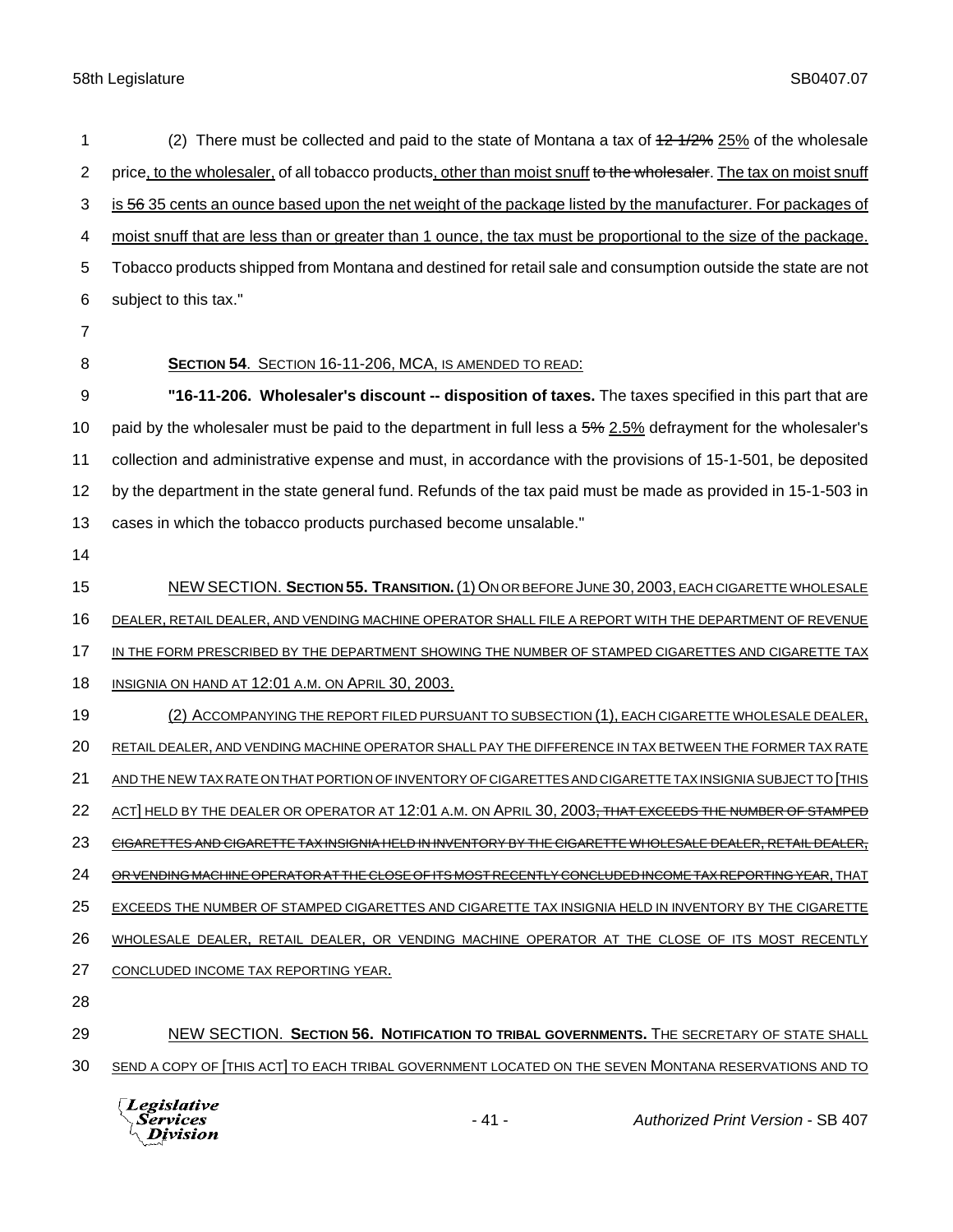| 1              | THE LITTLE SHELL BAND OF CHIPPEWA.                                                                                       |
|----------------|--------------------------------------------------------------------------------------------------------------------------|
| $\overline{2}$ |                                                                                                                          |
| 3              | NEW SECTION. Section 57. Codification instruction. (1) [Section 1] is not intended to be codified.                       |
| 4              | (2) [Sections 2 through 44 40 39] are intended to be codified as an integral part of Title 15, and the                   |
| 5              | provisions of Title 15 apply to [sections 2 through 41 40 39].                                                           |
| 6              | (3) [Section 42 41 40] is intended to be codified as an integral part of Title 15, chapter 30, and the                   |
| 7              | provisions of Title 15, chapter 30, apply to [section 42 41 40].                                                         |
| 8              |                                                                                                                          |
| 9              | NEW SECTION. SECTION 58. COORDINATION INSTRUCTION. IF SENATE BILL NO. 470 IS PASSED AND                                  |
| 10             | APPROVED, THEN SECTIONS 44 40 THROUGH 48 47 46 AND 48 OF THIS ACT ARE VOID.                                              |
| 11             |                                                                                                                          |
| 12             | NEW SECTION. Section 59. Saving clause. [This act] does not affect rights and duties that matured,                       |
| 13             | penalties that were incurred, or proceedings that were begun before [the effective date of this act].                    |
| 14             |                                                                                                                          |
| 15             | NEW SECTION. Section 60. Severability. If a part of [this act] is invalid, all valid parts that are                      |
| 16             | severable from the invalid part remain in effect. If a part of [this act] is invalid in one or more of its applications, |
| 17             | the part remains in effect in all valid applications that are severable from the invalid applications.                   |
| 18             |                                                                                                                          |
| 19             | NEW SECTION. Section 61. Effective dates. (1) Except as provided in subsection (2), [this act] is                        |
| 20             | effective January 1, 2005 ON PASSAGE AND APPROVAL.                                                                       |
| 21             | (2) [Sections $43, 44, 46, 48,$ and $49, 42, 44, 40$ THROUGH $48, 47, 46$ AND $48$ ] are effective January 1, $2006$     |
| 22             | <del>2004</del> 2005.                                                                                                    |
| 23             |                                                                                                                          |
| 24             | NEW SECTION. Section 62. Applicability. (1) [This act] applies to the sale of THE FOLLOWING goods                        |
| 25             | and services after December 31, 2004:                                                                                    |
| 26             | (A) CIGARETTE AND TOBACCO PRODUCTS SOLD ON OR AFTER MAY 1, 2003;                                                         |
| 27             | (B) ACCOMMODATION AND CAMPGROUND CHARGES UNDER SECTION 3(1)(B) AND (3)(A)(II) MADE ON OR AFTER                           |
| 28             | JUNE 1, 2003; AND                                                                                                        |
| 29             | (C) BASE RENTAL CHARGES FOR RENTAL VEHICLES UNDER [SECTION 3(1)(C) AND (3)(A)(III)] MADE ON OR AFTER                     |
| 30             | JULY 1, 2003 <del>; AND</del> .                                                                                          |
|                | <b>Legislative</b><br>$-42-$<br>Authorized Print Version - SB 407<br>Services<br>ivision                                 |